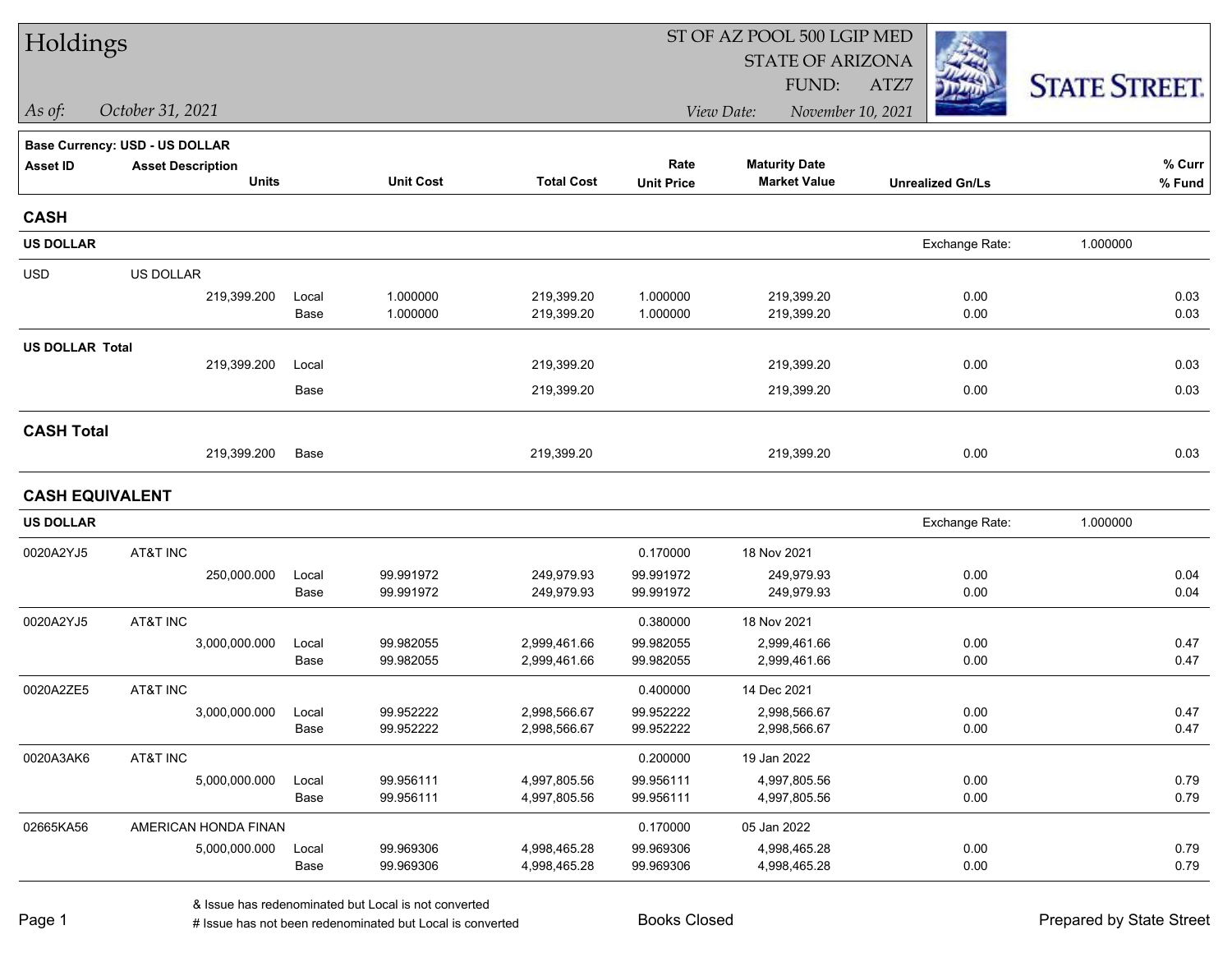| Holdings |
|----------|
|          |

STATE OF ARIZONA

ATZ7



**Base Currency: USD - US DOLLAR**

*October 31, 2021 As of: View Date: November 10, 2021* FUND:

| <b>Asset ID</b> | <b>Asset Description</b>                       |       |                  |                   | Rate              | <b>Maturity Date</b> |                         | % Curr |
|-----------------|------------------------------------------------|-------|------------------|-------------------|-------------------|----------------------|-------------------------|--------|
|                 | <b>Units</b>                                   |       | <b>Unit Cost</b> | <b>Total Cost</b> | <b>Unit Price</b> | <b>Market Value</b>  | <b>Unrealized Gn/Ls</b> | % Fund |
| 05253CAR7       | <b>AUST &amp; NEW ZEA</b>                      |       |                  |                   | 0.130000          | 25 Jan 2022          |                         |        |
|                 | 5,000,000.000                                  | Local | 99.969305        | 4,998,465.27      | 99.969305         | 4,998,465.27         | 0.00                    | 0.79   |
|                 |                                                | Base  | 99.969305        | 4,998,465.27      | 99.969305         | 4,998,465.27         | 0.00                    | 0.79   |
| 05253CKB1       | <b>AUST &amp; NEW ZEA</b>                      |       |                  |                   | 0.260000          | 11 Oct 2022          |                         |        |
|                 | 3,000,000.000                                  | Local | 99.751555        | 2,992,546.66      | 99.719067         | 2,991,572.01         | $-974.65$               | 0.47   |
|                 |                                                | Base  | 99.751555        | 2,992,546.66      | 99.719067         | 2,991,572.01         | $-974.65$               | 0.47   |
| 06367CG35       | <b>BANK OF MONTREAL-</b>                       |       |                  |                   | 0.210000          | 07 Jul 2022          |                         |        |
|                 | 5,000,000.000                                  | Local | 100.000000       | 5,000,000.00      | 100.026000        | 5,001,300.00         | 1,300.00                | 0.79   |
|                 |                                                | Base  | 100.000000       | 5,000,000.00      | 100.026000        | 5,001,300.00         | 1,300.00                | 0.79   |
| 06417KGV5       | <b>BANK OF NOVA SCOTIA/THE</b>                 |       |                  |                   | 0.190000          | 29 Jul 2022          |                         |        |
|                 | 5,000,000.000                                  | Local | 99.857500        | 4,992,875.00      | 99.812500         | 4,990,625.00         | $-2,250.00$             | 0.79   |
|                 |                                                | Base  | 99.857500        | 4,992,875.00      | 99.812500         | 4,990,625.00         | $-2,250.00$             | 0.79   |
| 06417KJV2       | <b>BANK OF NOVA SCOTIA/THE</b>                 |       |                  |                   | 0.220000          | 29 Sep 2022          |                         |        |
|                 | 4,000,000.000                                  | Local | 99.797111        | 3,991,884.44      | 99.650500         | 3,986,020.00         | $-5,864.44$             | 0.63   |
|                 |                                                | Base  | 99.797111        | 3,991,884.44      | 99.650500         | 3,986,020.00         | $-5,864.44$             | 0.63   |
| 06417KJV2       | <b>BANK OF NOVA SCOTIA/THE</b>                 |       |                  |                   | 0.260000          | 29 Sep 2022          |                         |        |
|                 | 1,000,000.000                                  | Local | 99.760223        | 997,602.23        | 99.650500         | 996,505.00           | $-1,097.23$             | 0.16   |
|                 |                                                | Base  | 99.760223        | 997,602.23        | 99.650500         | 996,505.00           | $-1,097.23$             | 0.16   |
| 06417MPH2       | <b>BANK OF NOVA SCOTIA</b>                     |       |                  |                   | 0.230000          | 11 May 2022          |                         |        |
|                 | 4,000,000.000                                  | Local | 100.005313       | 4,000,212.50      | 99.702700         | 3,988,108.00         | $-12,104.50$            | 0.63   |
|                 |                                                | Base  | 100.005313       | 4,000,212.50      | 99.702700         | 3,988,108.00         | $-12,104.50$            | 0.63   |
| 07644BA36       | BEDFORD ROW FDG CORP                           |       |                  |                   | 0.110000          | 03 Jan 2022          |                         |        |
|                 | 2,000,000.000                                  | Local | 99.980750        | 1,999,615.00      | 99.980750         | 1,999,615.00         | 0.00                    | 0.32   |
|                 |                                                | Base  | 99.980750        | 1,999,615.00      | 99.980750         | 1,999,615.00         | 0.00                    | 0.32   |
| 07644BA36       | BEDFORD ROW FDG CORP                           |       |                  |                   | 0.210000          | 03 Jan 2022          |                         |        |
|                 | 5,000,000.000                                  | Local | 99.963250        | 4,998,162.50      | 99.963250         | 4,998,162.50         | 0.00                    | 0.79   |
|                 |                                                | Base  | 99.963250        | 4,998,162.50      | 99.963250         | 4,998,162.50         | 0.00                    | 0.79   |
| 136069TY7       | CANADIAN IMPERIAL BANK SR UNSECURED 06/22 2.55 |       |                  |                   | 2.550000          | 16 Jun 2022          |                         |        |
|                 | 3,000,000.000                                  | Local | 99.988438        | 2,999,653.14      | 99.650500         | 2,989,515.00         | $-10,138.14$            | 0.47   |
|                 |                                                | Base  | 99.988438        | 2,999,653.14      | 99.650500         | 2,989,515.00         | $-10,138.14$            | 0.47   |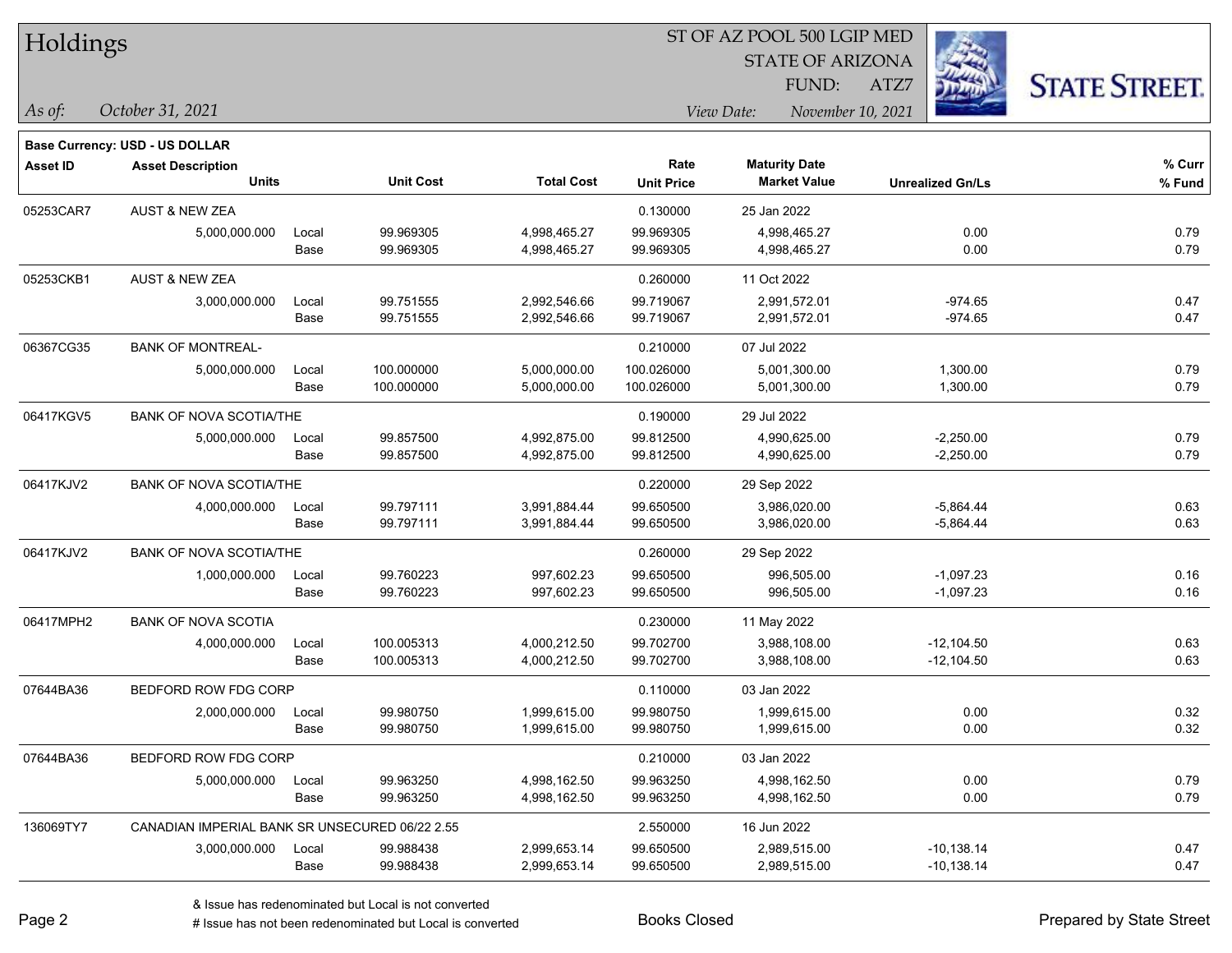|  | Holdings |
|--|----------|
|--|----------|

STATE OF ARIZONA

ATZ7



**Base Currency: USD - US DOLLAR**

*October 31, 2021 As of: View Date: November 10, 2021* FUND:

| <b>Asset ID</b> | <b>Asset Description</b><br><b>Units</b> |       | <b>Unit Cost</b> | <b>Total Cost</b> | Rate<br><b>Unit Price</b> | <b>Maturity Date</b><br><b>Market Value</b> | <b>Unrealized Gn/Ls</b> | % Curr<br>$%$ Fund |
|-----------------|------------------------------------------|-------|------------------|-------------------|---------------------------|---------------------------------------------|-------------------------|--------------------|
|                 |                                          |       |                  |                   |                           |                                             |                         |                    |
| 138994009       | CANTOR FITZGERALD REPO REPO              |       |                  |                   | 0.200000                  | 01 Nov 2021                                 |                         |                    |
|                 | 10,000,000.000                           | Local | 100.000000       | 10,000,000.00     | 99.702700                 | 9,970,270.00                                | $-29,730.00$            | 1.57               |
|                 |                                          | Base  | 100.000000       | 10,000,000.00     | 99.702700                 | 9,970,270.00                                | $-29,730.00$            | 1.57               |
| 138994009       | CANTOR FITZGERALD REPO REPO              |       |                  |                   | 0.300000                  | 01 Nov 2021                                 |                         |                    |
|                 | 10,000,000.000                           | Local | 100.000000       | 10,000,000.00     | 99.702700                 | 9,970,270.00                                | $-29,730.00$            | 1.57               |
|                 |                                          | Base  | 100.000000       | 10,000,000.00     | 99.702700                 | 9,970,270.00                                | $-29,730.00$            | 1.57               |
| 138994009       | CANTOR FITZGERALD REPO REPO              |       |                  |                   | 0.300000                  | 18 Jan 2022                                 |                         |                    |
|                 | 5,000,000.000                            | Local | 100.000000       | 5,000,000.00      | 99.702700                 | 4,985,135.00                                | $-14,865.00$            | 0.79               |
|                 |                                          | Base  | 100.000000       | 5,000,000.00      | 99.702700                 | 4,985,135.00                                | $-14,865.00$            | 0.79               |
| 17327BJW6       | CITIGROUP GLOBAL MKTS INC S              |       |                  |                   | 0.200000                  | 30 Sep 2022                                 |                         |                    |
|                 | 5,000,000.000                            | Local | 99.815000        | 4,990,750.00      | 100.000000                | 5,000,000.00                                | 9,250.00                | 0.79               |
|                 |                                          | Base  | 99.815000        | 4,990,750.00      | 100.000000                | 5,000,000.00                                | 9,250.00                | 0.79               |
| 2063C1B33       | CONCORD MIN CPTL CO                      |       |                  |                   | 0.230000                  | 03 Feb 2022                                 |                         |                    |
|                 | 2,500,000.000                            | Local | 99.939944        | 2,498,498.61      | 100.000000                | 2,500,000.00                                | 1,501.39                | 0.39               |
|                 |                                          | Base  | 99.939944        | 2,498,498.61      | 100.000000                | 2,500,000.00                                | 1,501.39                | 0.39               |
| 2284K1H14       | CROWN POINT CAP CO.                      |       |                  |                   | 0.260000                  | 01 Aug 2022                                 |                         |                    |
|                 | 5,000,000.000                            | Local | 99.802833        | 4,990,141.67      | 100.000000                | 5,000,000.00                                | 9,858.33                | 0.79               |
|                 |                                          | Base  | 99.802833        | 4,990,141.67      | 100.000000                | 5,000,000.00                                | 9,858.33                | 0.79               |
| 2546R2YF7       | WALT DISNEY CO                           |       |                  |                   | 0.260000                  | 15 Nov 2021                                 |                         |                    |
|                 | 3,000,000.000                            | Local | 99.989889        | 2,999,696.67      | 99.989889                 | 2,999,696.67                                | 0.00                    | 0.47               |
|                 |                                          | Base  | 99.989889        | 2,999,696.67      | 99.989889                 | 2,999,696.67                                | 0.00                    | 0.47               |
| 2546R3DV3       | DISNEY (WALT) CO THE                     |       |                  |                   | 0.270000                  | 29 Apr 2022                                 |                         |                    |
|                 | 3,000,000.000                            | Local | 99.865750        | 2,995,972.50      | 99.901053                 | 2,997,031.59                                | 1,059.09                | 0.47               |
|                 |                                          | Base  | 99.865750        | 2,995,972.50      | 99.901053                 | 2,997,031.59                                | 1,059.09                | 0.47               |
| 2546R3FF6       | DISNEY (WALT) CO THE                     |       |                  |                   | 0.270000                  | 15 Jun 2022                                 |                         |                    |
|                 | 250,000.000                              | Local | 99.830500        | 249,576.25        | 99.865028                 | 249,662.57                                  | 86.32                   | 0.04               |
|                 |                                          | Base  | 99.830500        | 249,576.25        | 99.865028                 | 249,662.57                                  | 86.32                   | 0.04               |
| 2546R3FW9       | DISNEY (WALT) CO THE                     |       |                  |                   | 0.200000                  | 30 Jun 2022                                 |                         |                    |
|                 | 250,000.000                              | Local | 99.866112        | 249,665.28        | 99.852722                 | 249,631.81                                  | $-33.47$                | 0.04               |
|                 |                                          | Base  | 99.866112        | 249,665.28        | 99.852722                 | 249,631.81                                  | $-33.47$                | 0.04               |
|                 |                                          |       |                  |                   |                           |                                             |                         |                    |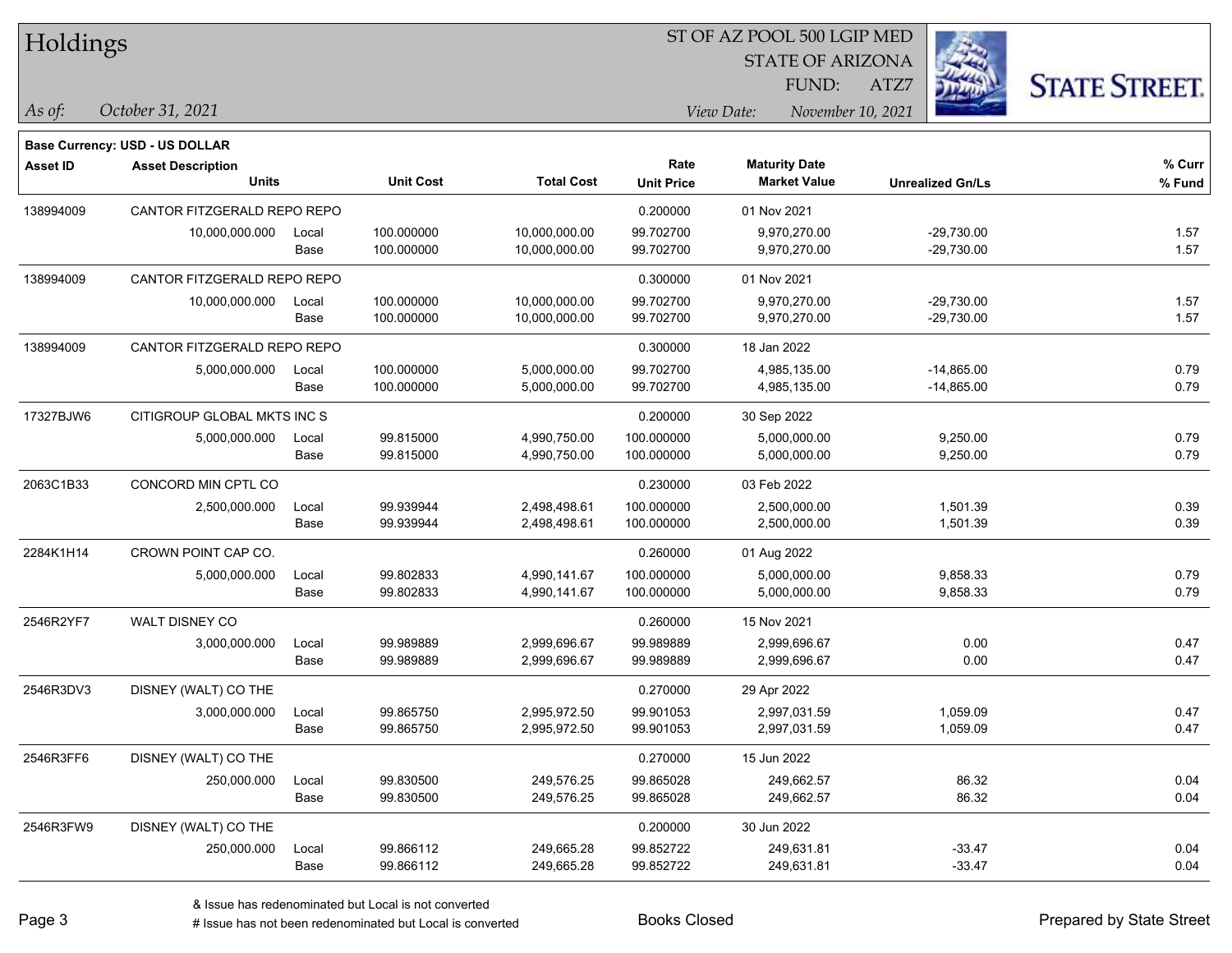| Holdings |
|----------|
|----------|

STATE OF ARIZONA FUND:

ATZ7



*As of: View Date: November 10, 2021*

| As of: | October 31, 2021 |  |
|--------|------------------|--|
|        |                  |  |

|                 | <b>Base Currency: USD - US DOLLAR</b> |       |                  |                   |                   |                      |                         |        |
|-----------------|---------------------------------------|-------|------------------|-------------------|-------------------|----------------------|-------------------------|--------|
| <b>Asset ID</b> | <b>Asset Description</b>              |       |                  |                   | Rate              | <b>Maturity Date</b> |                         | % Curr |
|                 | <b>Units</b>                          |       | <b>Unit Cost</b> | <b>Total Cost</b> | <b>Unit Price</b> | <b>Market Value</b>  | <b>Unrealized Gn/Ls</b> | % Fund |
| 2546R3FW9       | DISNEY (WALT) CO THE                  |       |                  |                   | 0.210000          | 30 Jun 2022          |                         |        |
|                 | 2,000,000.000                         | Local | 99.859417        | 1,997,188.33      | 99.852722         | 1,997,054.44         | $-133.89$               | 0.32   |
|                 |                                       | Base  | 99.859417        | 1,997,188.33      | 99.852722         | 1,997,054.44         | $-133.89$               | 0.32   |
| 2546R3FW9       | DISNEY (WALT) CO THE                  |       |                  |                   | 0.220000          | 30 Jun 2022          |                         |        |
|                 | 3,000,000.000                         | Local | 99.852722        | 2,995,581.66      | 99.852722         | 2,995,581.66         | 0.00                    | 0.47   |
|                 |                                       | Base  | 99.852722        | 2,995,581.66      | 99.852722         | 2,995,581.66         | 0.00                    | 0.47   |
| 2546R3FW9       | DISNEY (WALT) CO THE                  |       |                  |                   | 0.270000          | 30 Jun 2022          |                         |        |
|                 | 250,000.000                           | Local | 99.819252        | 249,548.13        | 99.819252         | 249,548.13           | 0.00                    | 0.04   |
|                 |                                       | Base  | 99.819252        | 249,548.13        | 99.819252         | 249,548.13           | 0.00                    | 0.04   |
| 2546R3JW5       | DISNEY (WALT) CO THE                  |       |                  |                   | 0.230000          | 30 Sep 2022          |                         |        |
|                 | 2,500,000.000                         | Local | 99.787250        | 2,494,681.25      | 99.775225         | 2,494,380.63         | $-300.62$               | 0.39   |
|                 |                                       | Base  | 99.787250        | 2,494,681.25      | 99.775225         | 2,494,380.63         | $-300.62$               | 0.39   |
| 36955DZ78       | <b>GEN DYNAMICS CORP</b>              |       |                  |                   | 0.210000          | 07 Dec 2021          |                         |        |
|                 | 3,000,000.000                         | Local | 99.979000        | 2,999,370.00      | 99.979000         | 2,999,370.00         | 0.00                    | 0.47   |
|                 |                                       | Base  | 99.979000        | 2,999,370.00      | 99.979000         | 2,999,370.00         | 0.00                    | 0.47   |
| 45779QA55       | <b>INSTITUTIONAL SECURED</b>          |       |                  |                   | 0.150000          | 05 Jan 2022          |                         |        |
|                 | 5,000,000.000                         | Local | 99.972917        | 4,998,645.84      | 99.972917         | 4,998,645.84         | 0.00                    | 0.79   |
|                 |                                       | Base  | 99.972917        | 4,998,645.84      | 99.972917         | 4,998,645.84         | 0.00                    | 0.79   |
| 45856WYV5       | INTERCONTINENTAL EXCHANGE             |       |                  |                   | 0.200000          | 29 Nov 2021          |                         |        |
|                 | 5,000,000.000                         | Local | 99.984444        | 4,999,222.22      | 99.984444         | 4,999,222.22         | 0.00                    | 0.79   |
|                 |                                       | Base  | 99.984444        | 4,999,222.22      | 99.984444         | 4,999,222.22         | 0.00                    | 0.79   |
| 52953BB36       | LEXINGTN PKR CAP CO LL                |       |                  |                   | 0.200000          | 03 Feb 2022          |                         |        |
|                 | 6,000,000.000                         | Local | 99.947778        | 5,996,866.66      | 99.965794         | 5,997,947.64         | 1,080.98                | 0.95   |
|                 |                                       | Base  | 99.947778        | 5,996,866.66      | 99.965794         | 5,997,947.64         | 1,080.98                | 0.95   |
| 56274LYW8       | MANHATTAN ASSET FDG.                  |       |                  |                   | 0.200000          | 30 Nov 2021          |                         |        |
|                 | 5,000,000.000                         | Local | 99.983889        | 4,999,194.44      | 99.983889         | 4,999,194.44         | 0.00                    | 0.79   |
|                 |                                       | Base  | 99.983889        | 4,999,194.44      | 99.983889         | 4,999,194.44         | 0.00                    | 0.79   |
| 57978CY39       | MCCORMICK & COMPANY                   |       |                  |                   | 0.150000          | 03 Nov 2021          |                         |        |
|                 | 5,000,000.000                         | Local | 99.999167        | 4,999,958.33      | 99.999167         | 4,999,958.33         | 0.00                    | 0.79   |
|                 |                                       | Base  | 99.999167        | 4,999,958.33      | 99.999167         | 4,999,958.33         | 0.00                    | 0.79   |
|                 |                                       |       |                  |                   |                   |                      |                         |        |

& Issue has redenominated but Local is not converted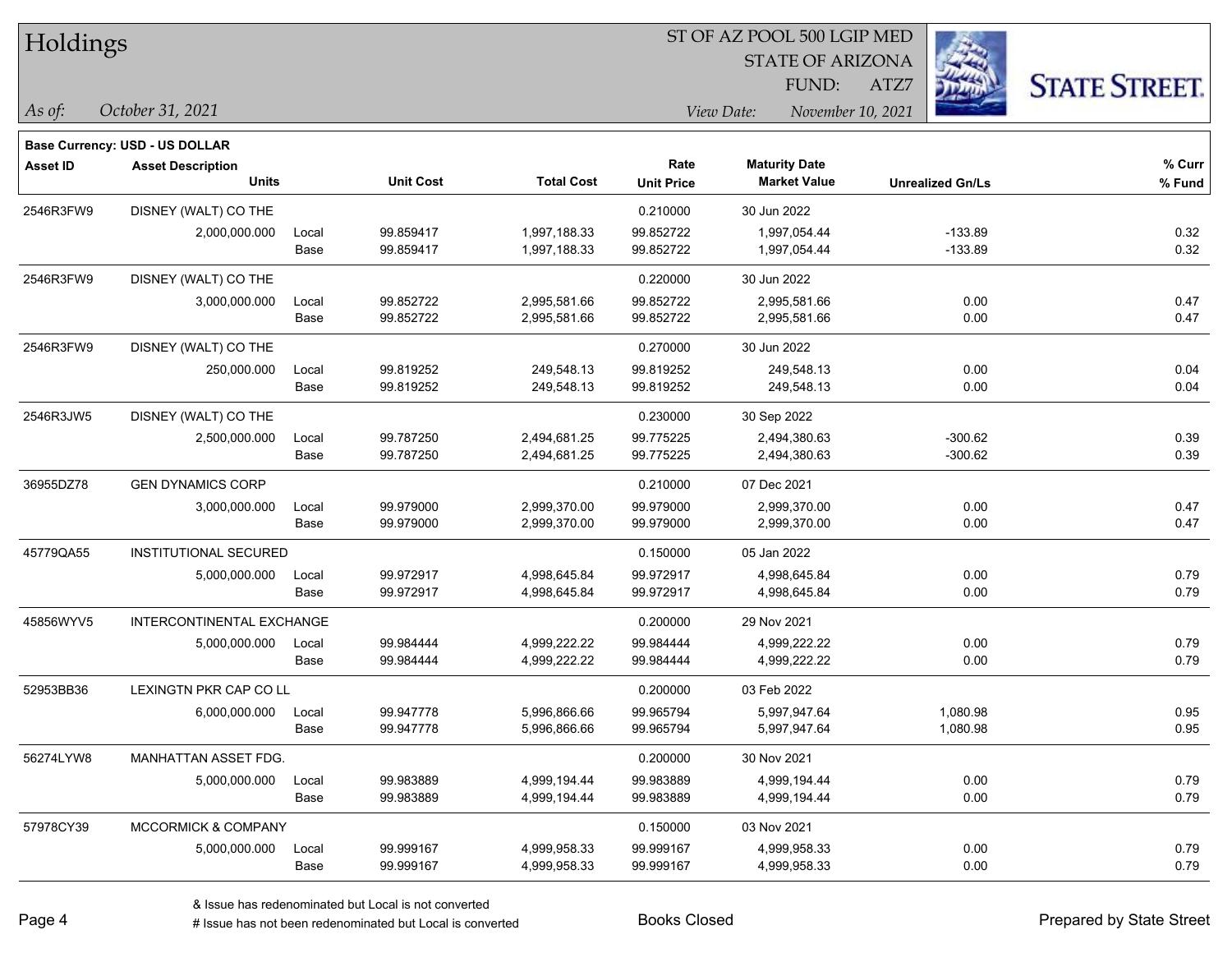| Holdings |  |
|----------|--|
|----------|--|

STATE OF ARIZONA FUND:

ATZ7



**Base Currency: USD - US DOLLAR**

*October 31, 2021 As of: View Date: November 10, 2021*

| <b>Asset ID</b> | <b>Asset Description</b>     |                  |           |                   | Rate              | <b>Maturity Date</b> |                         | % Curr |
|-----------------|------------------------------|------------------|-----------|-------------------|-------------------|----------------------|-------------------------|--------|
|                 | <b>Units</b>                 | <b>Unit Cost</b> |           | <b>Total Cost</b> | <b>Unit Price</b> | <b>Market Value</b>  | <b>Unrealized Gn/Ls</b> | % Fund |
| 62455BDV4       | <b>MOUNTCLIFF</b>            |                  |           |                   | 0.210000          | 29 Apr 2022          |                         |        |
|                 | 5,000,000.000                | Local            | 99.895583 | 4,994,779.17      | 99.886136         | 4,994,306.80         | $-472.37$               | 0.79   |
|                 |                              | Base             | 99.895583 | 4,994,779.17      | 99.886136         | 4,994,306.80         | $-472.37$               | 0.79   |
| 62455BF18       | <b>MOUNTCLIFF</b>            |                  |           |                   | 0.200000          | 01 Jun 2022          |                         |        |
|                 | 5,000,000.000                | Local            | 99.882222 | 4,994,111.11      | 99.862200         | 4,993,110.00         | $-1,001.11$             | 0.79   |
|                 |                              | Base             | 99.882222 | 4,994,111.11      | 99.862200         | 4,993,110.00         | $-1,001.11$             | 0.79   |
| 62455BF18       | <b>MOUNTCLIFF</b>            |                  |           |                   | 0.220000          | 01 Jun 2022          |                         |        |
|                 | 500,000.000                  | Local            | 99.870444 | 499,352.22        | 99.862200         | 499,311.00           | $-41.22$                | 0.08   |
|                 |                              | Base             | 99.870444 | 499,352.22        | 99.862200         | 499,311.00           | $-41.22$                | 0.08   |
| 63307MF12       | NATIONAL BK OF CANAD         |                  |           |                   | 0.170000          | 01 Jun 2022          |                         |        |
|                 | 4,000,000.000                | Local            | 99.899889 | 3,995,995.56      | 99.875744         | 3,995,029.76         | $-965.80$               | 0.63   |
|                 |                              | Base             | 99.899889 | 3,995,995.56      | 99.875744         | 3,995,029.76         | $-965.80$               | 0.63   |
| 65339MYC4       | NEXTERA ENERGY CAP HLDGS INC |                  |           |                   | 0.160000          | 12 Nov 2021          |                         |        |
|                 | 5,000,000.000                | Local            | 99.995111 | 4,999,755.56      | 99.995111         | 4,999,755.56         | 0.00                    | 0.79   |
|                 |                              | Base             | 99.995111 | 4,999,755.56      | 99.995111         | 4,999,755.56         | 0.00                    | 0.79   |
| 65339MZV1       | NEXTERA ENERGY CAP HLDGS INC |                  |           |                   | 0.170000          | 29 Dec 2021          |                         |        |
|                 | 5,000,000.000                | Local            | 99.972611 | 4,998,630.55      | 99.972611         | 4,998,630.55         | 0.00                    | 0.79   |
|                 |                              | Base             | 99.972611 | 4,998,630.55      | 99.972611         | 4,998,630.55         | 0.00                    | 0.79   |
| 88602UC16       | THUNDER BAY FNDNG LLC        |                  |           |                   | 0.160000          | 01 Mar 2022          |                         |        |
|                 | 1,500,000.000                | Local            | 99.946667 | 1,499,200.00      | 99.953333         | 1,499,300.00         | 100.00                  | 0.24   |
|                 |                              | Base             | 99.946667 | 1,499,200.00      | 99.953333         | 1,499,300.00         | 100.00                  | 0.24   |
| 89119BE36       | TORONTO DOMINION BANK        |                  |           |                   | 0.190000          | 03 May 2022          |                         |        |
|                 | 1,500,000.000                | Local            | 99.903417 | 1,498,551.25      | 99.907483         | 1,498,612.25         | 61.00                   | 0.24   |
|                 |                              | Base             | 99.903417 | 1,498,551.25      | 99.907483         | 1,498,612.25         | 61.00                   | 0.24   |
| 91842KAA4       | VW CR INC                    |                  |           |                   | 0.320000          | 10 Jan 2022          |                         |        |
|                 | 4,830,000.000                | Local            | 99.937778 | 4,826,994.67      | 99.937778         | 4,826,994.67         | 0.00                    | 0.76   |
|                 |                              | Base             | 99.937778 | 4,826,994.67      | 99.937778         | 4,826,994.67         | 0.00                    | 0.76   |
| 91842KBG0       | VW CR INC                    |                  |           |                   | 0.250000          | 16 Feb 2022          |                         |        |
|                 | 698,000.000                  | Local            | 99.925693 | 697,481.34        | 99.938772         | 697,572.63           | 91.29                   | 0.11   |
|                 |                              | Base             | 99.925693 | 697,481.34        | 99.938772         | 697,572.63           | 91.29                   | 0.11   |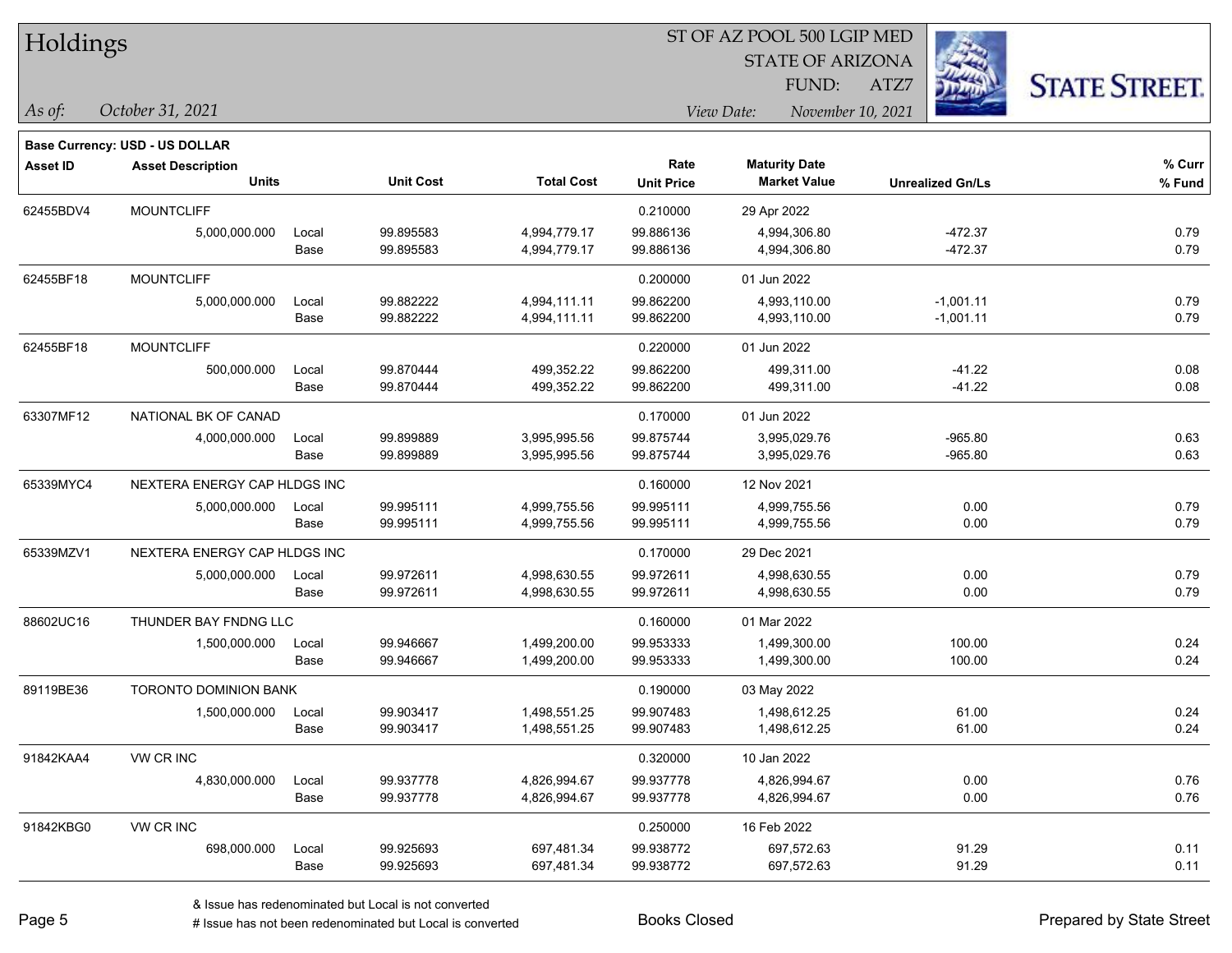| Holdings |
|----------|
|----------|

STATE OF ARIZONA

ATZ7



**Base Currency: USD - US DOLLAR**

*October 31, 2021 As of: View Date: November 10, 2021* FUND:

| <b>Asset ID</b> | <b>Asset Description</b>    |       |                  |                   | Rate              | <b>Maturity Date</b> |                         | % Curr |
|-----------------|-----------------------------|-------|------------------|-------------------|-------------------|----------------------|-------------------------|--------|
|                 | <b>Units</b>                |       | <b>Unit Cost</b> | <b>Total Cost</b> | <b>Unit Price</b> | <b>Market Value</b>  | <b>Unrealized Gn/Ls</b> | % Fund |
| 91842KC87       | VW CR INC                   |       |                  |                   | 0.250000          | 08 Mar 2022          |                         |        |
|                 | 3,000,000.000               | Local | 99.911806        | 2,997,354.17      | 99.923447         | 2,997,703.41         | 349.24                  | 0.47   |
|                 |                             | Base  | 99.911806        | 2,997,354.17      | 99.923447         | 2,997,703.41         | 349.24                  | 0.47   |
| 91842KCJ3       | VW CR INC                   |       |                  |                   | 0.240000          | 18 Mar 2022          |                         |        |
|                 | 250,000.000                 | Local | 99.908668        | 249,771.67        | 99.913614         | 249,784.04           | 12.37                   | 0.04   |
|                 |                             | Base  | 99.908668        | 249,771.67        | 99.913614         | 249,784.04           | 12.37                   | 0.04   |
| 91842KCJ3       | VW CR INC                   |       |                  |                   | 0.260000          | 18 Mar 2022          |                         |        |
|                 | 250,000.000                 | Local | 99.901056        | 249,752.64        | 99.901056         | 249,752.64           | 0.00                    | 0.04   |
|                 |                             | Base  | 99.901056        | 249,752.64        | 99.901056         | 249,752.64           | 0.00                    | 0.04   |
| 91842KCJ3       | VW CR INC                   |       |                  |                   | 0.300000          | 18 Mar 2022          |                         |        |
|                 | 610,000.000                 | Local | 99.885833        | 609,303.58        | 99.913614         | 609,473.05           | 169.47                  | 0.10   |
|                 |                             | Base  | 99.885833        | 609,303.58        | 99.913614         | 609,473.05           | 169.47                  | 0.10   |
| 91842KHP4       | <b>VW CR INC</b>            |       |                  |                   | 0.320000          | 23 Aug 2022          |                         |        |
|                 | 5,000,000.000               | Local | 99.737778        | 4,986,888.89      | 99.759083         | 4,987,954.15         | 1,065.26                | 0.79   |
|                 |                             | Base  | 99.737778        | 4,986,888.89      | 99.759083         | 4,987,954.15         | 1,065.26                | 0.79   |
| 91842KHS8       | VW CR INC                   |       |                  |                   | 0.330000          | 26 Aug 2022          |                         |        |
|                 | 2,050,000.000               | Local | 99.726833        | 2,044,400.08      | 99.755806         | 2,044,994.02         | 593.94                  | 0.32   |
|                 |                             | Base  | 99.726833        | 2,044,400.08      | 99.755806         | 2,044,994.02         | 593.94                  | 0.32   |
| 93142WY31       | <b>WALGREENS BOOTS</b>      |       |                  |                   | 0.180000          | 03 Nov 2021          |                         |        |
|                 | 1,400,000.000               | Local | 99.999000        | 1,399,986.00      | 99.999000         | 1,399,986.00         | 0.00                    | 0.22   |
|                 |                             | Base  | 99.999000        | 1,399,986.00      | 99.999000         | 1,399,986.00         | 0.00                    | 0.22   |
| 94107NH23       | WASTE MANAGEMENT INC        |       |                  |                   | 0.310000          | 02 Aug 2022          |                         |        |
|                 | 5,000,000.000               | Local | 99.764055        | 4,988,202.77      | 99.798306         | 4,989,915.30         | 1,712.53                | 0.79   |
|                 |                             | Base  | 99.764055        | 4,988,202.77      | 99.798306         | 4,989,915.30         | 1,712.53                | 0.79   |
| 94107NKD5       | WASTE MANAGEMENT INC        |       |                  |                   | 0.310000          | 13 Oct 2022          |                         |        |
|                 | 4,000,000.000               | Local | 99.702056        | 3,988,082.22      | 99.650500         | 3,986,020.00         | $-2,062.22$             | 0.63   |
|                 |                             | Base  | 99.702056        | 3,988,082.22      | 99.650500         | 3,986,020.00         | $-2,062.22$             | 0.63   |
| 94107PAA7       | <b>WASTE MANAGEMENT INC</b> |       |                  |                   | 0.340000          | 28 Apr 2022          |                         |        |
|                 | 5,000,000.000               | Local | 99.831889        | 4,991,594.44      | 99.650500         | 4,982,525.00         | $-9,069.44$             | 0.79   |
|                 |                             | Base  | 99.831889        | 4,991,594.44      | 99.650500         | 4,982,525.00         | $-9,069.44$             | 0.79   |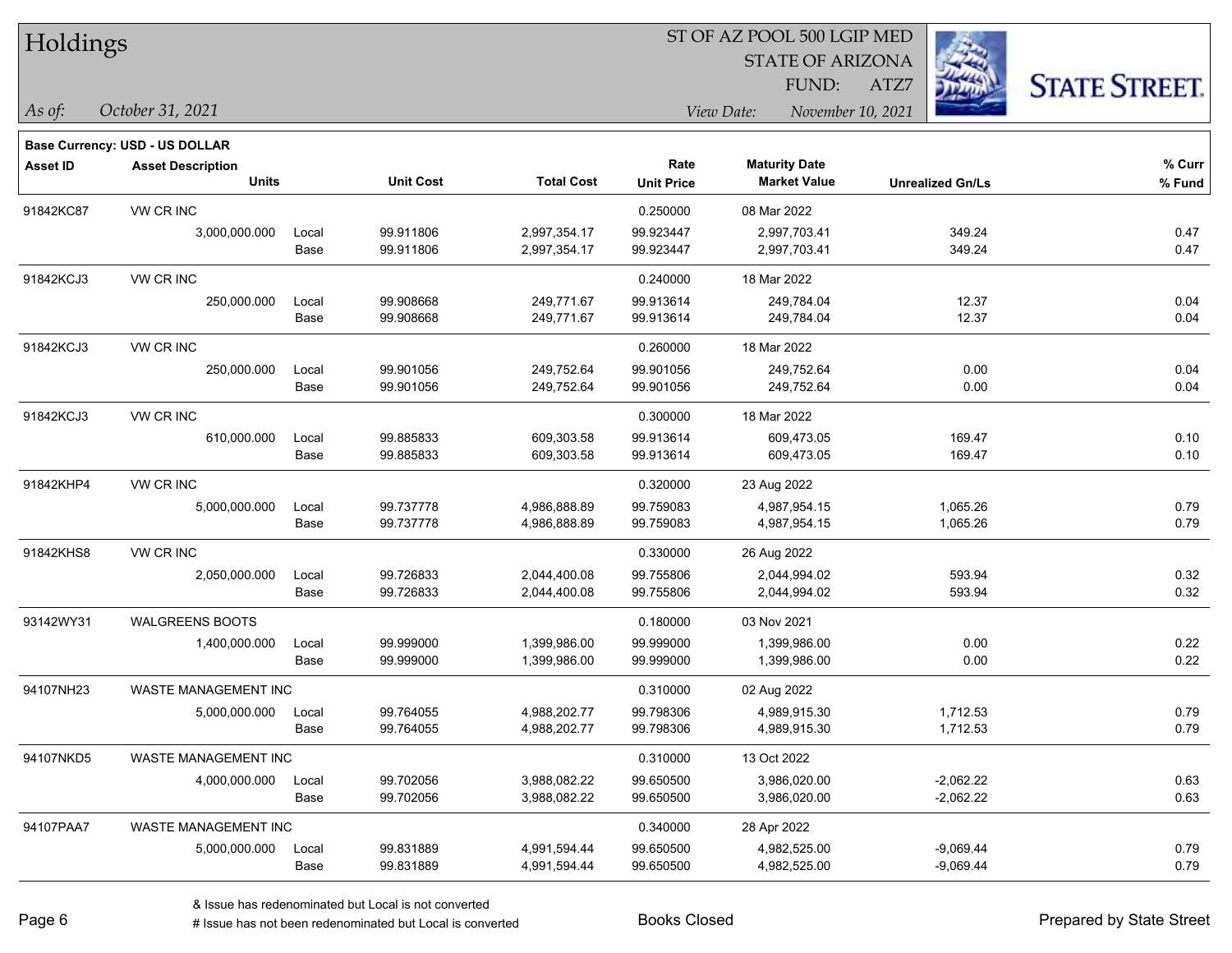|  | <b>Holdings</b> |
|--|-----------------|
|--|-----------------|

STATE OF ARIZONA

ATZ7



*October 31, 2021*

*As of: View Date: November 10, 2021* FUND:

|                        | <b>Base Currency: USD - US DOLLAR</b> |       |                  |                   |                   |                      |                         |          |
|------------------------|---------------------------------------|-------|------------------|-------------------|-------------------|----------------------|-------------------------|----------|
| <b>Asset ID</b>        | <b>Asset Description</b>              |       |                  |                   | Rate              | <b>Maturity Date</b> |                         | % Curr   |
|                        | <b>Units</b>                          |       | <b>Unit Cost</b> | <b>Total Cost</b> | <b>Unit Price</b> | <b>Market Value</b>  | <b>Unrealized Gn/Ls</b> | % Fund   |
| 94107PAE9              | WASTE MANAGEMENT INC                  |       |                  |                   | 0.010000          | 31 Aug 2022          |                         |          |
|                        | 4,000,000.000                         | Local | 99.755917        | 3,990,236.67      | 99.702700         | 3,988,108.00         | $-2,128.67$             | 0.63     |
|                        |                                       | Base  | 99.755917        | 3,990,236.67      | 99.702700         | 3,988,108.00         | $-2,128.67$             | 0.63     |
| 9612C0Z10              | <b>WESTPAC BANKING CORP.</b>          |       |                  |                   | 0.180000          | 01 Dec 2021          |                         |          |
|                        | 5,000,000.000                         | Local | 99.985000        | 4,999,250.00      | 99.985000         | 4,999,250.00         | 0.00                    | 0.79     |
|                        |                                       | Base  | 99.985000        | 4,999,250.00      | 99.985000         | 4,999,250.00         | 0.00                    | 0.79     |
| 9612C1G19              | <b>WESTPAC BANKING CORP.</b>          |       |                  |                   | 0.170000          | 01 Jul 2022          |                         |          |
|                        | 3,000,000.000                         | Local | 99.885722        | 2,996,571.66      | 99.839339         | 2,995,180.17         | $-1,391.49$             | 0.47     |
|                        |                                       | Base  | 99.885722        | 2,996,571.66      | 99.839339         | 2,995,180.17         | $-1,391.49$             | 0.47     |
| 96130AJN9              | <b>WESTPAC BKING CORP N</b>           |       |                  |                   | 0.240000          | 30 Mar 2022          |                         |          |
|                        | 2,050,000.000                         | Local | 100.000000       | 2,049,999.99      | 100.037552        | 2,050,769.82         | 769.83                  | 0.32     |
|                        |                                       | Base  | 100.000000       | 2,049,999.99      | 100.037552        | 2,050,769.82         | 769.83                  | 0.32     |
| 979QHR003              | SOUTH STREET REPO                     |       |                  |                   | 0.030000          | 01 Nov 2021          |                         |          |
|                        | 9,442,364.580                         | Local | 100.000000       | 9,442,364.58      | 100.000000        | 9,442,364.58         | 0.00                    | 1.49     |
|                        |                                       | Base  | 100.000000       | 9,442,364.58      | 100.000000        | 9,442,364.58         | 0.00                    | 1.49     |
| <b>US DOLLAR Total</b> |                                       |       |                  |                   |                   |                      |                         |          |
|                        | 217,080,364.580                       | Local |                  | 216,908,464.47    |                   | 216,813,171.25       | $-95,293.22$            | 34.22    |
|                        |                                       | Base  |                  | 216,908,464.47    |                   | 216,813,171.25       | -95,293.22              | 34.22    |
|                        | <b>CASH EQUIVALENT Total</b>          |       |                  |                   |                   |                      |                         |          |
|                        | 217,080,364.580                       | Base  |                  | 216,908,464.47    |                   | 216,813,171.25       | $-95,293.22$            | 34.22    |
| <b>FIXED INCOME</b>    |                                       |       |                  |                   |                   |                      |                         |          |
| <b>US DOLLAR</b>       |                                       |       |                  |                   |                   |                      | Exchange Rate:          | 1.000000 |
| 001055BK7              | AFLAC INC SR UNSECURED 03/26 1.125    |       |                  |                   | 1.125000          | 15 Mar 2026          |                         |          |
|                        | 2,500,000.000                         | Local | 99.915790        | 2,497,894.75      | 99.056896         | 2,476,422.40         | $-21,472.35$            | 0.39     |
|                        |                                       | Base  | 99.915790        | 2,497,894.75      | 99.056896         | 2,476,422.40         | $-21,472.35$            | 0.39     |
| 00206RMJ8              | AT+T INC SR UNSECURED 03/24 0.9       |       |                  |                   | 0.900000          | 25 Mar 2024          |                         |          |
|                        | 3,000,000.000                         | Local | 99.962725        | 2,998,881.74      | 100.006974        | 3,000,209.22         | 1,327.48                | 0.47     |
|                        |                                       | Base  | 99.962725        | 2,998,881.74      | 100.006974        | 3,000,209.22         | 1,327.48                | 0.47     |

& Issue has redenominated but Local is not converted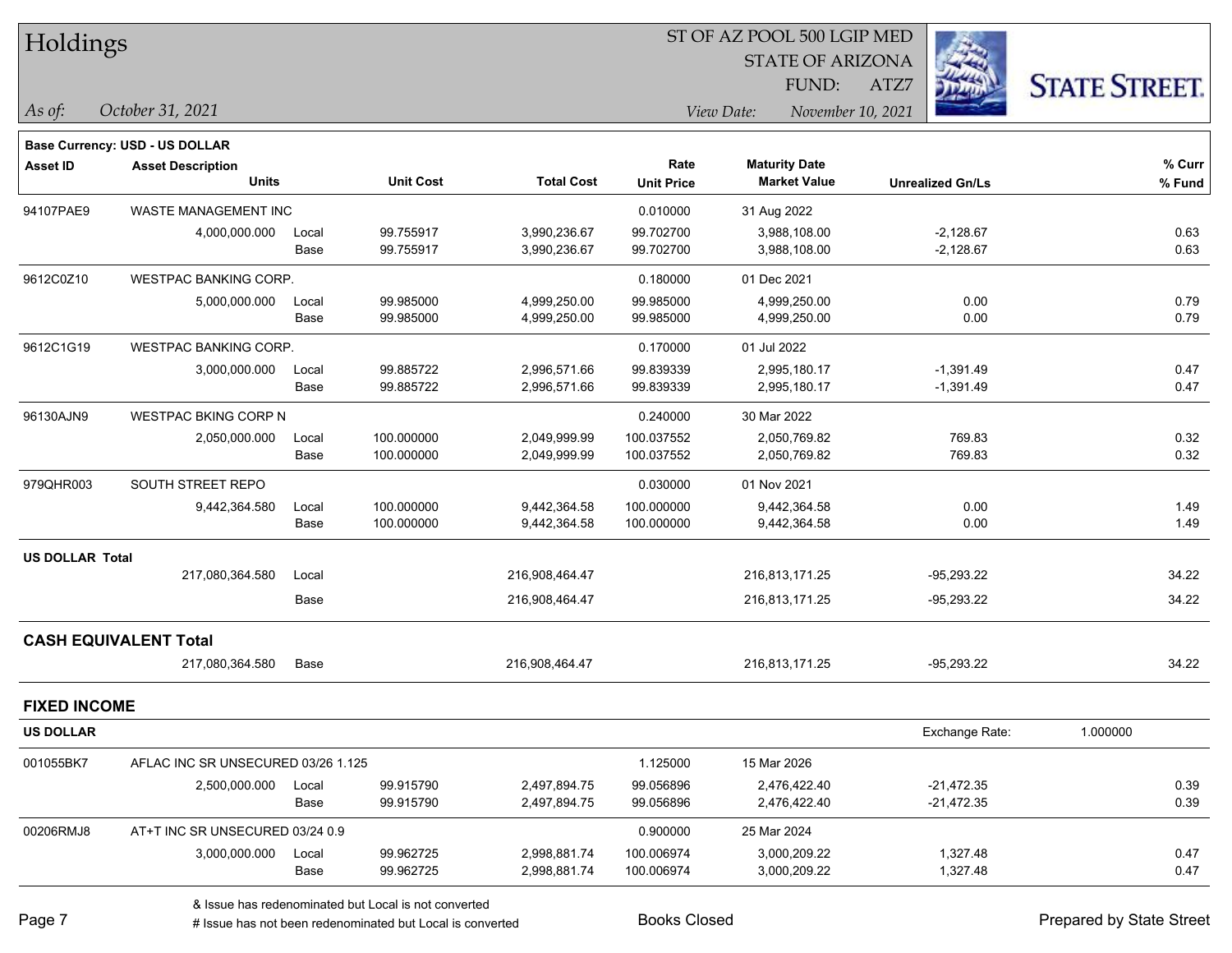| Holdings |  |
|----------|--|
|----------|--|

STATE OF ARIZONA

ATZ7



**Base Currency: USD - US DOLLAR**

*October 31, 2021 As of: View Date: November 10, 2021* FUND:

| Asset ID       | <b>Asset Description</b>                       |                                               |                  |                   | Rate              | <b>Maturity Date</b> |                         | % Curr |
|----------------|------------------------------------------------|-----------------------------------------------|------------------|-------------------|-------------------|----------------------|-------------------------|--------|
|                | <b>Units</b>                                   |                                               | <b>Unit Cost</b> | <b>Total Cost</b> | <b>Unit Price</b> | <b>Market Value</b>  | <b>Unrealized Gn/Ls</b> | % Fund |
| 00206RML3      | AT+T INC SR UNSECURED 03/26 1.7                |                                               |                  |                   | 1.700000          | 25 Mar 2026          |                         |        |
|                | 3,000,000.000                                  | Local                                         | 99.883876        | 2,996,516.27      | 100.423289        | 3,012,698.67         | 16,182.40               | 0.48   |
|                |                                                | Base                                          | 99.883876        | 2,996,516.27      | 100.423289        | 3,012,698.67         | 16,182.40               | 0.48   |
| 02079KAH0      | ALPHABET INC SR UNSECURED 08/25 0.45           |                                               |                  |                   | 0.450000          | 15 Aug 2025          |                         |        |
|                | 3,000,000.000                                  | Local                                         | 99.925846        | 2,997,775.38      | 97.985497         | 2,939,564.91         | $-58,210.47$            | 0.46   |
|                |                                                | Base                                          | 99.925846        | 2,997,775.38      | 97.985497         | 2,939,564.91         | $-58,210.47$            | 0.46   |
| 023135BW5      | AMAZON.COM INC SR UNSECURED 05/24 0.45         |                                               |                  |                   | 0.450000          | 12 May 2024          |                         |        |
|                | 4,000,000.000                                  | Local                                         | 99.877046        | 3,995,081.82      | 99.264909         | 3,970,596.36         | $-24,485.46$            | 0.63   |
|                |                                                | Base                                          | 99.877046        | 3,995,081.82      | 99.264909         | 3,970,596.36         | $-24,485.46$            | 0.63   |
| 025816CD9      | AMERICAN EXPRESS CO SR UNSECURED 05/22 2.75    |                                               |                  |                   | 2.750000          | 20 May 2022          |                         |        |
|                | 4,000,000.000                                  | Local                                         | 99.978102        | 3,999,124.09      | 101.113427        | 4,044,537.08         | 45,412.99               | 0.64   |
|                |                                                | Base                                          | 99.978102        | 3,999,124.09      | 101.113427        | 4,044,537.08         | 45,412.99               | 0.64   |
| 025816CG2      | AMERICAN EXPRESS CO SR UNSECURED 07/24 2.5     |                                               |                  |                   | 2.500000          | 30 Jul 2024          |                         |        |
|                | 5,000,000.000                                  | Local                                         | 99.823402        | 4,991,170.11      | 104.248015        | 5,212,400.75         | 221,230.64              | 0.82   |
|                |                                                | Base                                          | 99.823402        | 4,991,170.11      | 104.248015        | 5,212,400.75         | 221,230.64              | 0.82   |
| 02582JHS2      |                                                | AMERICAN EXPRESS CREDIT ACCOUN AMXCA 2018 3 A |                  |                   | 0.410250          | 15 Oct 2025          |                         |        |
|                | 4,000,000.000                                  | Local                                         | 100.000000       | 4,000,000.00      | 100.364390        | 4,014,575.60         | 14,575.60               | 0.63   |
| Original Face: | 4,000,000.000                                  | Base                                          | 100.000000       | 4,000,000.00      | 100.364390        | 4,014,575.60         | 14,575.60               | 0.63   |
| 02665WDP3      | AMERICAN HONDA FINANCE SR UNSECURED 09/23 VAR  |                                               |                  |                   | 0.534630          | 08 Sep 2023          |                         |        |
|                | 5,000,000.000                                  | Local                                         | 100.000000       | 5,000,000.00      | 100.624154        | 5,031,207.70         | 31,207.70               | 0.79   |
|                |                                                | Base                                          | 100.000000       | 5,000,000.00      | 100.624154        | 5,031,207.70         | 31,207.70               | 0.79   |
| 02665WDY4      | AMERICAN HONDA FINANCE SR UNSECURED 08/24 0.75 |                                               |                  |                   | 0.750000          | 09 Aug 2024          |                         |        |
|                | 2,000,000.000                                  | Local                                         | 99.937230        | 1,998,744.59      | 99.358703         | 1,987,174.06         | $-11,570.53$            | 0.31   |
|                |                                                | Base                                          | 99.937230        | 1,998,744.59      | 99.358703         | 1,987,174.06         | $-11,570.53$            | 0.31   |
| 037833CP3      | APPLE INC SR UNSECURED 05/22 VAR               |                                               |                  |                   | 0.477250          | 11 May 2022          |                         |        |
|                | 7,000,000.000                                  | Local                                         | 100.000000       | 7,000,000.00      | 100.194041        | 7,013,582.87         | 13,582.87               | 1.11   |
|                |                                                | Base                                          | 100.000000       | 7,000,000.00      | 100.194041        | 7,013,582.87         | 13,582.87               | 1.11   |
| 037833DM9      | APPLE INC SR UNSECURED 09/24 1.8               |                                               |                  |                   | 1.800000          | 11 Sep 2024          |                         |        |
|                | 2,000,000.000                                  | Local                                         | 99.871274        | 1,997,425.47      | 102.529791        | 2,050,595.82         | 53,170.35               | 0.32   |
|                |                                                | Base                                          | 99.871274        | 1,997,425.47      | 102.529791        | 2,050,595.82         | 53,170.35               | 0.32   |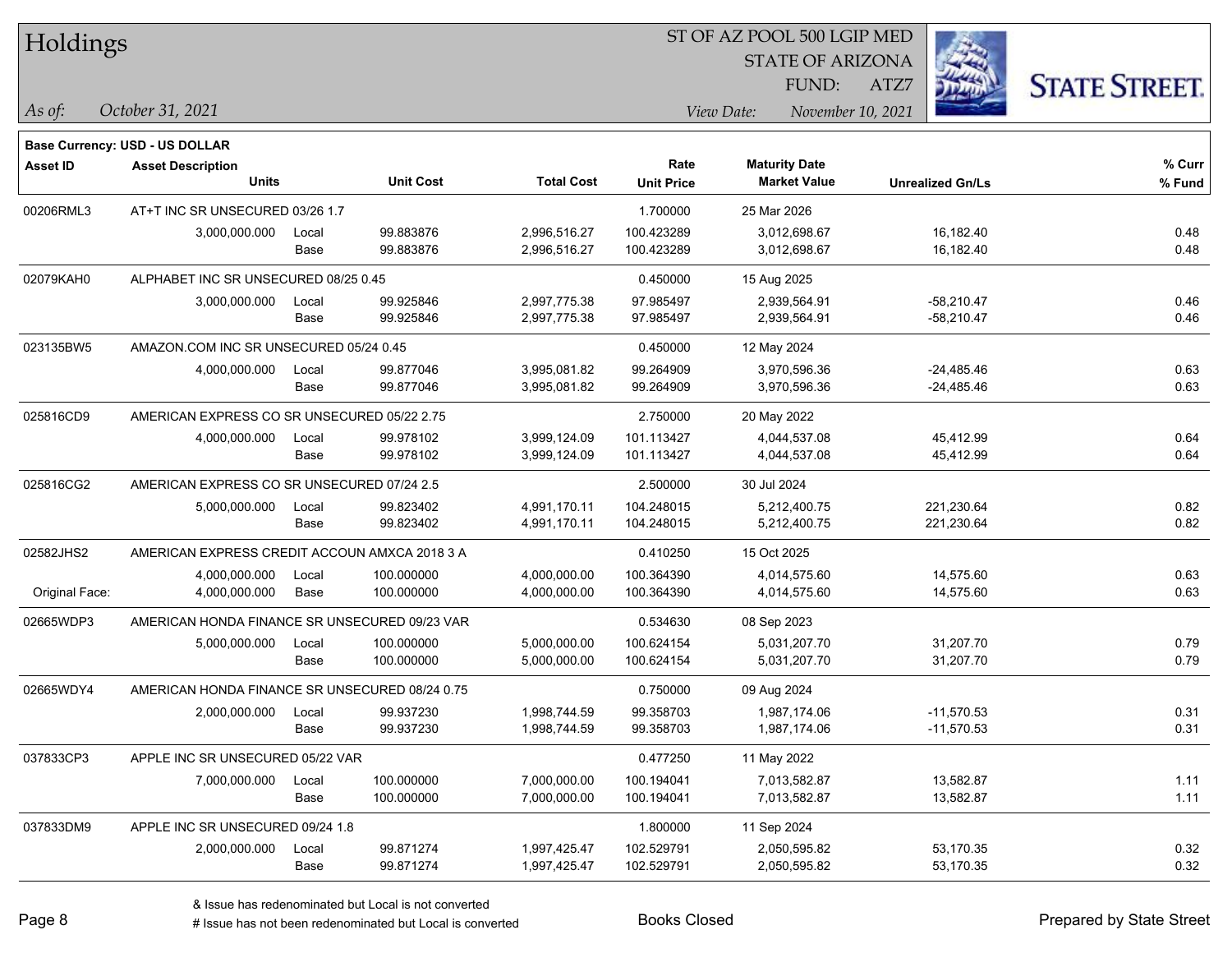| Holdings        |                                               |       |                  | ST OF AZ POOL 500 LGIP MED |                   |                                 |                         |                      |  |  |  |
|-----------------|-----------------------------------------------|-------|------------------|----------------------------|-------------------|---------------------------------|-------------------------|----------------------|--|--|--|
|                 |                                               |       |                  |                            |                   | <b>STATE OF ARIZONA</b>         |                         |                      |  |  |  |
|                 |                                               |       |                  |                            |                   | FUND:                           | ATZ7                    | <b>STATE STREET.</b> |  |  |  |
| As of:          | October 31, 2021                              |       |                  |                            |                   | View Date:<br>November 10, 2021 |                         |                      |  |  |  |
|                 |                                               |       |                  |                            |                   |                                 |                         |                      |  |  |  |
|                 | Base Currency: USD - US DOLLAR                |       |                  |                            | Rate              | <b>Maturity Date</b>            |                         | % Curr               |  |  |  |
| <b>Asset ID</b> | <b>Asset Description</b><br><b>Units</b>      |       | <b>Unit Cost</b> | <b>Total Cost</b>          | <b>Unit Price</b> | <b>Market Value</b>             | <b>Unrealized Gn/Ls</b> | % Fund               |  |  |  |
| 037833DT4       | APPLE INC SR UNSECURED 05/25 1.125            |       |                  |                            | 1.125000          | 11 May 2025                     |                         |                      |  |  |  |
|                 | 5,000,000.000                                 | Local | 99.874720        | 4,993,735.99               | 99.968501         | 4,998,425.05                    | 4,689.06                | 0.79                 |  |  |  |
|                 |                                               | Base  | 99.874720        | 4,993,735.99               | 99.968501         | 4,998,425.05                    | 4,689.06                | 0.79                 |  |  |  |
| 037833EB2       | APPLE INC SR UNSECURED 02/26 0.7              |       |                  |                            | 0.700000          | 08 Feb 2026                     |                         |                      |  |  |  |
|                 | 5,000,000.000                                 | Local | 99.808343        | 4,990,417.13               | 97.922673         | 4,896,133.65                    | $-94,283.48$            | 0.77                 |  |  |  |
|                 |                                               | Base  | 99.808343        | 4,990,417.13               | 97.922673         | 4,896,133.65                    | $-94,283.48$            | 0.77                 |  |  |  |
| 05531GAA9       | TRUIST FINANCIAL CORP SUBORDINATED 03/22 3.95 |       |                  |                            | 3.950000          | 22 Mar 2022                     |                         |                      |  |  |  |
|                 | 3,000,000.000                                 | Local | 101.065711       | 3,031,971.33               | 101.091475        | 3,032,744.25                    | 772.92                  | 0.48                 |  |  |  |
|                 |                                               | Base  | 101.065711       | 3,031,971.33               | 101.091475        | 3,032,744.25                    | 772.92                  | 0.48                 |  |  |  |
| 06048WK66       | BANK OF AMERICA CORP SR UNSECURED 12/25 VAR   |       |                  |                            | 0.650000          | 23 Dec 2025                     |                         |                      |  |  |  |
|                 | 3,000,000.000                                 | Local | 99.729821        | 2,991,894.64               | 97.341902         | 2,920,257.06                    | $-71,637.58$            | 0.46                 |  |  |  |
|                 |                                               | Base  | 99.729821        | 2,991,894.64               | 97.341902         | 2,920,257.06                    | $-71,637.58$            | 0.46                 |  |  |  |
| 06048WK82       | BANK OF AMERICA CORP SR UNSECURED 01/26 VAR   |       |                  |                            | 0.600000          | 26 Jan 2026                     |                         |                      |  |  |  |
|                 | 3,000,000.000                                 | Local | 96.906438        | 2,907,193.15               | 96.808441         | 2,904,253.23                    | $-2,939.92$             | 0.46                 |  |  |  |
|                 |                                               | Base  | 96.906438        | 2,907,193.15               | 96.808441         | 2,904,253.23                    | $-2,939.92$             | 0.46                 |  |  |  |
| 06051GHF9       | BANK OF AMERICA CORP SR UNSECURED 03/24 VAR   |       |                  |                            | 3.550000          | 05 Mar 2024                     |                         |                      |  |  |  |
|                 | 3,564,000.000                                 | Local | 101.784392       | 3,627,595.72               | 103.724449        | 3,696,739.36                    | 69,143.64               | 0.58                 |  |  |  |
|                 |                                               | Base  | 101.784392       | 3,627,595.72               | 103.724449        | 3,696,739.36                    | 69,143.64               | 0.58                 |  |  |  |
| 06051GJG5       | BANK OF AMERICA CORP SR UNSECURED 09/25 VAR   |       |                  |                            | 0.981000          | 25 Sep 2025                     |                         |                      |  |  |  |
|                 | 4,000,000.000                                 | Local | 100.000000       | 4,000,000.00               | 99.381794         | 3,975,271.76                    | $-24,728.24$            | 0.63                 |  |  |  |
|                 |                                               | Base  | 100.000000       | 4,000,000.00               | 99.381794         | 3,975,271.76                    | -24,728.24              | 0.63                 |  |  |  |
| 06367WF99       | BANK OF MONTREAL SR UNSECURED 05/23 VAR       |       |                  |                            | 1.100000          | 12 May 2023                     |                         |                      |  |  |  |
|                 | 3,000,000.000                                 | Local | 100.000000       | 3,000,000.00               | 101.029000        | 3,030,870.00                    | 30,870.00               | 0.48                 |  |  |  |
|                 |                                               | Base  | 100.000000       | 3,000,000.00               | 101.029000        | 3,030,870.00                    | 30,870.00               | 0.48                 |  |  |  |
| 06367WX81       | BANK OF MONTREAL SR UNSECURED 07/25 VAR       |       |                  |                            | 1.000000          | 30 Jul 2025                     |                         |                      |  |  |  |
|                 | 4,229,000.000                                 | Local | 100.000000       | 4,229,000.00               | 98.226266         | 4,153,988.79                    | $-75,011.21$            | 0.66                 |  |  |  |
|                 |                                               | Base  | 100.000000       | 4,229,000.00               | 98.226266         | 4,153,988.79                    | $-75,011.21$            | 0.66                 |  |  |  |
| 06406RAL1       | BANK OF NY MELLON CORP SR UNSECURED 10/24 2.1 |       |                  |                            | 2.100000          | 24 Oct 2024                     |                         |                      |  |  |  |
|                 | 3,000,000.000                                 | Local | 99.895785        | 2,996,873.56               | 103.513508        | 3,105,405.24                    | 108,531.68              | 0.49                 |  |  |  |
|                 |                                               | Base  | 99.895785        | 2,996,873.56               | 103.513508        | 3,105,405.24                    | 108,531.68              | 0.49                 |  |  |  |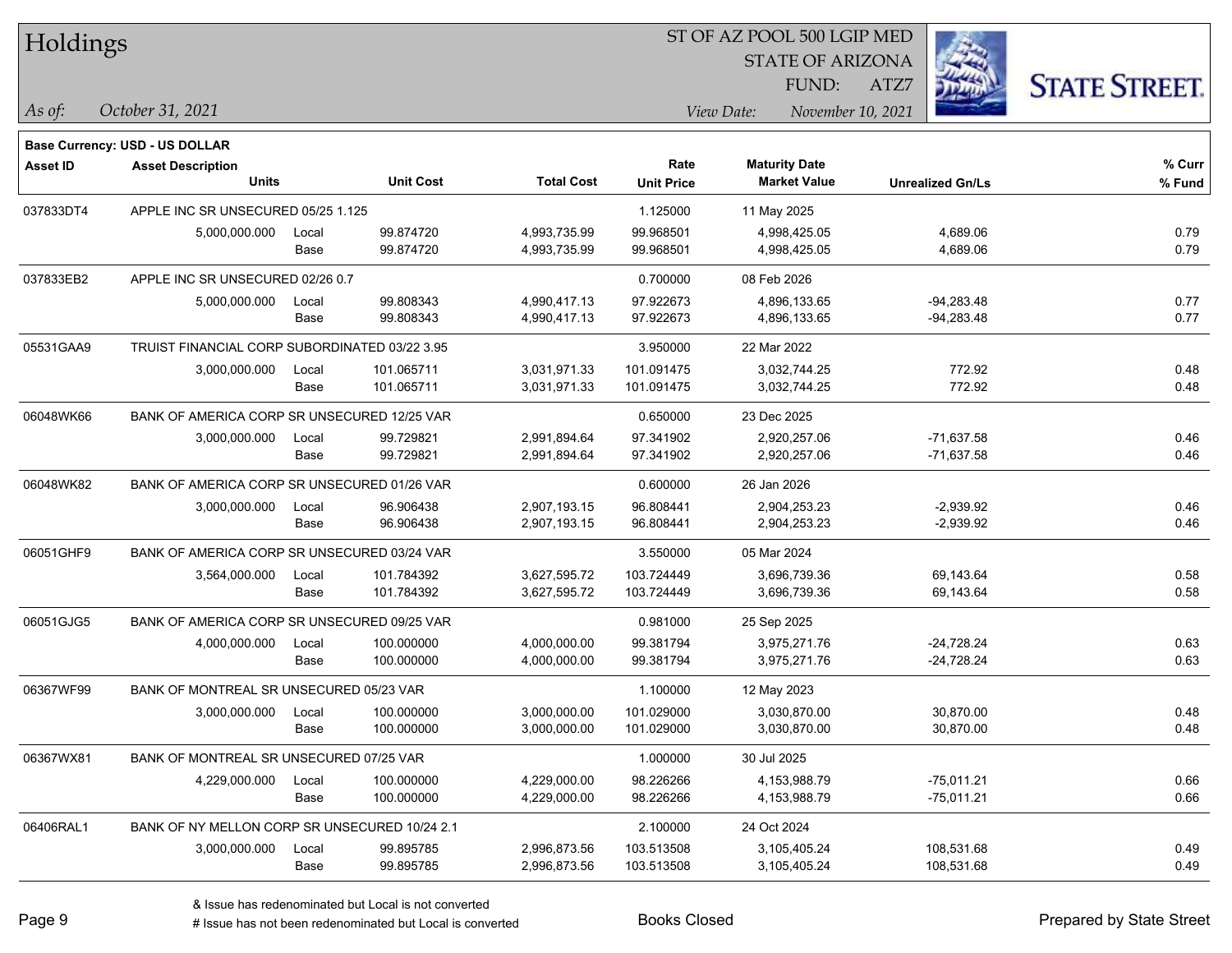| Holdings        |                                                |       |                  | ST OF AZ POOL 500 LGIP MED |                   |                         |                         |                      |  |  |  |
|-----------------|------------------------------------------------|-------|------------------|----------------------------|-------------------|-------------------------|-------------------------|----------------------|--|--|--|
|                 |                                                |       |                  |                            |                   | <b>STATE OF ARIZONA</b> |                         |                      |  |  |  |
|                 |                                                |       |                  |                            |                   | FUND:                   | ATZ7                    | <b>STATE STREET.</b> |  |  |  |
| $ $ As of:      | October 31, 2021                               |       |                  |                            |                   | View Date:              | November 10, 2021       |                      |  |  |  |
|                 | <b>Base Currency: USD - US DOLLAR</b>          |       |                  |                            |                   |                         |                         |                      |  |  |  |
| <b>Asset ID</b> | <b>Asset Description</b>                       |       |                  |                            | Rate              | <b>Maturity Date</b>    |                         | % Curr               |  |  |  |
|                 | <b>Units</b>                                   |       | <b>Unit Cost</b> | <b>Total Cost</b>          | <b>Unit Price</b> | <b>Market Value</b>     | <b>Unrealized Gn/Ls</b> | % Fund               |  |  |  |
| 06406RAP2       | BANK OF NY MELLON CORP SR UNSECURED 12/23 0.35 |       |                  |                            | 0.350000          | 07 Dec 2023             |                         |                      |  |  |  |
|                 | 2,000,000.000                                  | Local | 99.926055        | 1,998,521.09               | 99.459961         | 1,989,199.22            | $-9,321.87$             | 0.31                 |  |  |  |
|                 |                                                | Base  | 99.926055        | 1,998,521.09               | 99.459961         | 1,989,199.22            | $-9,321.87$             | 0.31                 |  |  |  |
| 06406RAS6       | BANK OF NY MELLON CORP SR UNSECURED 04/24 0.5  |       |                  |                            | 0.500000          | 26 Apr 2024             |                         |                      |  |  |  |
|                 | 3,000,000.000                                  | Local | 99.911989        | 2,997,359.66               | 99.285005         | 2,978,550.15            | $-18,809.51$            | 0.47                 |  |  |  |
|                 |                                                | Base  | 99.911989        | 2,997,359.66               | 99.285005         | 2,978,550.15            | $-18,809.51$            | 0.47                 |  |  |  |
| 064159F84       | BANK OF NOVA SCOTIA SR UNSECURED 12/25 0.8     |       |                  |                            | 0.800000          | 30 Dec 2025             |                         |                      |  |  |  |
|                 | 2,420,000.000                                  | Local | 99.634161        | 2,411,146.69               | 96.484055         | 2,334,914.13            | $-76,232.56$            | 0.37                 |  |  |  |
|                 |                                                | Base  | 99.634161        | 2,411,146.69               | 96.484055         | 2,334,914.13            | -76,232.56              | 0.37                 |  |  |  |
| 064159SH0       | BANK OF NOVA SCOTIA SR UNSECURED 11/22 2       |       |                  |                            | 2.000000          | 15 Nov 2022             |                         |                      |  |  |  |
|                 | 3,000,000.000                                  | Local | 99.989575        | 2,999,687.24               | 101.653090        | 3,049,592.70            | 49,905.46               | 0.48                 |  |  |  |
|                 |                                                | Base  | 99.989575        | 2,999,687.24               | 101.653090        | 3,049,592.70            | 49,905.46               | 0.48                 |  |  |  |
| 07330NAT2       | TRUIST BANK SR UNSECURED 12/24 2.15            |       |                  |                            | 2.150000          | 06 Dec 2024             |                         |                      |  |  |  |
|                 | 5,000,000.000                                  | Local | 99.895880        | 4,994,793.98               | 103.317498        | 5,165,874.90            | 171,080.92              | 0.82                 |  |  |  |
|                 |                                                | Base  | 99.895880        | 4,994,793.98               | 103.317498        | 5,165,874.90            | 171,080.92              | 0.82                 |  |  |  |
| 097023CZ6       | BOEING CO SR UNSECURED 02/24 1.95              |       |                  |                            | 1.950000          | 01 Feb 2024             |                         |                      |  |  |  |
|                 | 3,000,000.000                                  | Local | 99.905740        | 2,997,172.21               | 101.828145        | 3,054,844.35            | 57,672.14               | 0.48                 |  |  |  |
|                 |                                                | Base  | 99.905740        | 2,997,172.21               | 101.828145        | 3,054,844.35            | 57,672.14               | 0.48                 |  |  |  |
| 097023DD4       | BOEING CO SR UNSECURED 02/23 1.167             |       |                  |                            | 1.167000          | 04 Feb 2023             |                         |                      |  |  |  |
|                 | 2,000,000.000                                  | Local | 100.000000       | 2,000,000.00               | 100.122825        | 2,002,456.50            | 2,456.50                | 0.32                 |  |  |  |
|                 |                                                | Base  | 100.000000       | 2,000,000.00               | 100.122825        | 2,002,456.50            | 2,456.50                | 0.32                 |  |  |  |
| 12598AAB6       | CNH EQUIPMENT TRUST CNH 2021 A A2              |       |                  |                            | 0.230000          | 15 Mar 2024             |                         |                      |  |  |  |
|                 | 1,837,618.470                                  | Local | 99.996969        | 1,837,562.78               | 99.974420         | 1,837,148.41            | $-414.37$               | 0.29                 |  |  |  |
| Original Face:  | 2,250,000.000                                  | Base  | 99.996969        | 1,837,562.78               | 99.974420         | 1,837,148.41            | $-414.37$               | 0.29                 |  |  |  |
| 13605W2F7       | CANADIAN IMPERIAL BANK SR UNSECURED 03/26 VAR  |       |                  |                            | 1.200000          | 23 Mar 2026             |                         |                      |  |  |  |
|                 | 2,000,000.000                                  | Local | 100.000000       | 2,000,000.00               | 98.457000         | 1,969,140.00            | $-30,860.00$            | 0.31                 |  |  |  |
|                 |                                                | Base  | 100.000000       | 2,000,000.00               | 98.457000         | 1,969,140.00            | $-30,860.00$            | 0.31                 |  |  |  |
| 13605W3A7       | CANADIAN IMPERIAL BANK SR UNSECURED 04/26 VAR  |       |                  |                            | 1.400000          | 14 Apr 2026             |                         |                      |  |  |  |
|                 | 3,000,000.000                                  | Local | 100.000000       | 3,000,000.00               | 98.851000         | 2,965,530.00            | $-34,470.00$            | 0.47                 |  |  |  |
|                 |                                                | Base  | 100.000000       | 3,000,000.00               | 98.851000         | 2,965,530.00            | $-34,470.00$            | 0.47                 |  |  |  |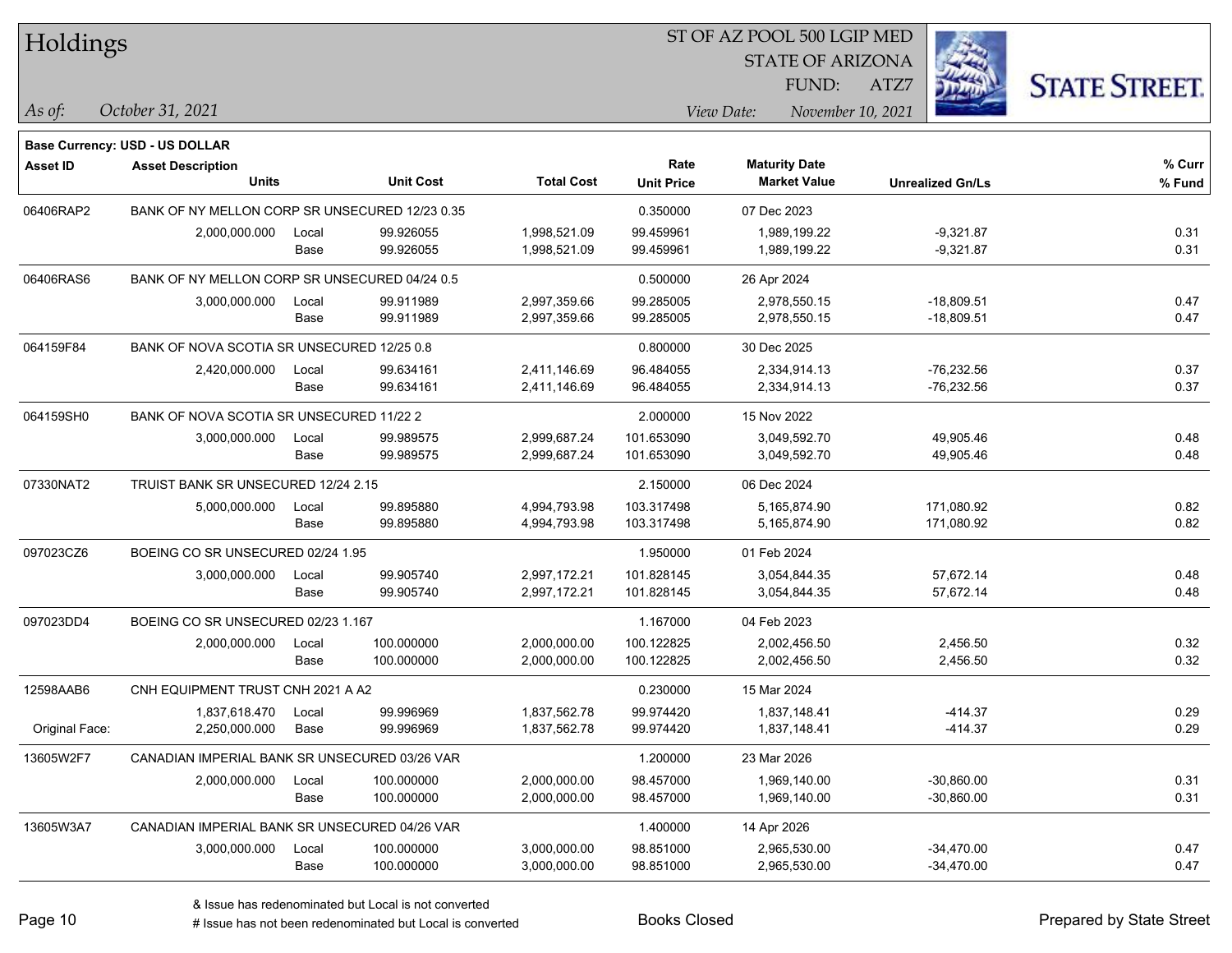| Holdings        |                                                  |                                        |                  |                   |                   |                         |                   |                         |                      |
|-----------------|--------------------------------------------------|----------------------------------------|------------------|-------------------|-------------------|-------------------------|-------------------|-------------------------|----------------------|
|                 |                                                  |                                        |                  |                   |                   | <b>STATE OF ARIZONA</b> |                   |                         |                      |
|                 |                                                  |                                        |                  |                   |                   |                         | FUND:<br>ATZ7     |                         | <b>STATE STREET.</b> |
| As of:          | October 31, 2021                                 |                                        |                  |                   |                   | View Date:              | November 10, 2021 |                         |                      |
|                 | Base Currency: USD - US DOLLAR                   |                                        |                  |                   |                   |                         |                   |                         |                      |
| <b>Asset ID</b> | <b>Asset Description</b>                         |                                        |                  |                   | Rate              | <b>Maturity Date</b>    |                   |                         | % Curr               |
|                 | <b>Units</b>                                     |                                        | <b>Unit Cost</b> | <b>Total Cost</b> | <b>Unit Price</b> | <b>Market Value</b>     |                   | <b>Unrealized Gn/Ls</b> | % Fund               |
| 136069TZ4       | CANADIAN IMPERIAL BANK SR UNSECURED 06/22 VAR    |                                        |                  |                   | 0.838000          | 16 Jun 2022             |                   |                         |                      |
|                 | 3,000,000.000                                    | Local                                  | 100.000000       | 3,000,000.00      | 100.433613        | 3,013,008.39            |                   | 13,008.39               | 0.48                 |
|                 |                                                  | Base                                   | 100.000000       | 3,000,000.00      | 100.433613        | 3,013,008.39            |                   | 13,008.39               | 0.48                 |
| 141781BP8       | CARGILL INC SR UNSECURED 144A 02/24 0.4          |                                        |                  |                   | 0.400000          | 02 Feb 2024             |                   |                         |                      |
|                 | 2,000,000.000                                    | Local                                  | 99.920354        | 1,998,407.07      | 99.143899         | 1,982,877.98            |                   | $-15,529.09$            | 0.31                 |
|                 |                                                  | Base                                   | 99.920354        | 1,998,407.07      | 99.143899         | 1,982,877.98            |                   | $-15,529.09$            | 0.31                 |
| 14913R2P1       | CATERPILLAR FINL SERVICE SR UNSECURED 09/24 0.6  |                                        |                  |                   | 0.600000          | 13 Sep 2024             |                   |                         |                      |
|                 | 3,000,000.000                                    | Local                                  | 99.869968        | 2,996,099.05      | 99.379545         | 2,981,386.35            |                   | $-14,712.70$            | 0.47                 |
|                 |                                                  | Base                                   | 99.869968        | 2,996,099.05      | 99.379545         | 2,981,386.35            |                   | $-14,712.70$            | 0.47                 |
| 166756AE6       | CHEVRON USA INC COMPANY GUAR 08/25 0.687         |                                        |                  |                   | 0.687000          | 12 Aug 2025             |                   |                         |                      |
|                 | 5,000,000.000                                    | Local                                  | 100.000000       | 5,000,000.00      | 98.378808         | 4,918,940.40            |                   | $-81,059.60$            | 0.78                 |
|                 |                                                  | Base                                   | 100.000000       | 5,000,000.00      | 98.378808         | 4,918,940.40            |                   | $-81,059.60$            | 0.78                 |
| 17298CM39       |                                                  | CITIGROUP INC SR UNSECURED 05/26 1.375 |                  |                   |                   | 20 May 2026             |                   |                         |                      |
|                 | 3,000,000.000                                    | Local                                  | 100.000000       | 3,000,000.00      | 98.274504         | 2,948,235.12            |                   | $-51,764.88$            | 0.47                 |
|                 |                                                  | Base                                   | 100.000000       | 3,000,000.00      | 98.274504         | 2,948,235.12            |                   | -51,764.88              | 0.47                 |
| 17328W4G0       | CITIGROUP GLOBAL MARKETS COMPANY GUAR 07/25 VAR  |                                        |                  |                   | 1.100000          | 31 Jul 2025             |                   |                         |                      |
|                 | 5,000,000.000                                    | Local                                  | 100.000000       | 5,000,000.00      | 97.799461         | 4,889,973.05            |                   | $-110,026.95$           | 0.77                 |
|                 |                                                  | Base                                   | 100.000000       | 5,000,000.00      | 97.799461         | 4,889,973.05            |                   | $-110,026.95$           | 0.77                 |
| 17329FWZ3       | CITIGROUP GLOBAL COMPANY GUAR 09/23 0.5          |                                        |                  |                   | 0.500000          | 25 Sep 2023             |                   |                         |                      |
|                 | 3,000,000.000                                    | Local                                  | 100.000000       | 3,000,000.00      | 99.592672         | 2,987,780.16            |                   | $-12,219.84$            | 0.47                 |
|                 |                                                  | Base                                   | 100.000000       | 3,000,000.00      | 99.592672         | 2,987,780.16            |                   | -12,219.84              | 0.47                 |
| 17329QKQ2       | CITIGROUP GLOBAL MARKETS COMPANY GUAR 07/23 0.5  |                                        |                  |                   | 0.500000          | 28 Jul 2023             |                   |                         |                      |
|                 | 3,000,000.000                                    | Local                                  | 100.000000       | 3,000,000.00      | 99.458819         | 2,983,764.57            |                   | $-16,235.43$            | 0.47                 |
|                 |                                                  | Base                                   | 100.000000       | 3,000,000.00      | 99.458819         | 2,983,764.57            |                   | $-16,235.43$            | 0.47                 |
| 24422EVN6       | JOHN DEERE CAPITAL CORP SR UNSECURED 01/24 0.45  |                                        |                  |                   | 0.450000          | 17 Jan 2024             |                   |                         |                      |
|                 | 3,000,000.000                                    | Local                                  | 99.945379        | 2,998,361.38      | 99.454347         | 2,983,630.41            |                   | $-14,730.97$            | 0.47                 |
|                 |                                                  | Base                                   | 99.945379        | 2,998,361.38      | 99.454347         | 2,983,630.41            |                   | $-14,730.97$            | 0.47                 |
| 24422EVU0       | JOHN DEERE CAPITAL CORP SR UNSECURED 09/24 0.625 |                                        |                  |                   | 0.625000          | 10 Sep 2024             |                   |                         |                      |
|                 | 2,000,000.000                                    | Local                                  | 99.938088        | 1,998,761.75      | 99.441616         | 1,988,832.32            |                   | $-9,929.43$             | 0.31                 |
|                 |                                                  | Base                                   | 99.938088        | 1,998,761.75      | 99.441616         | 1,988,832.32            |                   | $-9,929.43$             | 0.31                 |

 $\sim$ 

 $\overline{\phantom{a}}$ 

 $\overline{a}$ 

 $\overline{\phantom{a}}$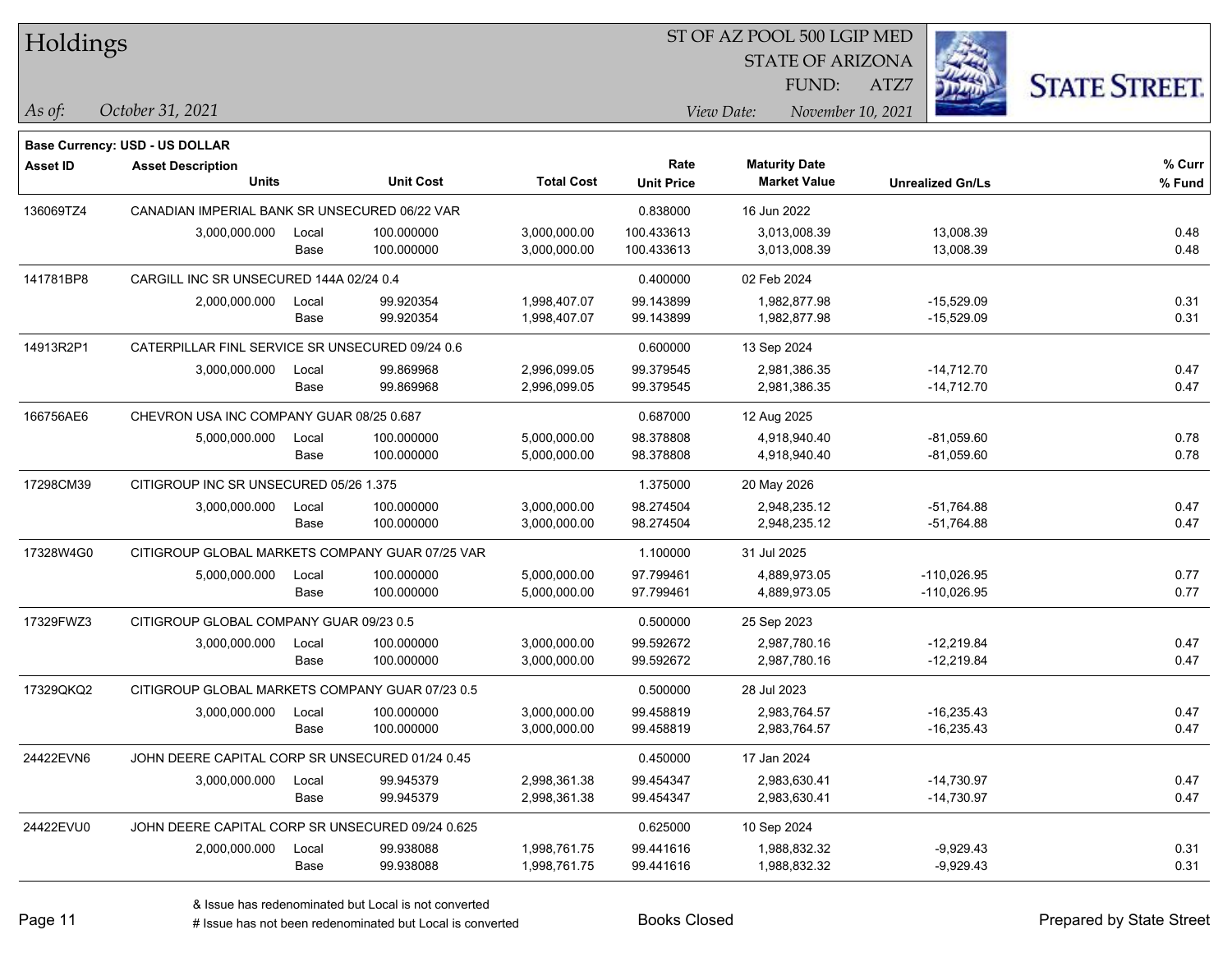| Holdings |
|----------|
|          |

STATE OF ARIZONA

ATZ7



**Base Currency: USD - US DOLLAR**

*October 31, 2021 As of: View Date: November 10, 2021* FUND:

| <b>Asset ID</b> | <b>Asset Description</b>                         |                                                    |                  |                   | Rate              | <b>Maturity Date</b> |                         | % Curr |
|-----------------|--------------------------------------------------|----------------------------------------------------|------------------|-------------------|-------------------|----------------------|-------------------------|--------|
|                 | <b>Units</b>                                     |                                                    | <b>Unit Cost</b> | <b>Total Cost</b> | <b>Unit Price</b> | <b>Market Value</b>  | <b>Unrealized Gn/Ls</b> | % Fund |
| 254687FK7       | WALT DISNEY COMPANY/THE COMPANY GUAR 08/24 1.75  |                                                    |                  | 1.750000          | 30 Aug 2024       |                      |                         |        |
|                 | 5,000,000.000                                    | Local                                              | 99.771483        | 4,988,574.17      | 102.340053        | 5,117,002.65         | 128,428.48              | 0.81   |
|                 |                                                  | Base                                               | 99.771483        | 4,988,574.17      | 102.340053        | 5,117,002.65         | 128,428.48              | 0.81   |
| 26441CBD6       | DUKE ENERGY CORP SR UNSECURED 03/22 VAR          |                                                    |                  |                   | 0.764130          | 11 Mar 2022          |                         |        |
|                 | 3,000,000.000                                    | Local                                              | 100.170839       | 3,005,125.17      | 100.201815        | 3,006,054.45         | 929.28                  | 0.47   |
|                 |                                                  | Base                                               | 100.170839       | 3,005,125.17      | 100.201815        | 3,006,054.45         | 929.28                  | 0.47   |
| 278642AX1       | EBAY INC SR UNSECURED 05/26 1.4                  |                                                    |                  |                   | 1.400000          | 10 May 2026          |                         |        |
|                 | 2,000,000.000                                    | Local                                              | 99.882667        | 1,997,653.34      | 99.243843         | 1,984,876.86         | $-12,776.48$            | 0.31   |
|                 |                                                  | Base                                               | 99.882667        | 1,997,653.34      | 99.243843         | 1,984,876.86         | $-12,776.48$            | 0.31   |
| 30231GBC5       | EXXON MOBIL CORPORATION SR UNSECURED 08/24 2.019 |                                                    |                  |                   | 2.019000          | 16 Aug 2024          |                         |        |
|                 | 5,000,000.000                                    | Local                                              | 100.000000       | 5,000,000.00      | 103.143456        | 5,157,172.80         | 157,172.80              | 0.81   |
|                 |                                                  | Base                                               | 100.000000       | 5,000,000.00      | 103.143456        | 5, 157, 172.80       | 157,172.80              | 0.81   |
| 30303KAA4       |                                                  | FRESB MULTIFAMILY MORTGAGE PAS FRESB 2017 SB35 A5F |                  | 2.250000          | 25 Jun 2022       |                      |                         |        |
|                 | 603,721.970                                      | Local                                              | 100.000000       | 603,721.97        | 100.662840        | 607,723.68           | 4,001.71                | 0.10   |
| Original Face:  | 5,126,000.000                                    | Base                                               | 100.000000       | 603,721.97        | 100.662840        | 607,723.68           | 4,001.71                | 0.10   |
| 3128M8RU0       | FED HM LN PC POOL G06499 FG 03/41 FIXED 4        |                                                    |                  |                   | 4.000000          | 01 Mar 2041          |                         |        |
|                 | 390,168.930                                      | Local                                              | 103.067128       | 402,135.91        | 110.705769        | 431,939.51           | 29,803.60               | 0.07   |
| Original Face:  | 2,090,000.000                                    | Base                                               | 103.067128       | 402,135.91        | 110.705769        | 431,939.51           | 29,803.60               | 0.07   |
| 3128MMHX4       | FED HM LN PC POOL G18245 FG 03/23 FIXED 4.5      |                                                    |                  |                   | 4.500000          | 01 Mar 2023          |                         |        |
|                 | 586.710                                          | Local                                              | 100.296569       | 588.45            | 104.190413        | 611.30               | 22.85                   | 0.00   |
| Original Face:  | 250,000.000                                      | Base                                               | 100.296569       | 588.45            | 104.190413        | 611.30               | 22.85                   | 0.00   |
| 3128MMK36       | FED HM LN PC POOL G18313 FG 06/24 FIXED 4.5      |                                                    |                  |                   | 4.500000          | 01 Jun 2024          |                         |        |
|                 | 10,954.250                                       | Local                                              | 100.049022       | 10,959.62         | 104.417155        | 11,438.12            | 478.50                  | 0.00   |
| Original Face:  | 1,000,000.000                                    | Base                                               | 100.049022       | 10,959.62         | 104.417155        | 11,438.12            | 478.50                  | 0.00   |
| 3128MMKJ1       | FED HM LN PC POOL G18296 FG 02/24 FIXED 4.5      |                                                    |                  |                   | 4.500000          | 01 Feb 2024          |                         |        |
|                 | 11,209.770                                       | Local                                              | 100.269765       | 11,240.01         | 104.411730        | 11,704.31            | 464.30                  | 0.00   |
| Original Face:  | 2,206,300.000                                    | Base                                               | 100.269765       | 11,240.01         | 104.411730        | 11,704.31            | 464.30                  | 0.00   |
| 3128MMN33       | FED HM LN PC POOL G18409 FG 11/26 FIXED 3        |                                                    |                  |                   | 3.000000          | 01 Nov 2026          |                         |        |
|                 | 304,154.650                                      | Local                                              | 100.899473       | 306,890.44        | 105.002445        | 319,369.82           | 12,479.38               | 0.05   |
| Original Face:  | 5,000,000.000                                    | Base                                               | 100.899473       | 306,890.44        | 105.002445        | 319,369.82           | 12,479.38               | 0.05   |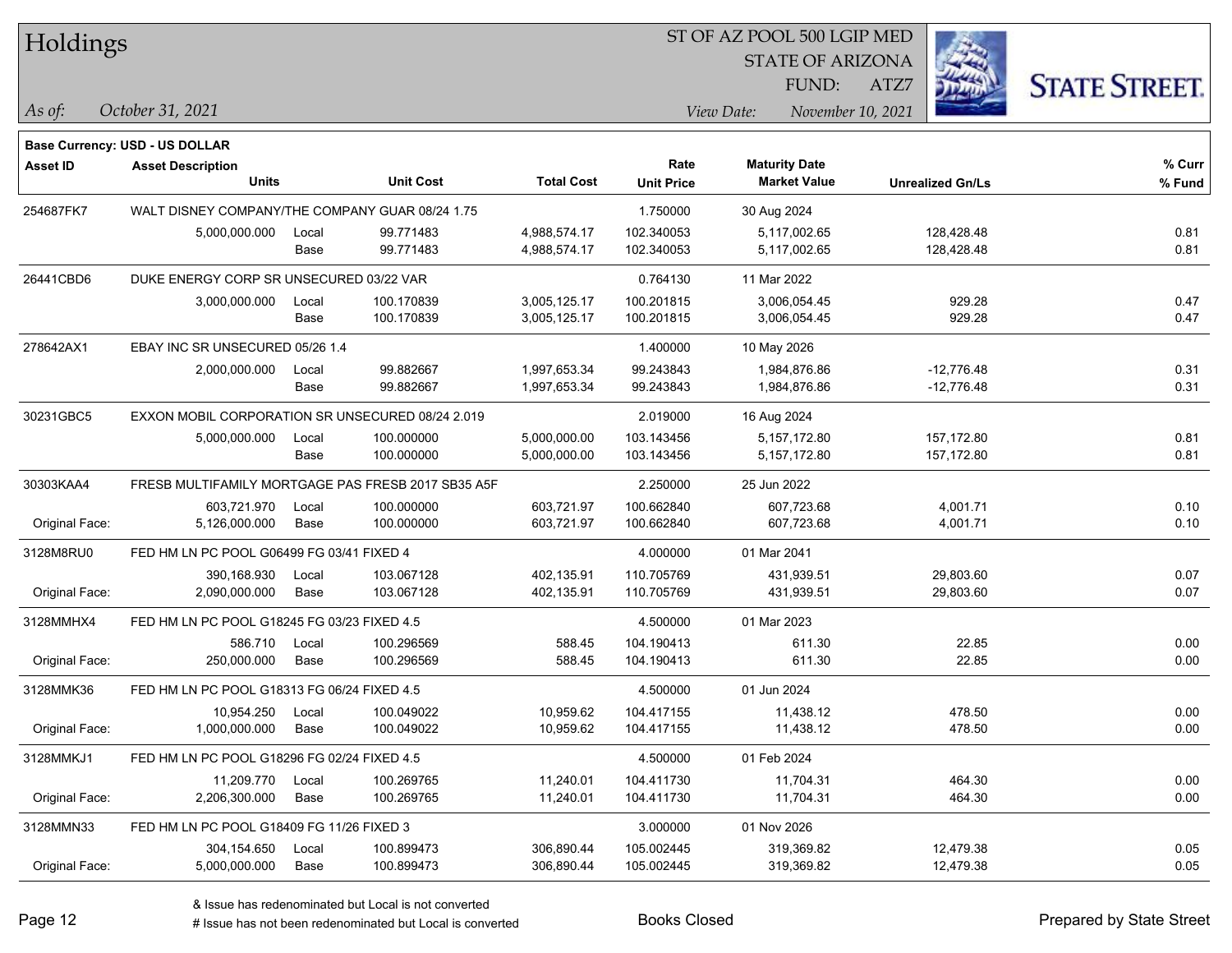| Holdings |
|----------|
|          |

**Base Currency: USD - US DOLLAR**

#### ST OF AZ POOL 500 LGIP MED

STATE OF ARIZONA FUND:

ATZ7



*October 31, 2021 As of: View Date: November 10, 2021*

| <b>Asset ID</b> | <b>Asset Description</b><br><b>Units</b>    |       | <b>Unit Cost</b> | <b>Total Cost</b> | Rate              | <b>Maturity Date</b><br><b>Market Value</b> |                         | % Curr |
|-----------------|---------------------------------------------|-------|------------------|-------------------|-------------------|---------------------------------------------|-------------------------|--------|
|                 |                                             |       |                  |                   | <b>Unit Price</b> |                                             | <b>Unrealized Gn/Ls</b> | % Fund |
| 3128MMQT3       | FED HM LN PC POOL G18465 FG 05/28 FIXED 2.5 |       |                  |                   | 2.500000          | 01 May 2028                                 |                         |        |
|                 | 915,098.200                                 | Local | 101.426606       | 928,153.05        | 104.397348        | 955,338.25                                  | 27,185.20               | 0.15   |
| Original Face:  | 5,000,000.000                               | Base  | 101.426606       | 928,153.05        | 104.397348        | 955,338.25                                  | 27,185.20               | 0.15   |
| 3128PMY87       | FED HM LN PC POOL J09735 FG 06/24 FIXED 4.5 |       |                  |                   | 4.500000          | 01 Jun 2024                                 |                         |        |
|                 | 11,262.590                                  | Local | 100.497399       | 11,318.61         | 104.356737        | 11,753.27                                   | 434.66                  | 0.00   |
| Original Face:  | 1,000,000.000                               | Base  | 100.497399       | 11,318.61         | 104.356737        | 11,753.27                                   | 434.66                  | 0.00   |
| 3128PR3M9       | FED HM LN PC POOL J12604 FG 07/25 FIXED 4   |       |                  |                   | 4.000000          | 01 Jul 2025                                 |                         |        |
|                 | 137,231.280                                 | Local | 100.721840       | 138,221.87        | 105.836322        | 145,240.54                                  | 7,018.67                | 0.02   |
| Original Face:  | 6,000,000.000                               | Base  | 100.721840       | 138,221.87        | 105.836322        | 145,240.54                                  | 7,018.67                | 0.02   |
| 3128PSKA4       | FED HM LN PC POOL J12989 FG 09/25 FIXED 3.5 |       |                  |                   | 3.500000          | 01 Sep 2025                                 |                         |        |
|                 | 128,721.350                                 | Local | 100.965761       | 129,964.49        | 106.078703        | 136,545.94                                  | 6,581.45                | 0.02   |
| Original Face:  | 5,000,000.000                               | Base  | 100.965761       | 129,964.49        | 106.078703        | 136,545.94                                  | 6,581.45                | 0.02   |
| 31292LFA8       | FED HM LN PC POOL C03761 FG 02/42 FIXED 3.5 |       |                  |                   | 3.500000          | 01 Feb 2042                                 |                         |        |
|                 | 765,095.100                                 | Local | 103.402982       | 791,131.15        | 108.133322        | 827,322.75                                  | 36,191.60               | 0.13   |
| Original Face:  | 5,000,000.000                               | Base  | 103.402982       | 791,131.15        | 108.133322        | 827,322.75                                  | 36,191.60               | 0.13   |
| 312936EV5       | FED HM LN PC POOL A89148 FG 10/39 FIXED 4   |       |                  |                   | 4.000000          | 01 Oct 2039                                 |                         |        |
|                 | 697,445.790                                 | Local | 103.265395       | 720,220.15        | 110.535923        | 770,928.14                                  | 50,707.99               | 0.12   |
| Original Face:  | 5,700,000.000                               | Base  | 103.265395       | 720,220.15        | 110.535923        | 770,928.14                                  | 50,707.99               | 0.12   |
| 312944H79       | FED HM LN PC POOL A95654 FG 12/40 FIXED 4   |       |                  |                   | 4.000000          | 01 Dec 2040                                 |                         |        |
|                 | 272,215.240                                 | Local | 103.052720       | 280,525.21        | 110.703339        | 301,351.36                                  | 20,826.15               | 0.05   |
| Original Face:  | 2,000,000.000                               | Base  | 103.052720       | 280,525.21        | 110.703339        | 301,351.36                                  | 20,826.15               | 0.05   |
| 3130AKXZ4       | FEDERAL HOME LOAN BANK BONDS 02/26 0.62     |       |                  |                   | 0.620000          | 26 Feb 2026                                 |                         |        |
|                 | 3,000,000.000                               | Local | 100.000000       | 3,000,000.00      | 98.335251         | 2,950,057.53                                | $-49,942.47$            | 0.47   |
|                 |                                             | Base  | 100.000000       | 3,000,000.00      | 98.335251         | 2,950,057.53                                | $-49,942.47$            | 0.47   |
| 3130ALGJ7       | FEDERAL HOME LOAN BANK BONDS 03/26 1        |       |                  |                   | 1.000000          | 23 Mar 2026                                 |                         |        |
|                 | 2,925,000.000                               | Local | 100.000000       | 2,925,000.00      | 99.420463         | 2,908,048.54                                | $-16,951.46$            | 0.46   |
|                 |                                             | Base  | 100.000000       | 2,925,000.00      | 99.420463         | 2,908,048.54                                | $-16,951.46$            | 0.46   |
| 3130AP6R1       | FEDERAL HOME LOAN BANK BONDS 07/25 0.75     |       |                  |                   | 0.750000          | 07 Jul 2025                                 |                         |        |
|                 | 3,000,000.000                               | Local | 100.000000       | 3,000,000.00      | 99.404290         | 2,982,128.70                                | $-17,871.30$            | 0.47   |
|                 |                                             | Base  | 100.000000       | 3,000,000.00      | 99.404290         | 2,982,128.70                                | $-17,871.30$            | 0.47   |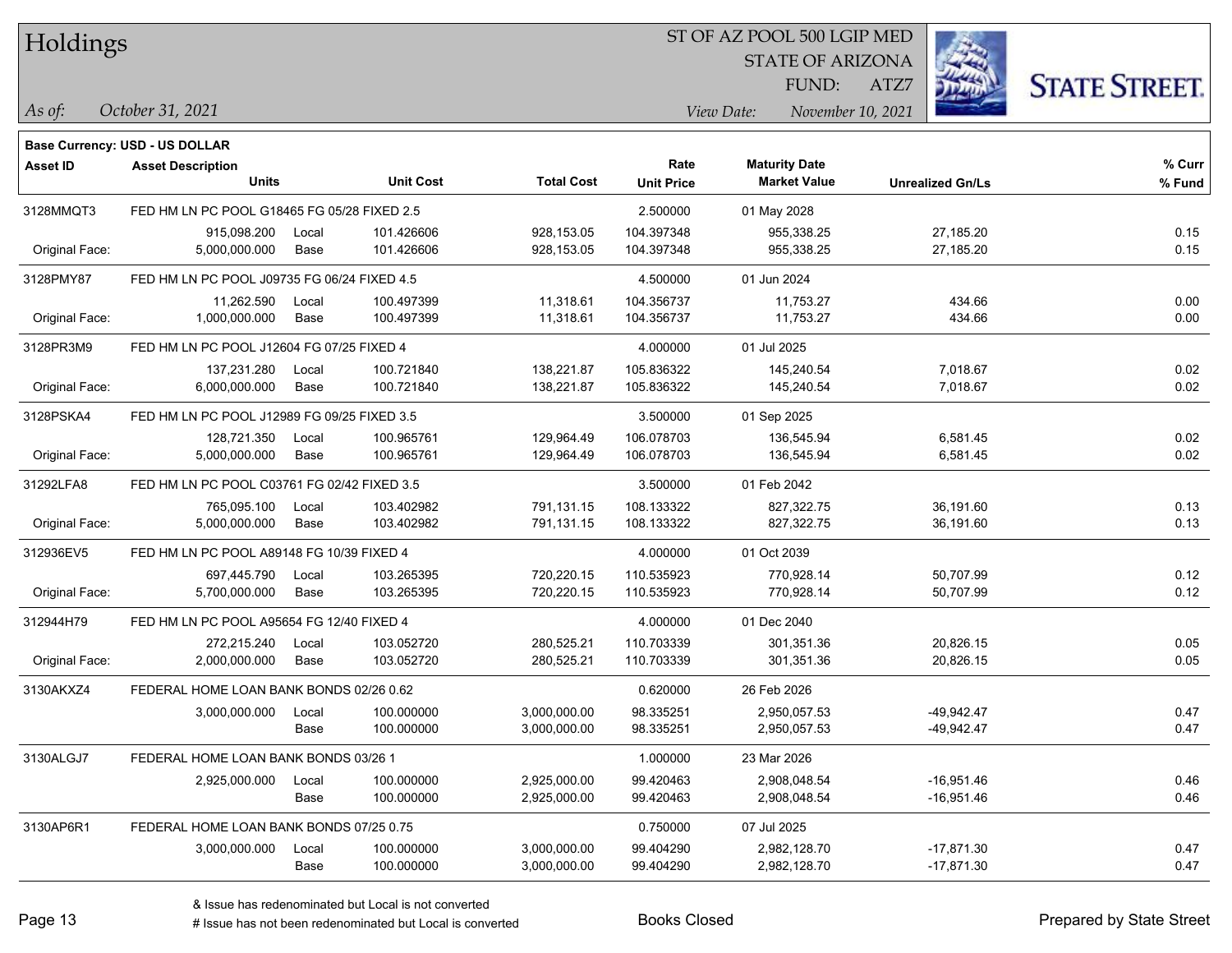| Holdings        |                                                                   |       |                  |                   |                   |                         |                         |                      |
|-----------------|-------------------------------------------------------------------|-------|------------------|-------------------|-------------------|-------------------------|-------------------------|----------------------|
|                 |                                                                   |       |                  |                   |                   | <b>STATE OF ARIZONA</b> |                         |                      |
|                 |                                                                   |       |                  |                   |                   | FUND:                   | ATZ7                    | <b>STATE STREET.</b> |
| As of:          | October 31, 2021                                                  |       |                  |                   |                   | View Date:              | November 10, 2021       |                      |
|                 |                                                                   |       |                  |                   |                   |                         |                         |                      |
| <b>Asset ID</b> | <b>Base Currency: USD - US DOLLAR</b><br><b>Asset Description</b> |       |                  |                   | Rate              | <b>Maturity Date</b>    |                         | $%$ Curr             |
|                 | <b>Units</b>                                                      |       | <b>Unit Cost</b> | <b>Total Cost</b> | <b>Unit Price</b> | <b>Market Value</b>     | <b>Unrealized Gn/Ls</b> | % Fund               |
| 3130APQQ1       | FEDERAL HOME LOAN BANK BONDS 05/24 0.8                            |       |                  |                   | 0.800000          | 15 May 2024             |                         |                      |
|                 | 3,000,000.000                                                     | Local | 100.000000       | 3,000,000.00      | 99.994415         | 2,999,832.45            | $-167.55$               | 0.47                 |
|                 |                                                                   | Base  | 100.000000       | 3,000,000.00      | 99.994415         | 2,999,832.45            | $-167.55$               | 0.47                 |
| 3133EL4W1       | FEDERAL FARM CREDIT BANK BONDS 08/25 0.61                         |       |                  |                   | 0.610000          | 25 Aug 2025             |                         |                      |
|                 | 3,000,000.000                                                     | Local | 100.000000       | 3,000,000.00      | 98.720138         | 2,961,604.14            | $-38,395.86$            | 0.47                 |
|                 |                                                                   | Base  | 100.000000       | 3,000,000.00      | 98.720138         | 2,961,604.14            | $-38,395.86$            | 0.47                 |
| 3133ELX33       | FEDERAL FARM CREDIT BANK BONDS 07/25 0.69                         |       |                  |                   | 0.690000          | 22 Jul 2025             |                         |                      |
|                 | 3,000,000.000                                                     | Local | 100.000000       | 3,000,000.00      | 99.160656         | 2,974,819.68            | $-25,180.32$            | 0.47                 |
|                 |                                                                   | Base  | 100.000000       | 3,000,000.00      | 99.160656         | 2,974,819.68            | $-25,180.32$            | 0.47                 |
| 3133L8CR4       | FED HM LN PC POOL RC1880 FR 03/36 FIXED 1.5                       |       |                  |                   | 1.500000          | 01 Mar 2036             |                         |                      |
|                 | 1,811,089.910                                                     | Local | 102.260060       | 1,852,021.62      | 100.832236        | 1,826,162.45            | $-25,859.17$            | 0.29                 |
| Original Face:  | 2,000,000.000                                                     | Base  | 102.260060       | 1,852,021.62      | 100.832236        | 1,826,162.45            | $-25,859.17$            | 0.29                 |
| 3134GVB31       | FREDDIE MAC NOTES 05/25 0.75                                      |       |                  |                   | 0.750000          | 28 May 2025             |                         |                      |
|                 | 3,000,000.000                                                     | Local | 100.000000       | 3,000,000.00      | 99.405421         | 2,982,162.63            | $-17,837.37$            | 0.47                 |
|                 |                                                                   | Base  | 100.000000       | 3,000,000.00      | 99.405421         | 2,982,162.63            | $-17,837.37$            | 0.47                 |
| 3134GWZV1       | FREDDIE MAC NOTES 10/25 0.65                                      |       |                  |                   | 0.650000          | 22 Oct 2025             |                         |                      |
|                 | 5,000,000.000                                                     | Local | 100.000000       | 5,000,000.00      | 98.228925         | 4,911,446.25            | $-88,553.75$            | 0.78                 |
|                 |                                                                   | Base  | 100.000000       | 5,000,000.00      | 98.228925         | 4,911,446.25            | $-88,553.75$            | 0.78                 |
| 3134GXHD9       | FREDDIE MAC NOTES 12/25 0.7                                       |       |                  |                   | 0.700000          | 23 Dec 2025             |                         |                      |
|                 | 3,000,000.000                                                     | Local | 100.000000       | 3,000,000.00      | 98.782719         | 2,963,481.57            | $-36,518.43$            | 0.47                 |
|                 |                                                                   | Base  | 100.000000       | 3,000,000.00      | 98.782719         | 2,963,481.57            | $-36,518.43$            | 0.47                 |
| 3135G0U92       | <b>FANNIE MAE NOTES 01/22 2.625</b>                               |       |                  |                   | 2.625000          | 11 Jan 2022             |                         |                      |
|                 | 2,000,000.000                                                     | Local | 99.995336        | 1,999,906.71      | 100.478481        | 2,009,569.62            | 9,662.91                | 0.32                 |
|                 |                                                                   | Base  | 99.995336        | 1,999,906.71      | 100.478481        | 2,009,569.62            | 9,662.91                | 0.32                 |
| 3136ALSW2       | FANNIE MAE FNR 2014 68 MA                                         |       |                  |                   | 3.000000          | 25 Nov 2040             |                         |                      |
|                 | 311,568.500                                                       | Local | 101.775651       | 317,100.87        | 100.828200        | 314,148.91              | $-2,951.96$             | 0.05                 |
| Original Face:  | 5,300,000.000                                                     | Base  | 101.775651       | 317,100.87        | 100.828200        | 314,148.91              | $-2,951.96$             | 0.05                 |
| 3136B7L41       | FANNIE MAE FNR 2019 77 LV                                         |       |                  |                   | 3.000000          | 25 May 2031             |                         |                      |
|                 | 1,320,813.820                                                     | Local | 102.524946       | 1,354,163.66      | 100.533490        | 1,327,860.23            | $-26,303.43$            | 0.21                 |
| Original Face:  | 3,000,000.000                                                     | Base  | 102.524946       | 1,354,163.66      | 100.533490        | 1,327,860.23            | $-26,303.43$            | 0.21                 |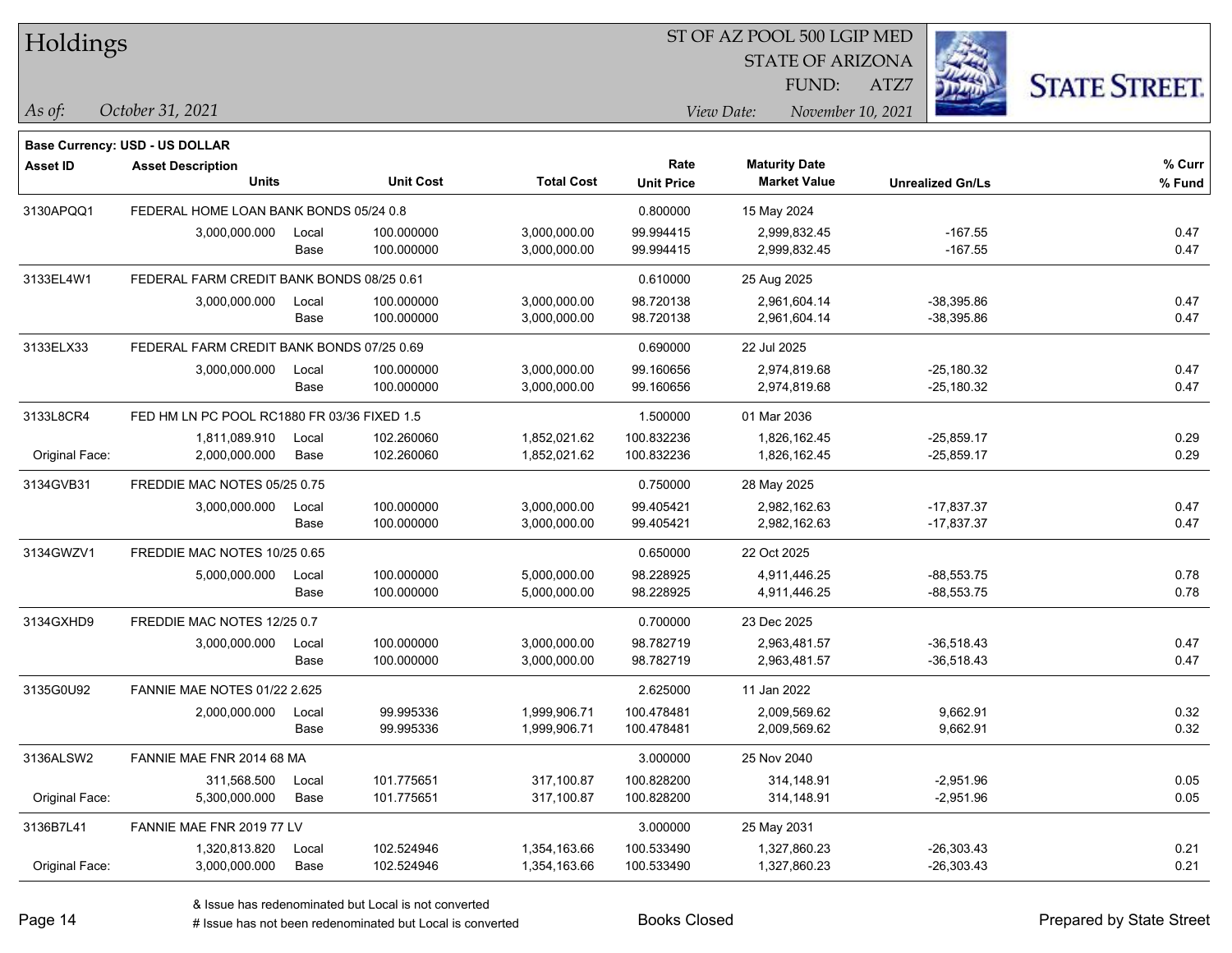| Holdings |
|----------|
|          |

STATE OF ARIZONA FUND:

ATZ7



*As of: View Date: November 10, 2021*

|  | As of: | October 31, 2021 |  |
|--|--------|------------------|--|
|--|--------|------------------|--|

|                 | <b>Base Currency: USD - US DOLLAR</b> |       |                  |                   |                   |                      |                         |        |
|-----------------|---------------------------------------|-------|------------------|-------------------|-------------------|----------------------|-------------------------|--------|
| <b>Asset ID</b> | <b>Asset Description</b>              |       |                  |                   | Rate              | <b>Maturity Date</b> |                         | % Curr |
|                 | <b>Units</b>                          |       | <b>Unit Cost</b> | <b>Total Cost</b> | <b>Unit Price</b> | <b>Market Value</b>  | <b>Unrealized Gn/Ls</b> | % Fund |
| 3136BBHC9       | FANNIE MAE FNR 2020 54 GY             |       |                  |                   | 2.000000          | 25 Jun 2044          |                         |        |
|                 | 2,040,404.780                         | Local | 102.546507       | 2,092,363.83      | 101.725840        | 2,075,618.90         | $-16,744.93$            | 0.33   |
| Original Face:  | 3,000,000.000                         | Base  | 102.546507       | 2,092,363.83      | 101.725840        | 2,075,618.90         | $-16,744.93$            | 0.33   |
| 3136BJK53       | FANNIE MAE FNR 2021 74 BA             |       |                  |                   | 2.000000          | 25 Jun 2050          |                         |        |
|                 | 3,000,000.000                         | Local | 101.765625       | 3.052,968.75      | 99.325380         | 2,979,761.40         | $-73,207.35$            | 0.47   |
| Original Face:  | 3,000,000.000                         | Base  | 101.765625       | 3,052,968.75      | 99.325380         | 2,979,761.40         | $-73,207.35$            | 0.47   |
| 3136G4D75       | FANNIE MAE NOTES 07/25 0.6            |       |                  |                   | 0.600000          | 29 Jul 2025          |                         |        |
|                 | 3,000,000.000                         | Local | 100.000000       | 3,000,000.00      | 98.618960         | 2,958,568.80         | $-41,431.20$            | 0.47   |
|                 |                                       | Base  | 100.000000       | 3,000,000.00      | 98.618960         | 2,958,568.80         | -41,431.20              | 0.47   |
| 3137BDYM2       | FREDDIE MAC FHR 4387 E                |       |                  |                   | 2.000000          | 15 Nov 2028          |                         |        |
|                 | 1,608,815.610                         | Local | 99.839805        | 1,606,238.37      | 102.015880        | 1,641,247.40         | 35,009.03               | 0.26   |
| Original Face:  | 8,190,000.000                         | Base  | 99.839805        | 1,606,238.37      | 102.015880        | 1,641,247.40         | 35,009.03               | 0.26   |
| 3137BG5C9       | FREDDIE MAC FHR 4425 VL               |       |                  |                   | 4.000000          | 15 Mar 2026          |                         |        |
|                 | 524,658.450                           | Local | 103.501867       | 543,031.29        | 100.462960        | 527,087.41           | $-15,943.88$            | 0.08   |
| Original Face:  | 1,212,000.000                         | Base  | 103.501867       | 543,031.29        | 100.462960        | 527,087.41           | $-15,943.88$            | 0.08   |
| 3137F8AW3       | FREDDIE MAC FHR 5058 BD               |       |                  |                   | 3.000000          | 25 Dec 2035          |                         |        |
|                 | 976,176.620                           | Local | 102.489297       | 1,000,476.56      | 101.425210        | 990.089.19           | $-10,387.37$            | 0.16   |
| Original Face:  | 2,000,000.000                         | Base  | 102.489297       | 1,000,476.56      | 101.425210        | 990,089.19           | $-10,387.37$            | 0.16   |
| 3137FVUG5       | FREDDIE MAC FHR 5016 BA               |       |                  |                   | 2.000000          | 25 Sep 2044          |                         |        |
|                 | 1,773,653.700                         | Local | 102.594126       | 1,819,664.52      | 101.156760        | 1.794.170.62         | $-25,493.90$            | 0.28   |
| Original Face:  | 3,000,000.000                         | Base  | 102.594126       | 1,819,664.52      | 101.156760        | 1,794,170.62         | -25,493.90              | 0.28   |
| 3138MFUC9       | FNMA POOL AQ0578 FN 11/27 FIXED 2.5   |       |                  |                   | 2.500000          | 01 Nov 2027          |                         |        |
|                 | 249,022.920                           | Local | 100.914727       | 251,300.80        | 104.543917        | 260,338.31           | 9,037.51                | 0.04   |
| Original Face:  | 1,500,000.000                         | Base  | 100.914727       | 251,300.80        | 104.543917        | 260,338.31           | 9,037.51                | 0.04   |
| 31412QBF5       | FNMA POOL 931638 FN 07/39 FIXED 4.5   |       |                  |                   | 4.500000          | 01 Jul 2039          |                         |        |
|                 | 32,143.830                            | Local | 101.327595       | 32,570.57         | 111.555189        | 35,858.11            | 3,287.54                | 0.01   |
| Original Face:  | 983,845.000                           | Base  | 101.327595       | 32,570.57         | 111.555189        | 35,858.11            | 3,287.54                | 0.01   |
| 31413MFY8       | FNMA POOL 949383 FN 08/22 FIXED 6     |       |                  |                   | 6.000000          | 01 Aug 2022          |                         |        |
|                 | 5,240.830                             | Local | 100.104754       | 5,246.32          | 101.248496        | 5,306.26             | 59.94                   | 0.00   |
| Original Face:  | 1,800,000.000                         | Base  | 100.104754       | 5,246.32          | 101.248496        | 5,306.26             | 59.94                   | 0.00   |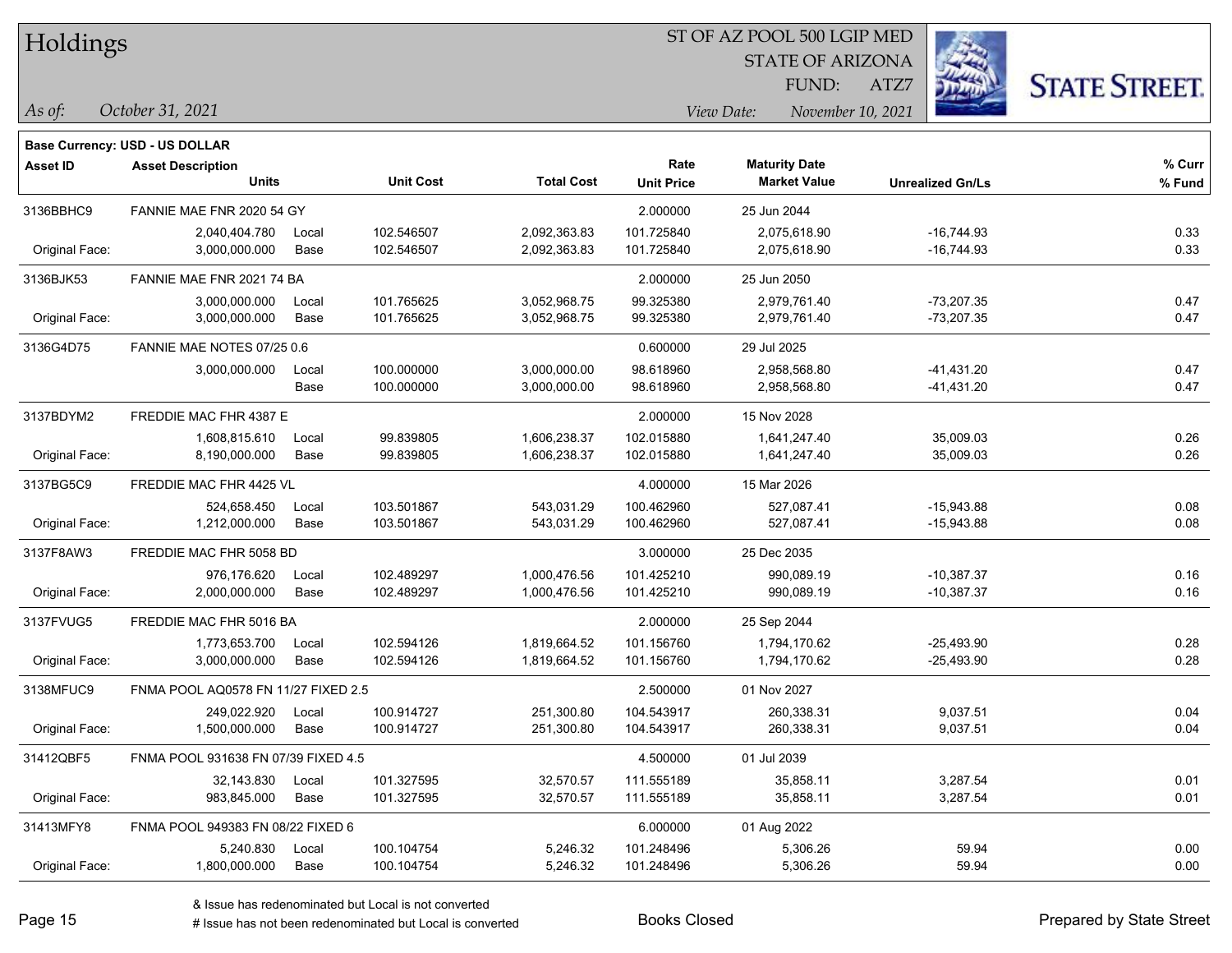#### ST OF AZ POOL 500 LGIP MED

STATE OF ARIZONA FUND:

ATZ7



*As of: View Date: November 10, 2021*

| As of: | October 31, 2021 |  |  |
|--------|------------------|--|--|
|--------|------------------|--|--|

|                                                  | <b>Base Currency: USD - US DOLLAR</b> |       |                  |                   |                   |                      |                         |        |
|--------------------------------------------------|---------------------------------------|-------|------------------|-------------------|-------------------|----------------------|-------------------------|--------|
| <b>Asset ID</b>                                  | <b>Asset Description</b>              |       |                  |                   | Rate              | <b>Maturity Date</b> |                         | % Curr |
|                                                  | <b>Units</b>                          |       | <b>Unit Cost</b> | <b>Total Cost</b> | <b>Unit Price</b> | <b>Market Value</b>  | <b>Unrealized Gn/Ls</b> | % Fund |
| 31416XE97                                        | FNMA POOL AB1959 FN 12/40 FIXED 4     |       |                  |                   | 4.000000          | 01 Dec 2040          |                         |        |
|                                                  | 755,403.480                           | Local | 103.369475       | 780,856.61        | 110.509457        | 834,792.28           | 53,935.67               | 0.13   |
| Original Face:                                   | 5,200,000.000                         | Base  | 103.369475       | 780,856.61        | 110.509457        | 834,792.28           | 53,935.67               | 0.13   |
| 31417AU98                                        | FNMA POOL AB4207 FN 01/27 FIXED 2.5   |       |                  |                   | 2.500000          | 01 Jan 2027          |                         |        |
|                                                  | 290,562.540                           | Local | 100.986036       | 293,427.59        | 104.485248        | 303,594.99           | 10,167.40               | 0.05   |
| Original Face:                                   | 2,680,283.000                         | Base  | 100.986036       | 293,427.59        | 104.485248        | 303,594.99           | 10,167.40               | 0.05   |
| 31417CUR4                                        | FNMA POOL AB5991 FN 08/27 FIXED 2.5   |       |                  |                   | 2.500000          | 01 Aug 2027          |                         |        |
|                                                  | 2,163,543.150                         | Local | 101.518041       | 2,196,386.62      | 104.363068        | 2,257,940.01         | 61,553.39               | 0.36   |
| Original Face:                                   | 15,000,000.000                        | Base  | 101.518041       | 2,196,386.62      | 104.363068        | 2,257,940.01         | 61,553.39               | 0.36   |
| 31417GSE7<br>FNMA POOL AB9516 FN 05/28 FIXED 2.5 |                                       |       |                  |                   | 2.500000          | 01 May 2028          |                         |        |
|                                                  | 835,715.790                           | Local | 100.868799       | 842,976.48        | 104.358309        | 872,138.87           | 29,162.39               | 0.14   |
| Original Face:                                   | 4,200,000.000                         | Base  | 100.868799       | 842,976.48        | 104.358309        | 872,138.87           | 29,162.39               | 0.14   |
| 31417SXR6                                        | FNMA POOL AC6087 FN 11/24 FIXED 5     |       |                  |                   | 5.000000          | 01 Nov 2024          |                         |        |
|                                                  | 38.971.860                            | Local | 101.073236       | 39,390.12         | 103.621083        | 40,383.06            | 992.94                  | 0.01   |
| Original Face:                                   | 1,500,000.000                         | Base  | 101.073236       | 39,390.12         | 103.621083        | 40,383.06            | 992.94                  | 0.01   |
| 31417VTG8                                        | FNMA POOL AC8650 FN 01/25 FIXED 4     |       |                  |                   | 4.000000          | 01 Jan 2025          |                         |        |
|                                                  | 58,662.880                            | Local | 100.673271       | 59,057.84         | 105.762760        | 62,043.48            | 2,985.64                | 0.01   |
| Original Face:                                   | 3,200,000.000                         | Base  | 100.673271       | 59,057.84         | 105.762760        | 62,043.48            | 2,985.64                | 0.01   |
| 31418ACU0                                        | FNMA POOL MA0982 FN 02/27 FIXED 3.5   |       |                  |                   | 3.500000          | 01 Feb 2027          |                         |        |
|                                                  | 62,548.690                            | Local | 101.926803       | 63,753.88         | 106.173172        | 66,409.93            | 2,656.05                | 0.01   |
| Original Face:                                   | 765,534.000                           | Base  | 101.926803       | 63,753.88         | 106.173172        | 66,409.93            | 2,656.05                | 0.01   |
| 31418AHW1                                        | FNMA POOL MA1144 FN 08/27 FIXED 2.5   |       |                  |                   | 2.500000          | 01 Aug 2027          |                         |        |
|                                                  | 577,534.490                           | Local | 101.515271       | 586,285.70        | 104.347748        | 602,644.23           | 16,358.53               | 0.10   |
| Original Face:                                   | 5,157,070.000                         | Base  | 101.515271       | 586,285.70        | 104.347748        | 602,644.23           | 16,358.53               | 0.10   |
| 31418RFS5                                        | FNMA POOL AD3776 FN 03/25 FIXED 4.5   |       |                  |                   | 4.500000          | 01 Mar 2025          |                         |        |
|                                                  | 66,107.600                            | Local | 100.814536       | 66,646.07         | 104.654538        | 69,184.60            | 2,538.53                | 0.01   |
| Original Face:                                   | 5,000,000.000                         | Base  | 100.814536       | 66,646.07         | 104.654538        | 69,184.60            | 2,538.53                | 0.01   |
| 31419AJM0                                        | FNMA POOL AE0267 FN 08/25 FIXED VAR   |       |                  |                   | 4.000000          | 01 Aug 2025          |                         |        |
|                                                  | 136,888.850                           | Local | 101.184311       | 138,510.04        | 105.834361        | 144,875.44           | 6,365.40                | 0.02   |
| Original Face:                                   | 5,000,000.000                         | Base  | 101.184311       | 138,510.04        | 105.834361        | 144,875.44           | 6,365.40                | 0.02   |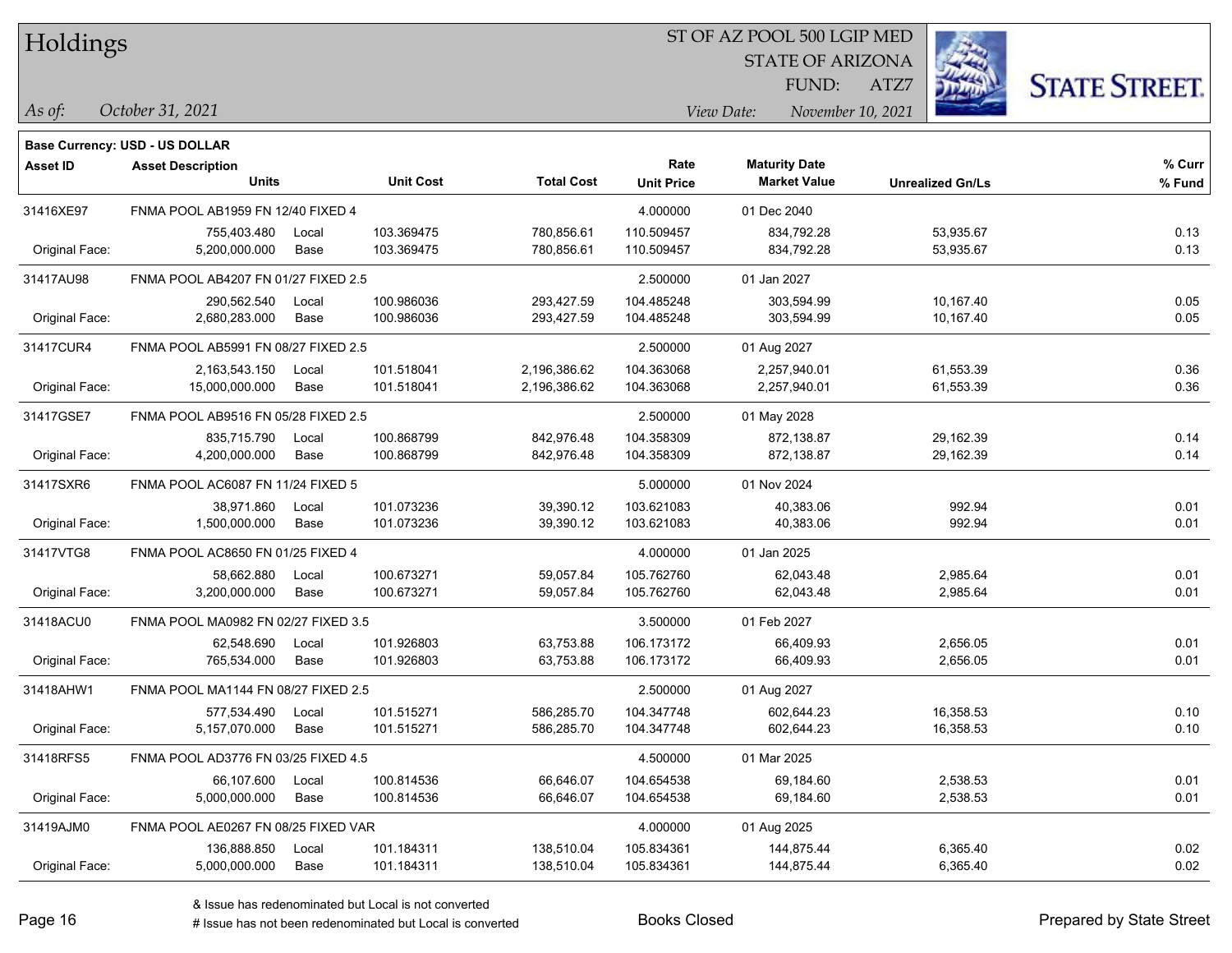#### ST OF AZ POOL 500 LGIP MED

STATE OF ARIZONA FUND:

ATZ7



**Base Currency: USD - US DOLLAR**

*October 31, 2021 As of: View Date: November 10, 2021*

| <b>Asset ID</b> | <b>Asset Description</b><br><b>Units</b>        |               | <b>Unit Cost</b>         | <b>Total Cost</b>                                                                                    | Rate<br><b>Unit Price</b> | <b>Maturity Date</b><br><b>Market Value</b> | <b>Unrealized Gn/Ls</b>      | % Curr<br>% Fund |
|-----------------|-------------------------------------------------|---------------|--------------------------|------------------------------------------------------------------------------------------------------|---------------------------|---------------------------------------------|------------------------------|------------------|
| 31419BBT1       | FNMA POOL AE0949 FN 02/41 FIXED VAR             |               |                          |                                                                                                      | 4.000000                  | 01 Feb 2041                                 |                              |                  |
| Original Face:  | 184,623.040<br>Local<br>2,000,000.000<br>Base   |               | 103.178282<br>103.178282 | 190,490.88<br>190,490.88                                                                             | 110.098921<br>110.098921  | 203,267.97<br>203,267.97                    | 12,777.09<br>12,777.09       | 0.03<br>0.03     |
| 31419CZL0       | FNMA POOL AE2546 FN 09/40 FIXED 4.5             |               |                          |                                                                                                      | 4.500000                  | 01 Sep 2040                                 |                              |                  |
| Original Face:  | 82,683.150<br>5.000.000.000                     | Local<br>Base | 103.018269<br>103.018269 | 85,178.75<br>85,178.75                                                                               | 109.511515<br>109.511515  | 90,547.57<br>90,547.57                      | 5,368.82<br>5,368.82         | 0.01<br>0.01     |
| 31419JM47       | FNMA POOL AE7578 FN 11/40 FIXED 4.5             |               |                          | 4.500000                                                                                             | 01 Nov 2040               |                                             |                              |                  |
| Original Face:  | 1,162,931.150<br>14,750,000.000                 | Local<br>Base | 105.979144<br>105.979144 | 1,232,464.48<br>1,232,464.48                                                                         | 111.790896<br>111.790896  | 1,300,051.15<br>1,300,051.15                | 67,586.67<br>67,586.67       | 0.21<br>0.21     |
| 31419KU78       | FNMA POOL AE8705 FN 11/25 FIXED 3               |               |                          | 3.000000                                                                                             | 01 Nov 2025               |                                             |                              |                  |
| Original Face:  | 81,801.080<br>2,000,000.000                     | Local<br>Base | 100.687387<br>100.687387 | 82,363.37<br>104.902687<br>3,448.16<br>85,811.53<br>82,363.37<br>104.902687<br>3,448.16<br>85,811.53 |                           | 0.01<br>0.01                                |                              |                  |
| 341081GD3       | FLORIDA POWER + LIGHT CO SR UNSECURED 05/23 VAR |               |                          | 0.300000                                                                                             | 10 May 2023               |                                             |                              |                  |
|                 | 3,000,000.000                                   | Local<br>Base | 100.000000<br>100.000000 | 3,000,000.00<br>3,000,000.00                                                                         | 99.985005<br>99.985005    | 2,999,550.15<br>2,999,550.15                | $-449.85$<br>$-449.85$       | 0.47<br>0.47     |
| 38141GXZ2       | GOLDMAN SACHS GROUP INC SR UNSECURED 03/24 VAR  |               |                          |                                                                                                      | 0.673000                  | 08 Mar 2024                                 |                              |                  |
|                 | 3,000,000.000                                   | Local<br>Base | 100.000000<br>100.000000 | 3,000,000.00<br>3,000,000.00                                                                         | 99.747817<br>99.747817    | 2,992,434.51<br>2,992,434.51                | $-7,565.49$<br>$-7,565.49$   | 0.47<br>0.47     |
| 38150AEH4       | GOLDMAN SACHS GROUP INC SR UNSECURED 11/25 VAR  |               |                          |                                                                                                      | 0.800000                  | 24 Nov 2025                                 |                              |                  |
|                 | 3,000,000.000                                   | Local<br>Base | 100.000000<br>100.000000 | 3,000,000.00<br>3,000,000.00                                                                         | 97.487190<br>97.487190    | 2,924,615.70<br>2,924,615.70                | $-75,384.30$<br>$-75,384.30$ | 0.46<br>0.46     |
| 38150AFG5       | GOLDMAN SACHS GROUP INC SR UNSECURED 04/26 VAR  |               |                          |                                                                                                      | 1.350000                  | 30 Apr 2026                                 |                              |                  |
|                 | 3,000,000.000                                   | Local<br>Base | 100.000000<br>100.000000 | 3,000,000.00<br>3,000,000.00                                                                         | 97.684430<br>97.684430    | 2,930,532.90<br>2,930,532.90                | $-69,467.10$<br>$-69,467.10$ | 0.46<br>0.46     |
| 38150AG82       | GOLDMAN SACHS GROUP INC SR UNSECURED 06/26 1.4  |               |                          |                                                                                                      | 1.400000                  | 16 Jun 2026                                 |                              |                  |
|                 | 3,000,000.000                                   | Local<br>Base | 100.000000<br>100.000000 | 3,000,000.00<br>3,000,000.00                                                                         | 97.988476<br>97.988476    | 2,939,654.28<br>2,939,654.28                | $-60,345.72$<br>$-60,345.72$ | 0.46<br>0.46     |
| 38150AHZ1       | GOLDMAN SACHS GROUP INC SR UNSECURED 10/24 1    |               |                          |                                                                                                      | 1.000000                  | 07 Oct 2024                                 |                              |                  |
|                 | 3,000,000.000                                   | Local<br>Base | 99.906849<br>99.906849   | 2,997,205.48<br>2,997,205.48                                                                         | 99.371106<br>99.371106    | 2,981,133.18<br>2,981,133.18                | -16,072.30<br>$-16,072.30$   | 0.47<br>0.47     |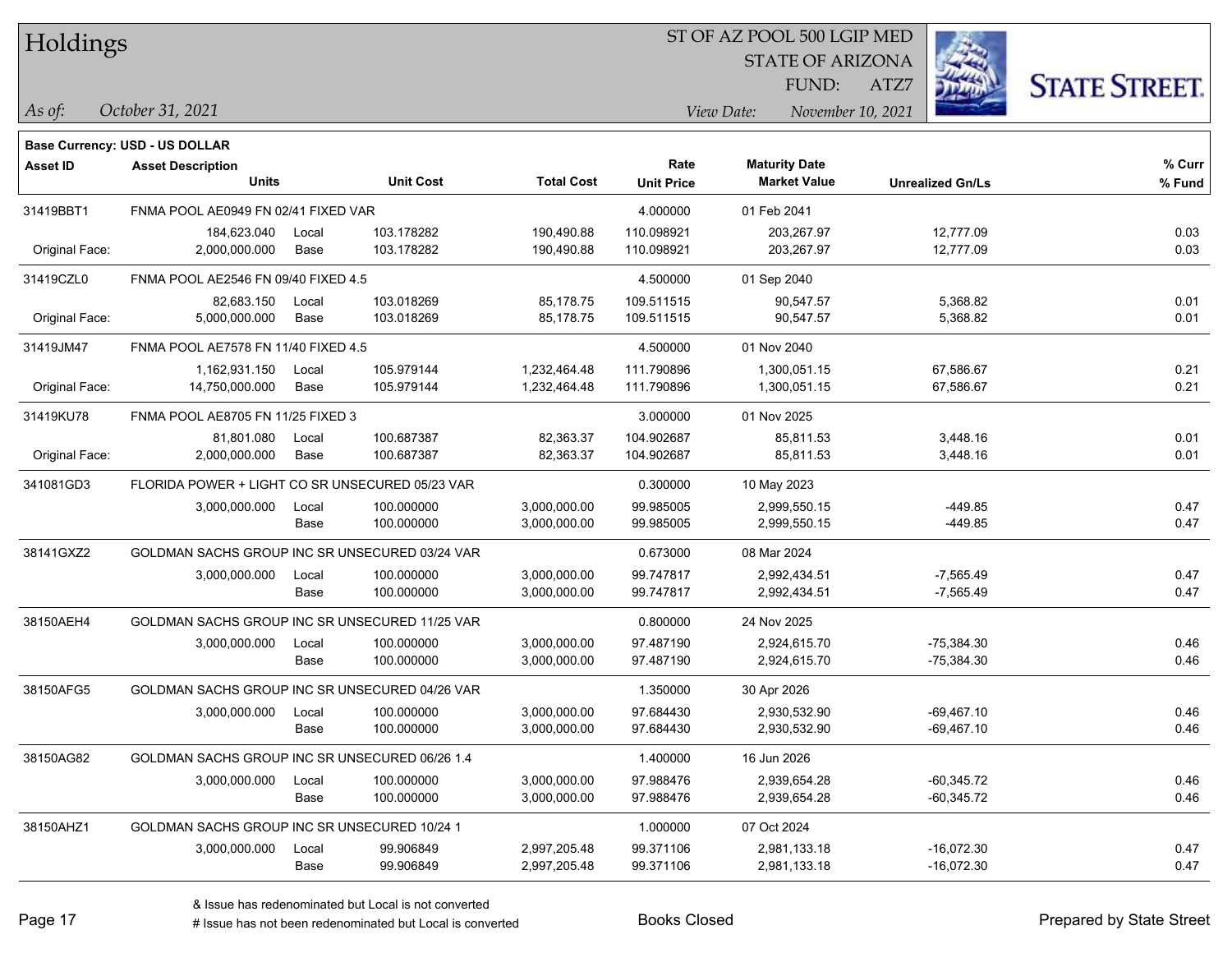#### ST OF AZ POOL 500 LGIP MED

STATE OF ARIZONA FUND:

ATZ7



*October 31, 2021 As of: View Date: November 10, 2021*

**Base Currency: USD - US DOLLAR**

| <b>Asset ID</b> | <b>Asset Description</b><br><b>Units</b>       |               | <b>Unit Cost</b>         | <b>Total Cost</b>                                                                                                  | Rate<br><b>Unit Price</b> | <b>Maturity Date</b><br><b>Market Value</b> | <b>Unrealized Gn/Ls</b>    | % Curr<br>% Fund |
|-----------------|------------------------------------------------|---------------|--------------------------|--------------------------------------------------------------------------------------------------------------------|---------------------------|---------------------------------------------|----------------------------|------------------|
| 38378KBF5       | GOVERNMENT NATIONAL MORTGAGE A GNR 2013 30 A   |               |                          |                                                                                                                    | 1.500000                  | 16 May 2042                                 |                            |                  |
| Original Face:  | 760,382.840<br>4,000,000.000                   | Local<br>Base | 98.963450<br>98.963450   | 752,501.09<br>752,501.09                                                                                           | 100.431800<br>100.431800  | 763,666.17<br>763,666.17                    | 11,165.08<br>11,165.08     | 0.12<br>0.12     |
| 38378KDJ5       | GOVERNMENT NATIONAL MORTGAGE A GNR 2013 46 AB  |               |                          |                                                                                                                    | 1.723000                  | 16 Aug 2042                                 |                            |                  |
| Original Face:  | 190,080.450<br>Local<br>1,900,000.000<br>Base  |               | 99.215758<br>99.215758   | 188,589.76<br>188,589.76                                                                                           | 100.580030<br>100.580030  | 191.182.97<br>191,182.97                    | 2,593.21<br>2,593.21       | 0.03<br>0.03     |
| 38379KTC2       | GOVERNMENT NATIONAL MORTGAGE A GNR 2015 85 AF  |               |                          | 2.400000                                                                                                           | 16 May 2044               |                                             |                            |                  |
| Original Face:  | 535,769.470<br>3,050,000.000                   | Local<br>Base | 99.599591<br>99.599591   | 533,624.20<br>100.920770<br>540,702.67<br>533,624.20<br>100.920770<br>540,702.67                                   | 7,078.47<br>7,078.47      | 0.09<br>0.09                                |                            |                  |
| 38379U5P7       | GOVERNMENT NATIONAL MORTGAGE A GNR 2017 20 AG  |               |                          |                                                                                                                    | 2.000000                  | 16 Aug 2048                                 |                            |                  |
| Original Face:  | 1,281,923.370<br>3,000,000.000                 | Local<br>Base | 99.361013<br>99.361013   | 1,273,732.05<br>100.995980<br>1,294,691.07<br>20,959.02<br>1,273,732.05<br>100.995980<br>1,294,691.07<br>20,959.02 |                           | 0.20<br>0.20                                |                            |                  |
| 38380LD26       | GOVERNMENT NATIONAL MORTGAGE A GNR 2019 H15 GA |               |                          |                                                                                                                    | 2.250000                  | 20 Aug 2069                                 |                            |                  |
| Original Face:  | 1,162,940.250<br>3,000,000.000                 | Local<br>Base | 102.832192<br>102.832192 | 1,195,876.95<br>1,195,876.95                                                                                       | 102.451814<br>102.451814  | 1,191,453.38<br>1,191,453.38                | $-4,423.57$<br>$-4,423.57$ | 0.19<br>0.19     |
| 38380LN25       | GOVERNMENT NATIONAL MORTGAGE A GNR 2019 H18 KA |               |                          | 2.200000                                                                                                           | 20 Nov 2069               |                                             |                            |                  |
| Original Face:  | 581,175.350<br>1,000,000.000                   | Local<br>Base | 100.405695<br>100.405695 | 583,533.15<br>583,533.15                                                                                           | 101.821403<br>101.821403  | 591,760.90<br>591,760.90                    | 8,227.75<br>8,227.75       | 0.09<br>0.09     |
| 41284NAB6       | HARLEY DAVIDSON MOTORCYCLE TRU HDMOT 2021 A A2 |               |                          |                                                                                                                    | 0.220000                  | 15 Apr 2024                                 |                            |                  |
| Original Face:  | 1,519,491.990<br>2,750,000.000                 | Local<br>Base | 99.992066<br>99.992066   | 1,519,371.43<br>1,519,371.43                                                                                       | 100.008710<br>100.008710  | 1,519,624.34<br>1,519,624.34                | 252.91<br>252.91           | 0.24<br>0.24     |
| 459058HC0       | INTL BK RECON + DEVELOP SR UNSECURED 08/24 VAR |               |                          |                                                                                                                    | 0.350000                  | 06 Aug 2024                                 |                            |                  |
|                 | 3,000,000.000                                  | Local<br>Base | 100.053690<br>100.053690 | 3,001,610.70<br>3,001,610.70                                                                                       | 100.504000<br>100.504000  | 3,015,120.00<br>3,015,120.00                | 13,509.30<br>13,509.30     | 0.48<br>0.48     |
| 45905U5V2       | INTL BK RECON + DEVELOP SR UNSECURED 01/25 1.7 |               |                          |                                                                                                                    | 1.700000                  | 31 Jan 2025                                 |                            |                  |
|                 | 5,000,000.000                                  | Local<br>Base | 100.000000<br>100.000000 | 5,000,000.00<br>5,000,000.00                                                                                       | 100.095087<br>100.095087  | 5,004,754.35<br>5,004,754.35                | 4,754.35<br>4,754.35       | 0.79<br>0.79     |
| 46625HRL6       | JPMORGAN CHASE + CO SR UNSECURED 05/23 2.7     |               |                          |                                                                                                                    | 2.700000                  | 18 May 2023                                 |                            |                  |
|                 | 3,000,000.000                                  | Local<br>Base | 99.417291<br>99.417291   | 2,982,518.74<br>2,982,518.74                                                                                       | 102.935148<br>102.935148  | 3,088,054.44<br>3,088,054.44                | 105,535.70<br>105,535.70   | 0.49<br>0.49     |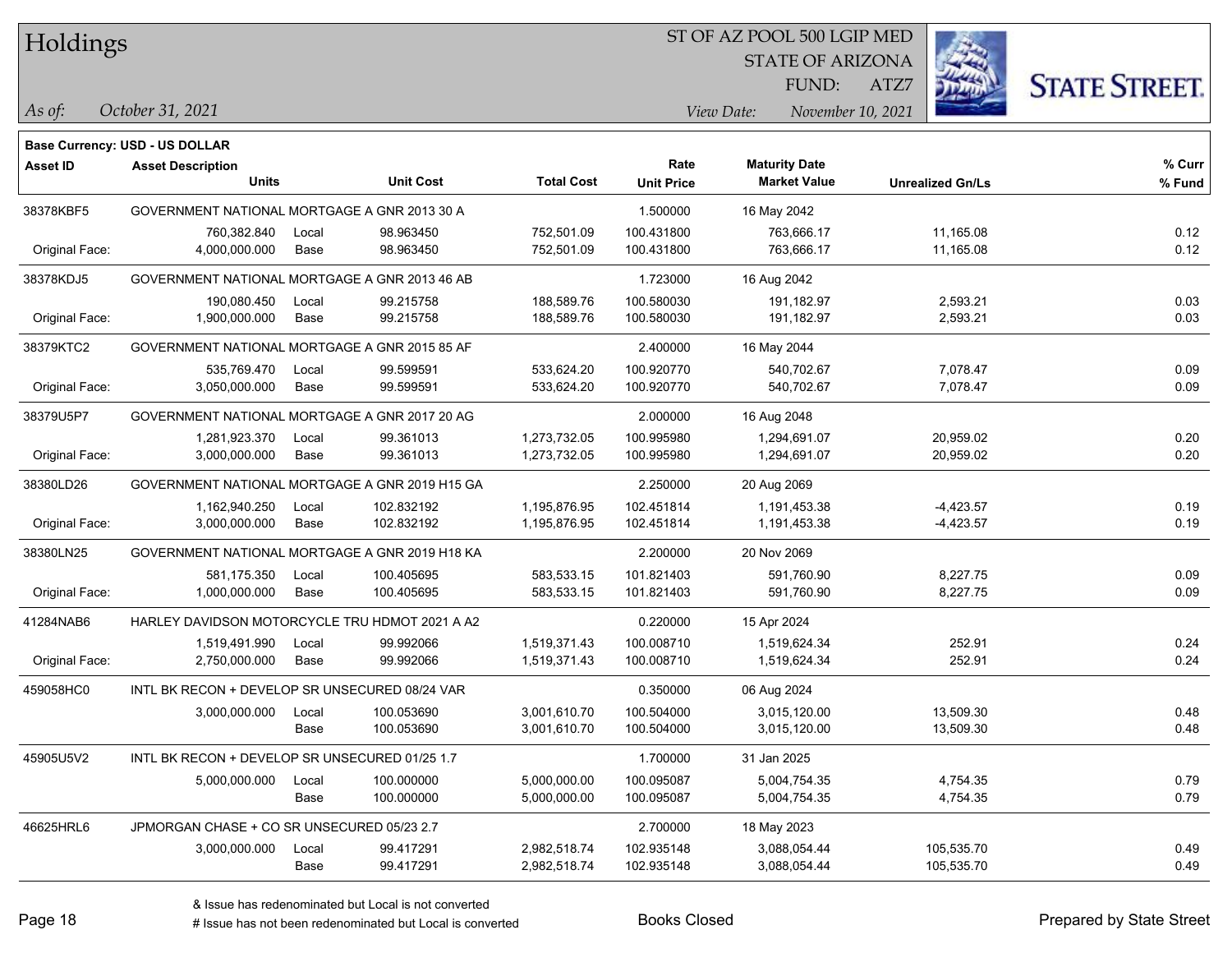| Holdings        |                                                    |       |                  |                   |                   |                                 |                         |                      |
|-----------------|----------------------------------------------------|-------|------------------|-------------------|-------------------|---------------------------------|-------------------------|----------------------|
|                 |                                                    |       |                  |                   |                   | <b>STATE OF ARIZONA</b>         |                         |                      |
|                 |                                                    |       |                  |                   |                   | FUND:                           | ATZ7                    | <b>STATE STREET.</b> |
| $\vert$ As of:  | October 31, 2021                                   |       |                  |                   |                   | View Date:<br>November 10, 2021 |                         |                      |
|                 | <b>Base Currency: USD - US DOLLAR</b>              |       |                  |                   |                   |                                 |                         |                      |
| <b>Asset ID</b> | <b>Asset Description</b>                           |       |                  |                   | Rate              | <b>Maturity Date</b>            |                         | % Curr               |
|                 | <b>Units</b>                                       |       | <b>Unit Cost</b> | <b>Total Cost</b> | <b>Unit Price</b> | <b>Market Value</b>             | <b>Unrealized Gn/Ls</b> | % Fund               |
| 478160CN2       | JOHNSON + JOHNSON SR UNSECURED 09/25 0.55          |       |                  |                   | 0.550000          | 01 Sep 2025                     |                         |                      |
|                 | 2,000,000.000                                      | Local | 99.917192        | 1,998,343.83      | 98.444341         | 1,968,886.82                    | $-29,457.01$            | 0.31                 |
|                 |                                                    | Base  | 99.917192        | 1,998,343.83      | 98.444341         | 1,968,886.82                    | $-29,457.01$            | 0.31                 |
| 48128GM49       | JPMORGAN CHASE + CO SR UNSECURED 11/24 VAR         |       |                  |                   | 2.300000          | 27 Nov 2024                     |                         |                      |
|                 | 3,000,000.000                                      | Local | 100.000000       | 3,000,000.00      | 99.405133         | 2,982,153.99                    | $-17,846.01$            | 0.47                 |
|                 |                                                    | Base  | 100.000000       | 3,000,000.00      | 99.405133         | 2,982,153.99                    | $-17,846.01$            | 0.47                 |
| 48128GV56       | JPMORGAN CHASE + CO SR UNSECURED 08/25 0.8         |       |                  |                   | 0.800000          | 18 Aug 2025                     |                         |                      |
|                 | 2,000,000.000                                      | Local | 100.000000       | 2,000,000.00      | 96.321988         | 1,926,439.76                    | $-73,560.24$            | 0.30                 |
|                 |                                                    | Base  | 100.000000       | 2,000,000.00      | 96.321988         | 1,926,439.76                    | $-73,560.24$            | 0.30                 |
| 49327M2Z6       | KEY BANK NA SR UNSECURED 03/23 1.25                |       |                  |                   | 1.250000          | 10 Mar 2023                     |                         |                      |
|                 | 3,000,000.000                                      | Local | 99.979849        | 2,999,395.46      | 101.005977        | 3,030,179.31                    | 30,783.85               | 0.48                 |
|                 |                                                    | Base  | 99.979849        | 2,999,395.46      | 101.005977        | 3,030,179.31                    | 30,783.85               | 0.48                 |
| 59217GEE5       | MET LIFE GLOB FUNDING I SECURED 144A 01/23 1.95    |       |                  | 1.950000          | 13 Jan 2023       |                                 |                         |                      |
|                 | 3,000,000.000                                      | Local | 99.982816        | 2,999,484.47      | 101.721431        | 3,051,642.93                    | 52,158.46               | 0.48                 |
|                 |                                                    | Base  | 99.982816        | 2,999,484.47      | 101.721431        | 3,051,642.93                    | 52,158.46               | 0.48                 |
| 59217GEK1       | MET LIFE GLOB FUNDING I SECURED 144A 09/23 0.45    |       |                  |                   | 0.450000          | 01 Sep 2023                     |                         |                      |
|                 | 2,335,000.000                                      | Local | 99.991080        | 2,334,791.72      | 99.585245         | 2,325,315.47                    | $-9,476.25$             | 0.37                 |
|                 |                                                    | Base  | 99.991080        | 2,334,791.72      | 99.585245         | 2,325,315.47                    | $-9,476.25$             | 0.37                 |
| 63743HEU2       | NATIONAL RURAL UTIL COOP SR UNSECURED 02/24 0.35   |       |                  |                   | 0.350000          | 08 Feb 2024                     |                         |                      |
|                 | 5,000,000.000                                      | Local | 99.947762        | 4,997,388.08      | 98.778041         | 4,938,902.05                    | $-58,486.03$            | 0.78                 |
|                 |                                                    | Base  | 99.947762        | 4,997,388.08      | 98.778041         | 4,938,902.05                    | -58,486.03              | 0.78                 |
| 63743HEY4       | NATIONAL RURAL UTIL COOP SR UNSECURED 10/24 1      |       |                  |                   | 1.000000          | 18 Oct 2024                     |                         |                      |
|                 | 2,000,000.000                                      | Local | 99.909580        | 1,998,191.59      | 99.771203         | 1,995,424.06                    | $-2,767.53$             | 0.31                 |
|                 |                                                    | Base  | 99.909580        | 1,998,191.59      | 99.771203         | 1,995,424.06                    | $-2,767.53$             | 0.31                 |
| 637639AB1       | NATIONAL SECS CLEARING SR UNSECURED 144A 04/25 1.5 |       |                  |                   | 1.500000          | 23 Apr 2025                     |                         |                      |
|                 | 3,000,000.000                                      | Local | 99.864130        | 2,995,923.91      | 100.967694        | 3,029,030.82                    | 33,106.91               | 0.48                 |
|                 |                                                    | Base  | 99.864130        | 2,995,923.91      | 100.967694        | 3,029,030.82                    | 33,106.91               | 0.48                 |
| 637639AC9       | NATIONAL SECS CLEARING SR UNSECURED 144A 12/23 0.4 |       |                  |                   | 0.400000          | 07 Dec 2023                     |                         |                      |
|                 | 2,000,000.000                                      | Local | 99.913615        | 1,998,272.30      | 99.477883         | 1,989,557.66                    | $-8,714.64$             | 0.31                 |
|                 |                                                    | Base  | 99.913615        | 1,998,272.30      | 99.477883         | 1,989,557.66                    | $-8,714.64$             | 0.31                 |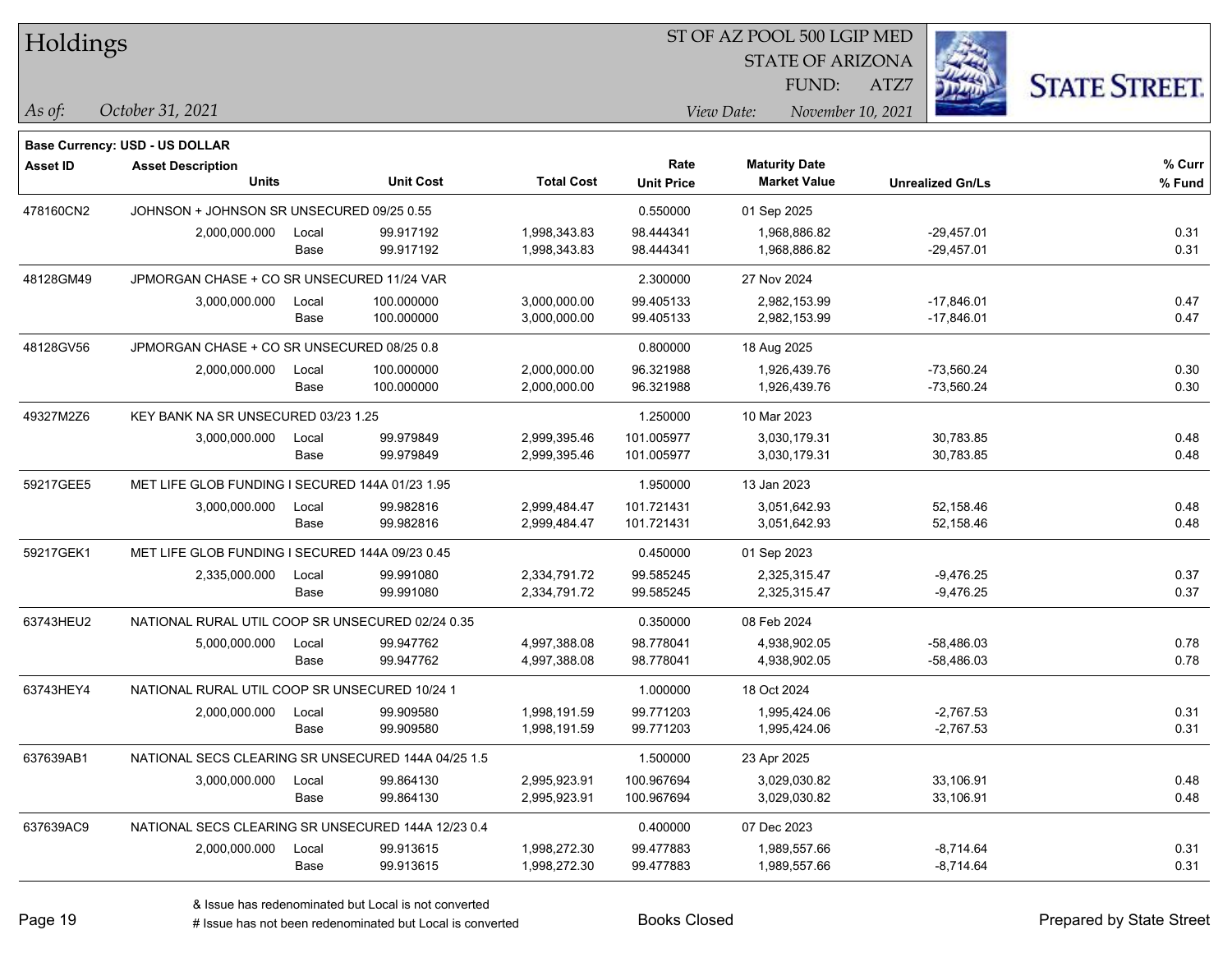| Holdings |
|----------|
|----------|

STATE OF ARIZONA FUND:

ATZ7



**Base Currency: USD - US DOLLAR**

*October 31, 2021 As of: View Date: November 10, 2021*

| <b>Asset ID</b> | <b>Asset Description</b>                          |       |                  |                   | Rate              | <b>Maturity Date</b> |                         | % Curr |
|-----------------|---------------------------------------------------|-------|------------------|-------------------|-------------------|----------------------|-------------------------|--------|
|                 | <b>Units</b>                                      |       | <b>Unit Cost</b> | <b>Total Cost</b> | <b>Unit Price</b> | <b>Market Value</b>  | <b>Unrealized Gn/Ls</b> | % Fund |
| 641062AQ7       | NESTLE HOLDINGS INC COMPANY GUAR 144A 01/24 0.375 |       |                  | 0.375000          | 15 Jan 2024       |                      |                         |        |
|                 | 5,000,000.000                                     | Local | 99.840587        | 4,992,029.37      | 99.138610         | 4,956,930.50         | $-35,098.87$            | 0.78   |
|                 |                                                   | Base  | 99.840587        | 4,992,029.37      | 99.138610         | 4,956,930.50         | $-35,098.87$            | 0.78   |
| 64952WDL4       | NEW YORK LIFE GLOBAL FDG SECURED 144A 01/25 2     |       |                  |                   | 2.000000          | 22 Jan 2025          |                         |        |
|                 | 5,000,000.000                                     | Local | 99.768526        | 4,988,426.32      | 102.546217        | 5,127,310.85         | 138,884.53              | 0.81   |
|                 |                                                   | Base  | 99.768526        | 4,988,426.32      | 102.546217        | 5,127,310.85         | 138,884.53              | 0.81   |
| 65339KBU3       | NEXTERA ENERGY CAPITAL COMPANY GUAR 03/23 0.65    |       |                  |                   | 0.650000          | 01 Mar 2023          |                         |        |
|                 | 4,000,000.000                                     | Local | 99.993207        | 3,999,728.29      | 100.117915        | 4,004,716.60         | 4,988.31                | 0.63   |
|                 |                                                   | Base  | 99.993207        | 3,999,728.29      | 100.117915        | 4,004,716.60         | 4,988.31                | 0.63   |
| 67066GAK0       | NVIDIA CORP SR UNSECURED 06/23 0.309              |       |                  |                   | 0.309000          | 15 Jun 2023          |                         |        |
|                 | 5,000,000.000                                     | Local | 100.000000       | 5,000,000.00      | 99.711188         | 4,985,559.40         | $-14,440.60$            | 0.79   |
|                 |                                                   | Base  | 100.000000       | 5,000,000.00      | 99.711188         | 4,985,559.40         | $-14,440.60$            | 0.79   |
| 68389XBB0       | ORACLE CORP SR UNSECURED 05/22 2.5                |       |                  | 2.500000          | 15 May 2022       |                      |                         |        |
|                 | 2,000,000.000                                     | Local | 100.793992       | 2,015,879.84      | 100.798301        | 2,015,966.02         | 86.18                   | 0.32   |
|                 |                                                   | Base  | 100.793992       | 2,015,879.84      | 100.798301        | 2,015,966.02         | 86.18                   | 0.32   |
| 68389XCC7       | ORACLE CORP SR UNSECURED 03/26 1.65               |       |                  |                   | 1.650000          | 25 Mar 2026          |                         |        |
|                 | 2,000,000.000                                     | Local | 99.957923        | 1,999,158.46      | 100.353712        | 2,007,074.24         | 7,915.78                | 0.32   |
|                 |                                                   | Base  | 99.957923        | 1,999,158.46      | 100.353712        | 2,007,074.24         | 7,915.78                | 0.32   |
| 713448FB9       | PEPSICO INC SR UNSECURED 10/23 0.4                |       |                  |                   | 0.400000          | 07 Oct 2023          |                         |        |
|                 | 2,000,000.000                                     | Local | 99.963302        | 1,999,266.03      | 99.674311         | 1,993,486.22         | $-5,779.81$             | 0.31   |
|                 |                                                   | Base  | 99.963302        | 1,999,266.03      | 99.674311         | 1,993,486.22         | $-5,779.81$             | 0.31   |
| 723484AH4       | PINNACLE WEST CAPITAL SR UNSECURED 06/25 1.3      |       |                  |                   | 1.300000          | 15 Jun 2025          |                         |        |
|                 | 3,000,000.000                                     | Local | 99.992800        | 2,999,783.99      | 99.152969         | 2,974,589.07         | $-25, 194.92$           | 0.47   |
|                 |                                                   | Base  | 99.992800        | 2,999,783.99      | 99.152969         | 2,974,589.07         | $-25, 194.92$           | 0.47   |
| 74256LEM7       | PRINCIPAL LFE GLB FND II SECURED 144A 04/24 VAR   |       |                  |                   | 0.500000          | 12 Apr 2024          |                         |        |
|                 | 2,500,000.000                                     | Local | 100.000000       | 2,500,000.00      | 100.313800        | 2,507,845.00         | 7,845.00                | 0.40   |
|                 |                                                   | Base  | 100.000000       | 2,500,000.00      | 100.313800        | 2,507,845.00         | 7,845.00                | 0.40   |
| 742718FP9       | PROCTER + GAMBLE CO/THE SR UNSECURED 04/26 1      |       |                  |                   | 1.000000          | 23 Apr 2026          |                         |        |
|                 | 2,000,000.000                                     | Local | 99.965101        | 1,999,302.01      | 99.130392         | 1,982,607.84         | $-16,694.17$            | 0.31   |
|                 |                                                   | Base  | 99.965101        | 1,999,302.01      | 99.130392         | 1,982,607.84         | $-16,694.17$            | 0.31   |
|                 |                                                   |       |                  |                   |                   |                      |                         |        |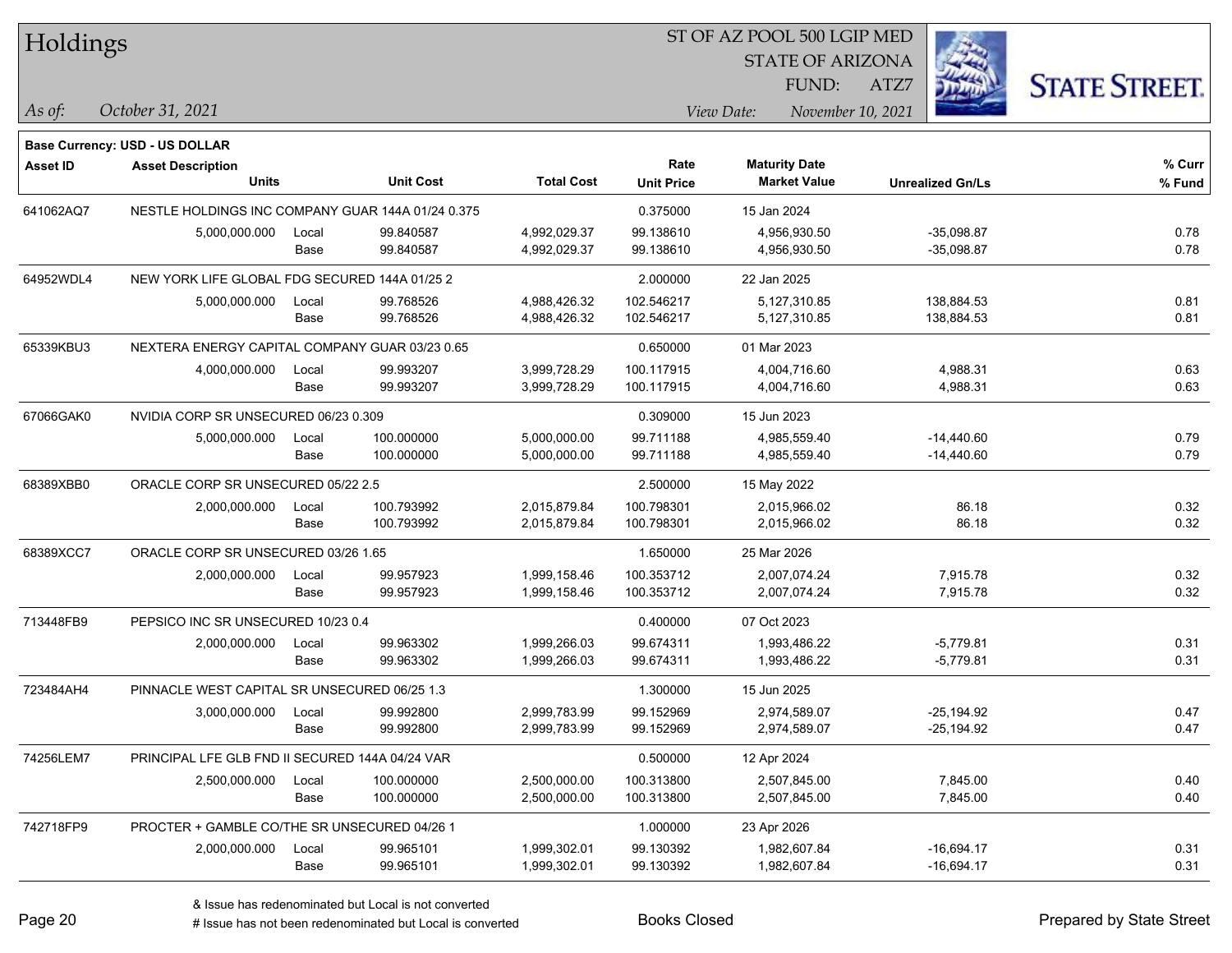| Holdings        |                                                |               |                          |                              |                           |                              | ST OF AZ POOL 500 LGIP MED |                              |                      |
|-----------------|------------------------------------------------|---------------|--------------------------|------------------------------|---------------------------|------------------------------|----------------------------|------------------------------|----------------------|
|                 |                                                |               |                          |                              |                           |                              | <b>STATE OF ARIZONA</b>    |                              |                      |
|                 |                                                |               |                          |                              |                           |                              | FUND:                      | ATZ7                         | <b>STATE STREET.</b> |
| $\vert$ As of:  | October 31, 2021                               |               |                          |                              |                           | View Date:                   | November 10, 2021          |                              |                      |
|                 |                                                |               |                          |                              |                           |                              |                            |                              |                      |
|                 | <b>Base Currency: USD - US DOLLAR</b>          |               |                          |                              |                           |                              |                            |                              |                      |
| <b>Asset ID</b> | <b>Asset Description</b><br><b>Units</b>       |               | <b>Unit Cost</b>         | <b>Total Cost</b>            | Rate<br><b>Unit Price</b> | <b>Maturity Date</b>         | <b>Market Value</b>        | <b>Unrealized Gn/Ls</b>      | $%$ Curr<br>% Fund   |
|                 |                                                |               |                          |                              |                           |                              |                            |                              |                      |
| 771196BR2       | ROCHE HOLDINGS INC COMPANY GUAR 144A 03/24 VAR |               |                          |                              | 0.290000                  | 05 Mar 2024                  |                            |                              |                      |
|                 | 3,000,000.000                                  | Local<br>Base | 100.000000<br>100.000000 | 3,000,000.00<br>3,000,000.00 | 100.236894<br>100.236894  | 3,007,106.82<br>3,007,106.82 |                            | 7,106.82<br>7,106.82         | 0.47<br>0.47         |
|                 |                                                |               |                          |                              |                           |                              |                            |                              |                      |
| 78013XGQ5       | ROYAL BANK OF CANADA SR UNSECURED 03/23 VAR    |               |                          |                              | 0.517630                  | 06 Mar 2023                  |                            |                              |                      |
|                 | 5,000,000.000                                  | Local<br>Base | 100.000000<br>100.000000 | 5,000,000.00<br>5,000,000.00 | 99.739395<br>99.739395    | 4,986,969.75<br>4,986,969.75 |                            | $-13,030.25$<br>$-13,030.25$ | 0.79<br>0.79         |
|                 |                                                |               |                          |                              |                           |                              |                            |                              |                      |
| 78014RBY5       | ROYAL BANK OF CANADA SR UNSECURED 01/25 2.2    |               |                          |                              | 2.200000                  | 31 Jan 2025                  |                            |                              |                      |
|                 | 3,460,000.000                                  | Local<br>Base | 100.000000<br>100.000000 | 3,460,000.00<br>3,460,000.00 | 100.040132<br>100.040132  | 3,461,388.57<br>3,461,388.57 |                            | 1,388.57<br>1,388.57         | 0.55<br>0.55         |
|                 |                                                |               |                          |                              |                           |                              |                            |                              |                      |
| 78014RCM0       | ROYAL BANK OF CANADA SR UNSECURED 03/25 VAR    |               |                          |                              | 1.500000                  | 27 Mar 2025                  |                            |                              |                      |
|                 | 3,000,000.000                                  | Local         | 100.000000<br>100.000000 | 3,000,000.00<br>3,000,000.00 | 100.389000<br>100.389000  | 3,011,670.00<br>3,011,670.00 |                            | 11,670.00<br>11,670.00       | 0.48<br>0.48         |
|                 |                                                | Base          |                          |                              |                           |                              |                            |                              |                      |
| 78014RDA5       | ROYAL BANK OF CANADA SR UNSECURED 08/25 VAR    |               |                          |                              | 0.550000                  | 18 Aug 2025                  |                            |                              |                      |
|                 | 3,000,000.000                                  | Local         | 100.000000               | 3,000,000.00                 | 96.407900                 | 2,892,237.00                 |                            | $-107,763.00$                | 0.46                 |
|                 |                                                | Base          | 100.000000               | 3,000,000.00                 | 96.407900                 | 2,892,237.00                 |                            | -107,763.00                  | 0.46                 |
| 78016EZX8       | ROYAL BANK OF CANADA SR UNSECURED 10/24 0.75   |               |                          |                              | 0.750000                  | 07 Oct 2024                  |                            |                              |                      |
|                 | 2,000,000.000                                  | Local         | 99.870015                | 1,997,400.30                 | 99.109691                 | 1,982,193.82                 |                            | $-15,206.48$                 | 0.31                 |
|                 |                                                | Base          | 99.870015                | 1,997,400.30                 | 99.109691                 | 1,982,193.82                 |                            | $-15,206.48$                 | 0.31                 |
| 79466LAG9       | SALESFORCE.COM INC SR UNSECURED 07/24 0.625    |               |                          |                              | 0.625000                  | 15 Jul 2024                  |                            |                              |                      |
|                 | 2,000,000.000                                  | Local         | 99.964522                | 1,999,290.43                 | 99.804178                 | 1,996,083.56                 |                            | $-3,206.87$                  | 0.32                 |
|                 |                                                | Base          | 99.964522                | 1,999,290.43                 | 99.804178                 | 1,996,083.56                 |                            | $-3,206.87$                  | 0.32                 |
| 822582CA8       | SHELL INTERNATIONAL FIN COMPANY GUAR 11/23 VAR |               |                          |                              | 0.521250                  | 13 Nov 2023                  |                            |                              |                      |
|                 | 1,950,000.000                                  | Local         | 100.170530               | 1,953,325.34                 | 100.572833                | 1,961,170.24                 |                            | 7,844.90                     | 0.31                 |
|                 |                                                | Base          | 100.170530               | 1,953,325.34                 | 100.572833                | 1,961,170.24                 |                            | 7,844.90                     | 0.31                 |
| 855244AN9       | STARBUCKS CORP SR UNSECURED 03/23 3.1          |               |                          |                              | 3.100000                  | 01 Mar 2023                  |                            |                              |                      |
|                 | 3,000,000.000                                  | Local         | 99.991871                | 2,999,756.12                 | 103.109462                | 3,093,283.86                 |                            | 93,527.74                    | 0.49                 |
|                 |                                                | Base          | 99.991871                | 2,999,756.12                 | 103.109462                | 3,093,283.86                 |                            | 93,527.74                    | 0.49                 |
| 855244AY5       | STARBUCKS CORP SR UNSECURED 05/22 1.3          |               |                          |                              | 1.300000                  | 07 May 2022                  |                            |                              |                      |
|                 | 3,000,000.000                                  | Local         | 99.982837                | 2,999,485.11                 | 100.468671                | 3,014,060.13                 |                            | 14,575.02                    | 0.48                 |
|                 |                                                | Base          | 99.982837                | 2,999,485.11                 | 100.468671                | 3,014,060.13                 |                            | 14,575.02                    | 0.48                 |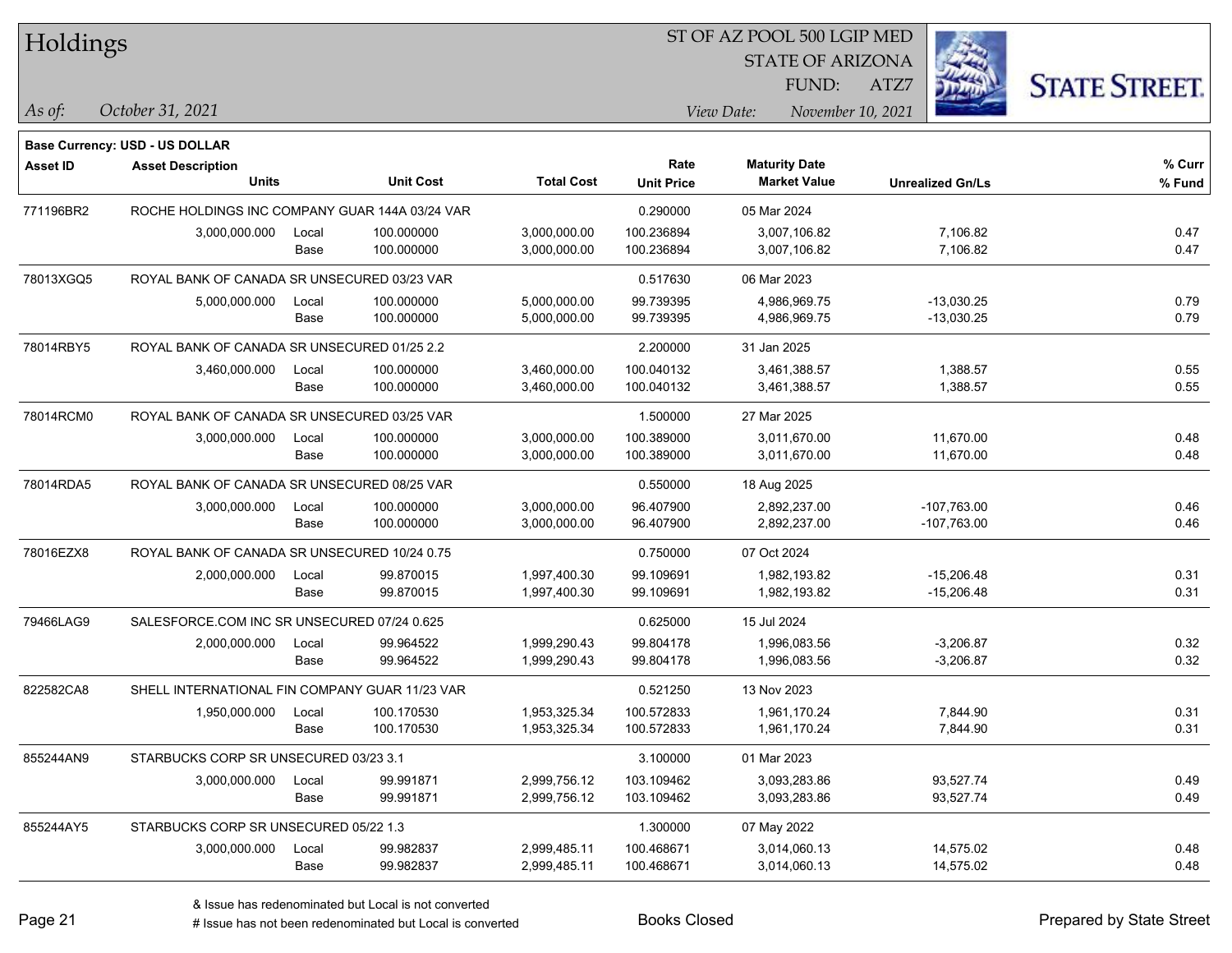| Holdings        |                                                  |       |                  |                   | ST OF AZ POOL 500 LGIP MED |                      |                         |                         |                      |
|-----------------|--------------------------------------------------|-------|------------------|-------------------|----------------------------|----------------------|-------------------------|-------------------------|----------------------|
|                 |                                                  |       |                  |                   |                            |                      | <b>STATE OF ARIZONA</b> |                         |                      |
|                 |                                                  |       |                  |                   |                            |                      | FUND:<br>ATZ7           |                         | <b>STATE STREET.</b> |
| $ $ As of:      | October 31, 2021                                 |       |                  |                   |                            | View Date:           | November 10, 2021       |                         |                      |
|                 |                                                  |       |                  |                   |                            |                      |                         |                         |                      |
|                 | <b>Base Currency: USD - US DOLLAR</b>            |       |                  |                   | Rate                       | <b>Maturity Date</b> |                         |                         | % Curr               |
| <b>Asset ID</b> | <b>Asset Description</b><br><b>Units</b>         |       | <b>Unit Cost</b> | <b>Total Cost</b> | <b>Unit Price</b>          | <b>Market Value</b>  |                         | <b>Unrealized Gn/Ls</b> | % Fund               |
| 89114Q3J5       | TORONTO DOMINION BANK SR UNSECURED 07/22 VAR     |       |                  |                   | 0.478250                   | 22 Jul 2022          |                         |                         |                      |
|                 | 3,000,000.000                                    | Local | 100.000000       | 3,000,000.00      | 100.192059                 | 3,005,761.77         |                         | 5,761.77                | 0.47                 |
|                 |                                                  | Base  | 100.000000       | 3,000,000.00      | 100.192059                 | 3,005,761.77         |                         | 5,761.77                | 0.47                 |
| 89114Q5A2       | TORONTO DOMINION BANK SR UNSECURED 08/24 VAR     |       |                  |                   | 2.450000                   | 14 Aug 2024          |                         |                         |                      |
|                 | 3,000,000.000                                    | Local | 100.000000       | 3,000,000.00      | 101.126896                 | 3,033,806.88         |                         | 33,806.88               | 0.48                 |
|                 |                                                  | Base  | 100.000000       | 3,000,000.00      | 101.126896                 | 3,033,806.88         |                         | 33,806.88               | 0.48                 |
| 89114QCR7       | TORONTO DOMINION BANK SR UNSECURED 03/24 VAR     |       |                  |                   | 0.405000                   | 04 Mar 2024          |                         |                         |                      |
|                 | 3,000,000.000                                    | Local | 100.000000       | 3,000,000.00      | 100.194202                 | 3,005,826.06         |                         | 5,826.06                | 0.47                 |
|                 |                                                  | Base  | 100.000000       | 3,000,000.00      | 100.194202                 | 3,005,826.06         |                         | 5,826.06                | 0.47                 |
| 89114RXN1       | TORONTO DOMINION BANK SR UNSECURED 05/24 0.5     |       |                  |                   | 0.500000                   | 20 May 2024          |                         |                         |                      |
|                 | 3,000,000.000                                    | Local | 100.000000       | 3,000,000.00      | 97.670907                  | 2,930,127.21         |                         | $-69,872.79$            | 0.46                 |
|                 |                                                  | Base  | 100.000000       | 3,000,000.00      | 97.670907                  | 2,930,127.21         |                         | $-69,872.79$            | 0.46                 |
| 89114TG71       | TORONTO DOMINION BANK SR UNSECURED 04/26 1.3     |       |                  |                   | 1.300000                   | 30 Apr 2026          |                         |                         |                      |
|                 | 3,000,000.000                                    | Local | 100.000000       | 3,000,000.00      | 98.334774                  | 2,950,043.22         |                         | -49,956.78              | 0.47                 |
|                 |                                                  | Base  | 100.000000       | 3,000,000.00      | 98.334774                  | 2,950,043.22         |                         | -49,956.78              | 0.47                 |
| 89114TZA3       | TORONTO DOMINION BANK SR UNSECURED 06/23 0.3     |       |                  |                   | 0.300000                   | 02 Jun 2023          |                         |                         |                      |
|                 | 3,000,000.000                                    | Local | 99.957185        | 2,998,715.56      | 99.678066                  | 2,990,341.98         |                         | $-8,373.58$             | 0.47                 |
|                 |                                                  | Base  | 99.957185        | 2,998,715.56      | 99.678066                  | 2,990,341.98         |                         | $-8,373.58$             | 0.47                 |
| 89236TFX8       | TOYOTA MOTOR CREDIT CORP SR UNSECURED 04/22 2.65 |       |                  |                   | 2.650000                   | 12 Apr 2022          |                         |                         |                      |
|                 | 2,000,000.000                                    | Local | 99.990688        | 1,999,813.75      | 101.062526                 | 2,021,250.52         |                         | 21,436.77               | 0.32                 |
|                 |                                                  | Base  | 99.990688        | 1,999,813.75      | 101.062526                 | 2,021,250.52         |                         | 21,436.77               | 0.32                 |
| 89236TGT6       | TOYOTA MOTOR CREDIT CORP SR UNSECURED 02/25 1.8  |       |                  |                   | 1.800000                   | 13 Feb 2025          |                         |                         |                      |
|                 | 5,000,000.000                                    | Local | 99.955993        | 4,997,799.67      | 102.088816                 | 5,104,440.80         |                         | 106,641.13              | 0.81                 |
|                 |                                                  | Base  | 99.955993        | 4,997,799.67      | 102.088816                 | 5,104,440.80         |                         | 106,641.13              | 0.81                 |
| 89236THS7       | TOYOTA MOTOR CREDIT CORP SR UNSECURED 06/22 VAR  |       |                  |                   | 0.350000                   | 13 Jun 2022          |                         |                         |                      |
|                 | 3,000,000.000                                    | Local | 100.000000       | 3,000,000.00      | 100.106622                 | 3,003,198.66         |                         | 3,198.66                | 0.47                 |
|                 |                                                  | Base  | 100.000000       | 3,000,000.00      | 100.106622                 | 3,003,198.66         |                         | 3,198.66                | 0.47                 |
| 89236TJD8       | TOYOTA MOTOR CREDIT CORP SR UNSECURED 04/23 0.4  |       |                  |                   | 0.400000                   | 06 Apr 2023          |                         |                         |                      |
|                 | 5,000,000.000                                    | Local | 99.941952        | 4,997,097.59      | 99.865628                  | 4,993,281.40         |                         | $-3,816.19$             | 0.79                 |
|                 |                                                  | Base  | 99.941952        | 4,997,097.59      | 99.865628                  | 4,993,281.40         |                         | $-3,816.19$             | 0.79                 |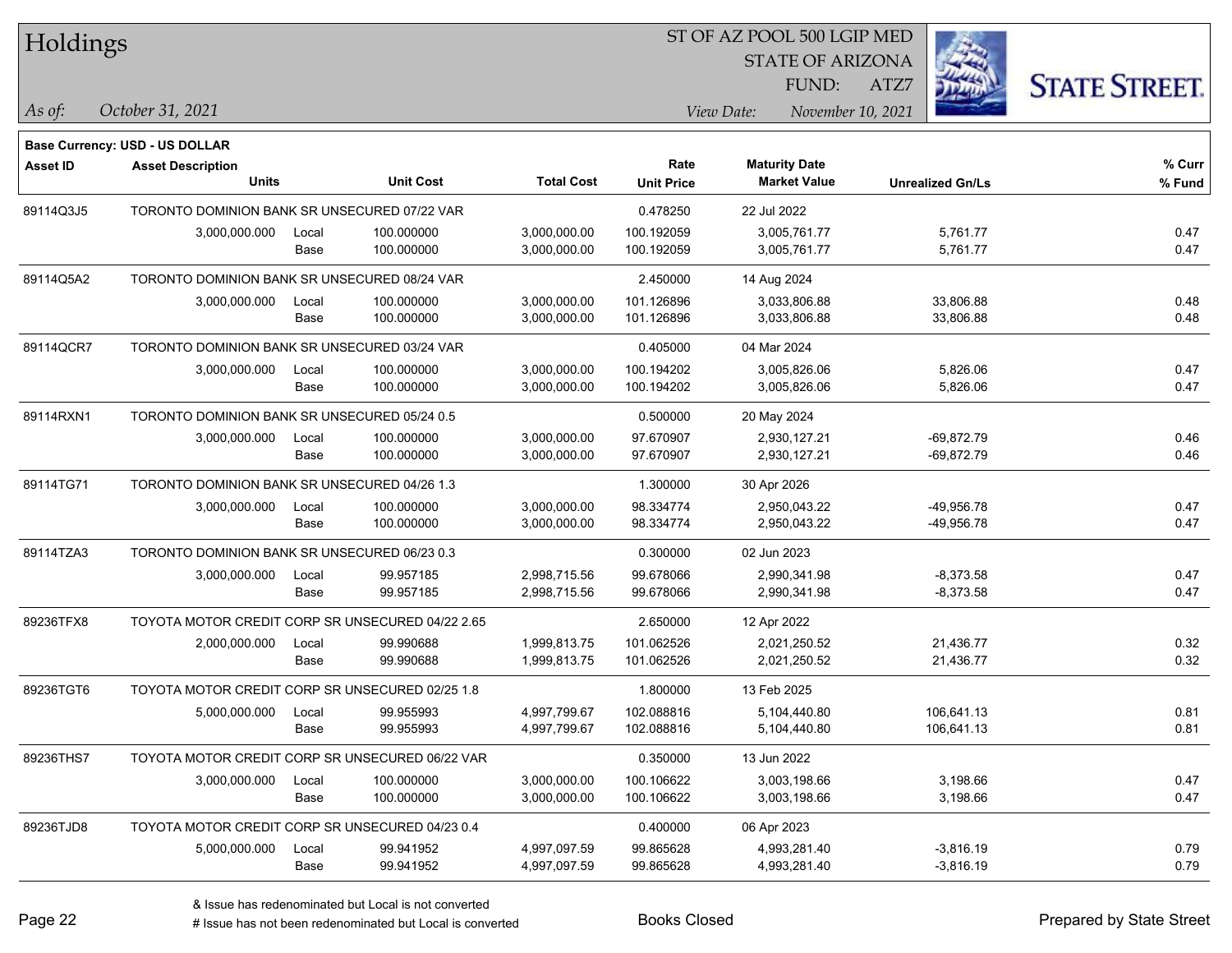| Holdings        |                                                 |       |                  |                   |                           | ST OF AZ POOL 500 LGIP MED                  |                         |                      |  |
|-----------------|-------------------------------------------------|-------|------------------|-------------------|---------------------------|---------------------------------------------|-------------------------|----------------------|--|
|                 |                                                 |       |                  |                   |                           | <b>STATE OF ARIZONA</b>                     |                         |                      |  |
|                 |                                                 |       |                  |                   |                           | FUND:                                       | ATZ7                    | <b>STATE STREET.</b> |  |
| As of:          | October 31, 2021                                |       |                  |                   |                           | View Date:<br>November 10, 2021             |                         |                      |  |
|                 |                                                 |       |                  |                   |                           |                                             |                         |                      |  |
|                 | <b>Base Currency: USD - US DOLLAR</b>           |       |                  |                   |                           |                                             |                         |                      |  |
| <b>Asset ID</b> | <b>Asset Description</b><br><b>Units</b>        |       | <b>Unit Cost</b> | <b>Total Cost</b> | Rate<br><b>Unit Price</b> | <b>Maturity Date</b><br><b>Market Value</b> | <b>Unrealized Gn/Ls</b> | % Curr<br>% Fund     |  |
| 89788JAA7       | TRUIST BANK SR UNSECURED 03/25 1.5              |       |                  |                   | 1.500000                  | 10 Mar 2025                                 |                         |                      |  |
|                 | 3,000,000.000                                   | Local | 99.862934        | 2,995,888.01      | 101.227944                | 3,036,838.32                                | 40,950.31               | 0.48                 |  |
|                 |                                                 | Base  | 99.862934        | 2,995,888.01      | 101.227944                | 3,036,838.32                                | 40,950.31               | 0.48                 |  |
| 90327QD48       | USAA CAPITAL CORP SR UNSECURED 144A 05/23 1.5   |       |                  |                   | 1.500000                  | 01 May 2023                                 |                         |                      |  |
|                 | 1,000,000.000                                   | Local | 99.938729        | 999,387.29        | 101.488547                | 1,014,885.47                                | 15,498.18               | 0.16                 |  |
|                 |                                                 | Base  | 99.938729        | 999,387.29        | 101.488547                | 1,014,885.47                                | 15,498.18               | 0.16                 |  |
| 90331HNL3       | US BANK NA CINCINNATI SR UNSECURED 01/23 2.85   |       |                  |                   | 2.850000                  | 23 Jan 2023                                 |                         |                      |  |
|                 | 2,000,000.000                                   | Local | 100.112906       | 2,002,258.11      | 102.753710                | 2,055,074.20                                | 52,816.09               | 0.32                 |  |
|                 |                                                 | Base  | 100.112906       | 2,002,258.11      | 102.753710                | 2,055,074.20                                | 52,816.09               | 0.32                 |  |
| 90331HPG2       | US BANK NA CINCINNATI SR UNSECURED 12/22 VAR    |       |                  |                   | 0.516000                  | 09 Dec 2022                                 |                         |                      |  |
|                 | 5,000,000.000                                   | Local | 100.000000       | 5,000,000.00      | 100.386797                | 5,019,339.85                                | 19,339.85               | 0.79                 |  |
|                 |                                                 | Base  | 100.000000       | 5,000,000.00      | 100.386797                | 5,019,339.85                                | 19,339.85               | 0.79                 |  |
| 91159HHX1       | US BANCORP SR UNSECURED 07/24 2.4               |       |                  |                   | 2.400000                  | 30 Jul 2024                                 |                         |                      |  |
|                 | 5,000,000.000                                   | Local | 99.946282        | 4,997,314.11      | 103.920991                | 5,196,049.55                                | 198,735.44              | 0.82                 |  |
|                 |                                                 | Base  | 99.946282        | 4,997,314.11      | 103.920991                | 5,196,049.55                                | 198,735.44              | 0.82                 |  |
| 91159HHZ6       | US BANCORP SR UNSECURED 05/25 1.45              |       |                  |                   | 1.450000                  | 12 May 2025                                 |                         |                      |  |
|                 | 3,000,000.000                                   | Local | 99.919449        | 2,997,583.46      | 100.974620                | 3,029,238.60                                | 31,655.14               | 0.48                 |  |
|                 |                                                 | Base  | 99.919449        | 2,997,583.46      | 100.974620                | 3,029,238.60                                | 31,655.14               | 0.48                 |  |
| 91282CBQ3       | US TREASURY N/B 02/26 0.5                       |       |                  |                   | 0.500000                  | 28 Feb 2026                                 |                         |                      |  |
|                 | 2,000,000.000                                   | Local | 99.543852        | 1,990,877.03      | 97.449219                 | 1,948,984.38                                | $-41,892.65$            | 0.31                 |  |
|                 |                                                 | Base  | 99.543852        | 1,990,877.03      | 97.449219                 | 1,948,984.38                                | -41,892.65              | 0.31                 |  |
| 91324PDR0       | UNITEDHEALTH GROUP INC SR UNSECURED 08/24 2.375 |       |                  |                   | 2.375000                  | 15 Aug 2024                                 |                         |                      |  |
|                 | 3,000,000.000                                   | Local | 99.986228        | 2,999,586.85      | 103.975669                | 3,119,270.07                                | 119,683.22              | 0.49                 |  |
|                 |                                                 | Base  | 99.986228        | 2,999,586.85      | 103.975669                | 3,119,270.07                                | 119,683.22              | 0.49                 |  |
| 92290BAA9       | VERIZON OWNER TRUST VZOT 2020 B A               |       |                  |                   | 0.470000                  | 20 Feb 2025                                 |                         |                      |  |
|                 | 3,250,000.000                                   | Local | 99.984666        | 3,249,501.64      | 99.984600                 | 3,249,499.50                                | $-2.14$                 | 0.51                 |  |
| Original Face:  | 3,250,000.000                                   | Base  | 99.984666        | 3,249,501.64      | 99.984600                 | 3,249,499.50                                | $-2.14$                 | 0.51                 |  |
| 92343VGE8       | VERIZON COMMUNICATIONS SR UNSECURED 03/26 VAR   |       |                  |                   | 0.840000                  | 20 Mar 2026                                 |                         |                      |  |
|                 | 3,000,000.000                                   | Local | 100.000000       | 3,000,000.00      | 101.761000                | 3,052,830.00                                | 52,830.00               | 0.48                 |  |
|                 |                                                 | Base  | 100.000000       | 3,000,000.00      | 101.761000                | 3,052,830.00                                | 52,830.00               | 0.48                 |  |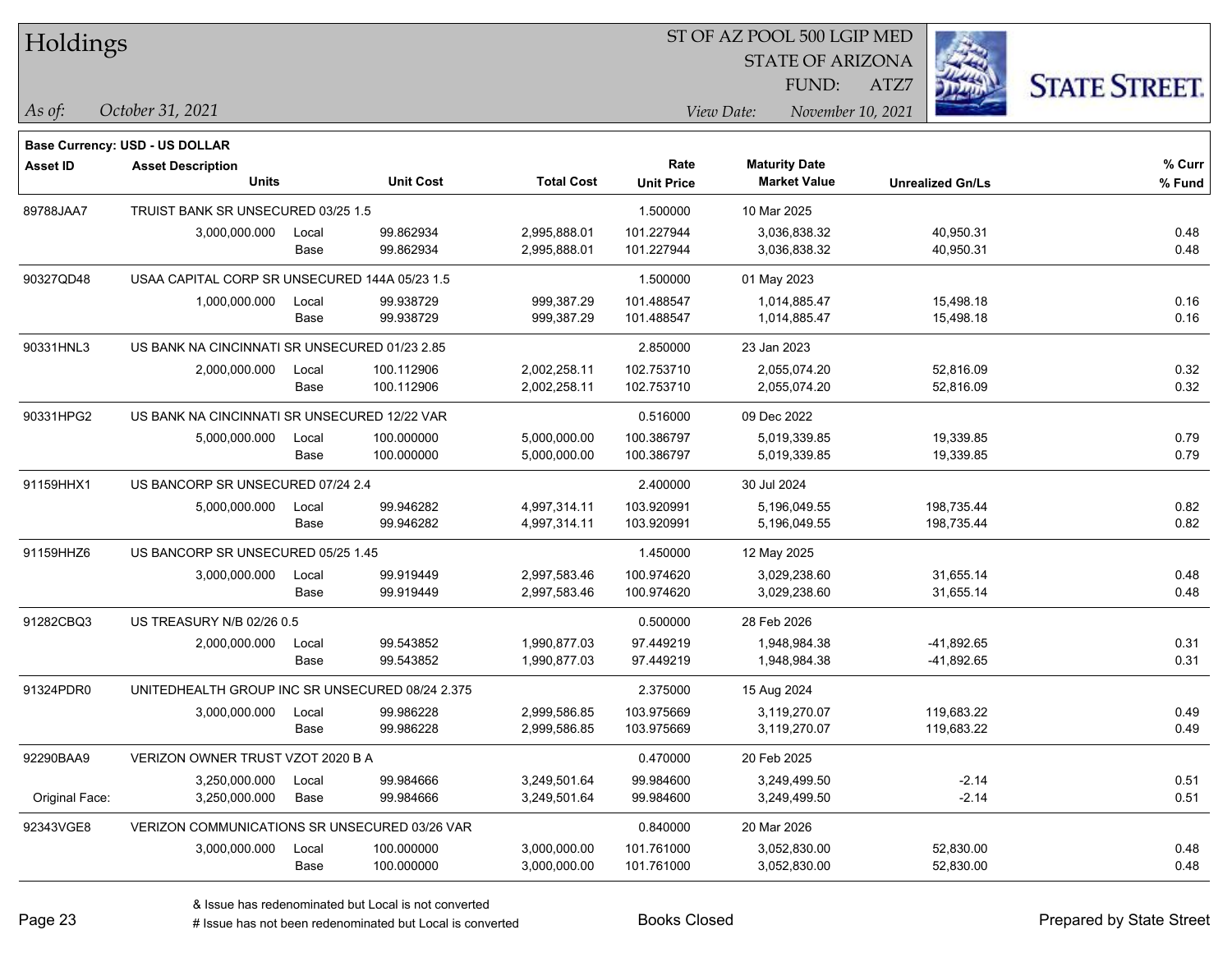| Holdings |  |
|----------|--|
|----------|--|

STATE OF ARIZONA FUND:

ATZ7



**Base Currency: USD - US DOLLAR**

*October 31, 2021 As of: View Date: November 10, 2021*

| <b>Asset ID</b>           | <b>Asset Description</b>                               |                                                |                                                      |                   | Rate              | <b>Maturity Date</b> |                         | % Curr |
|---------------------------|--------------------------------------------------------|------------------------------------------------|------------------------------------------------------|-------------------|-------------------|----------------------|-------------------------|--------|
|                           | <b>Units</b>                                           |                                                | <b>Unit Cost</b>                                     | <b>Total Cost</b> | <b>Unit Price</b> | <b>Market Value</b>  | <b>Unrealized Gn/Ls</b> | % Fund |
| 92343VGF5                 |                                                        | VERIZON COMMUNICATIONS SR UNSECURED 03/24 0.75 |                                                      |                   | 0.750000          | 22 Mar 2024          |                         |        |
|                           | 2,000,000.000                                          | Local                                          | 99.995226                                            | 1,999,904.52      | 99.719141         | 1,994,382.82         | $-5,521.70$             | 0.31   |
|                           |                                                        | Base                                           | 99.995226                                            | 1,999,904.52      | 99.719141         | 1,994,382.82         | $-5,521.70$             | 0.31   |
| 92343VGG3                 | VERIZON COMMUNICATIONS SR UNSECURED 03/26 1.45         |                                                |                                                      |                   | 1.450000          | 20 Mar 2026          |                         |        |
|                           | 2,000,000.000                                          | Local                                          | 99.827570                                            | 1,996,551.40      | 99.759559         | 1,995,191.18         | $-1,360.22$             | 0.31   |
|                           |                                                        | Base                                           | 99.827570                                            | 1,996,551.40      | 99.759559         | 1,995,191.18         | $-1,360.22$             | 0.31   |
| 92347YAA2                 | VERIZON OWNER TRUST VZOT 2019 A A1A                    |                                                |                                                      |                   | 2.930000          | 20 Sep 2023          |                         |        |
|                           | 761,288.070                                            | Local                                          | 99.991669                                            | 761,224.65        | 100.812710        | 767,475.13           | 6,250.48                | 0.12   |
| Original Face:            | 2,000,000.000                                          | Base                                           | 99.991669                                            | 761,224.65        | 100.812710        | 767,475.13           | 6,250.48                | 0.12   |
| 92348TAA2                 | VERIZON OWNER TRUST VZOT 2020 A A1A                    |                                                |                                                      |                   | 1.850000          | 22 Jul 2024          |                         |        |
|                           | 2,000,000.000                                          | Local                                          | 99.992885                                            | 1,999,857.70      | 101.081200        | 2,021,624.00         | 21,766.30               | 0.32   |
| Original Face:            | 2,000,000.000                                          | Base                                           | 99.992885                                            | 1,999,857.70      | 101.081200        | 2,021,624.00         | 21,766.30               | 0.32   |
| 92348XAA3                 | VERIZON OWNER TRUST VZOT 2018 A A1A                    |                                                |                                                      |                   | 3.230000          | 20 Apr 2023          |                         |        |
|                           | 85,435.050                                             | Local                                          | 99.999485                                            | 85,434.61         | 100.353150        | 85.736.76            | 302.15                  | 0.01   |
| Original Face:            | 1,000,000.000                                          | Base                                           | 99.999485                                            | 85,434.61         | 100.353150        | 85,736.76            | 302.15                  | 0.01   |
| 928668BJ0                 | VOLKSWAGEN GROUP AMERICA COMPANY GUAR 144A 11/23 0.875 |                                                |                                                      | 0.875000          | 22 Nov 2023       |                      |                         |        |
|                           | 3,000,000.000                                          | Local                                          | 99.896935                                            | 2,996,908.05      | 99.929279         | 2,997,878.37         | 970.32                  | 0.47   |
|                           |                                                        | Base                                           | 99.896935                                            | 2,996,908.05      | 99.929279         | 2,997,878.37         | 970.32                  | 0.47   |
| 931142EL3                 | WALMART INC SR UNSECURED 07/24 2.85                    |                                                |                                                      |                   | 2.850000          | 08 Jul 2024          |                         |        |
|                           | 2,000,000.000                                          | Local                                          | 99.937173                                            | 1,998,743.45      | 105.276919        | 2,105,538.38         | 106,794.93              | 0.33   |
|                           |                                                        | Base                                           | 99.937173                                            | 1,998,743.45      | 105.276919        | 2,105,538.38         | 106,794.93              | 0.33   |
| 961214DQ3                 | WESTPAC BANKING CORP SR UNSECURED 06/22 2.5            |                                                |                                                      |                   | 2.500000          | 28 Jun 2022          |                         |        |
|                           | 2,000,000.000                                          | Local                                          | 99.978665                                            | 1,999,573.30      | 101.462443        | 2,029,248.86         | 29,675.56               | 0.32   |
|                           |                                                        | Base                                           | 99.978665                                            | 1,999,573.30      | 101.462443        | 2,029,248.86         | 29,675.56               | 0.32   |
| <b>US DOLLAR Total</b>    |                                                        |                                                |                                                      |                   |                   |                      |                         |        |
|                           | 415,248,537.860                                        | Local                                          |                                                      | 415,622,641.82    |                   | 416,528,638.21       | 905,996.39              | 65.74  |
| Original Face:            | 185,011,032.000                                        | Base                                           |                                                      | 415,622,641.82    |                   | 416,528,638.21       | 905,996.39              | 65.74  |
| <b>FIXED INCOME Total</b> |                                                        |                                                |                                                      |                   |                   |                      |                         |        |
|                           | 415,248,537.860                                        | Base                                           |                                                      | 415,622,641.82    |                   | 416,528,638.21       | 905,996.39              | 65.74  |
|                           |                                                        |                                                | & Issue has redenominated but Local is not converted |                   |                   |                      |                         |        |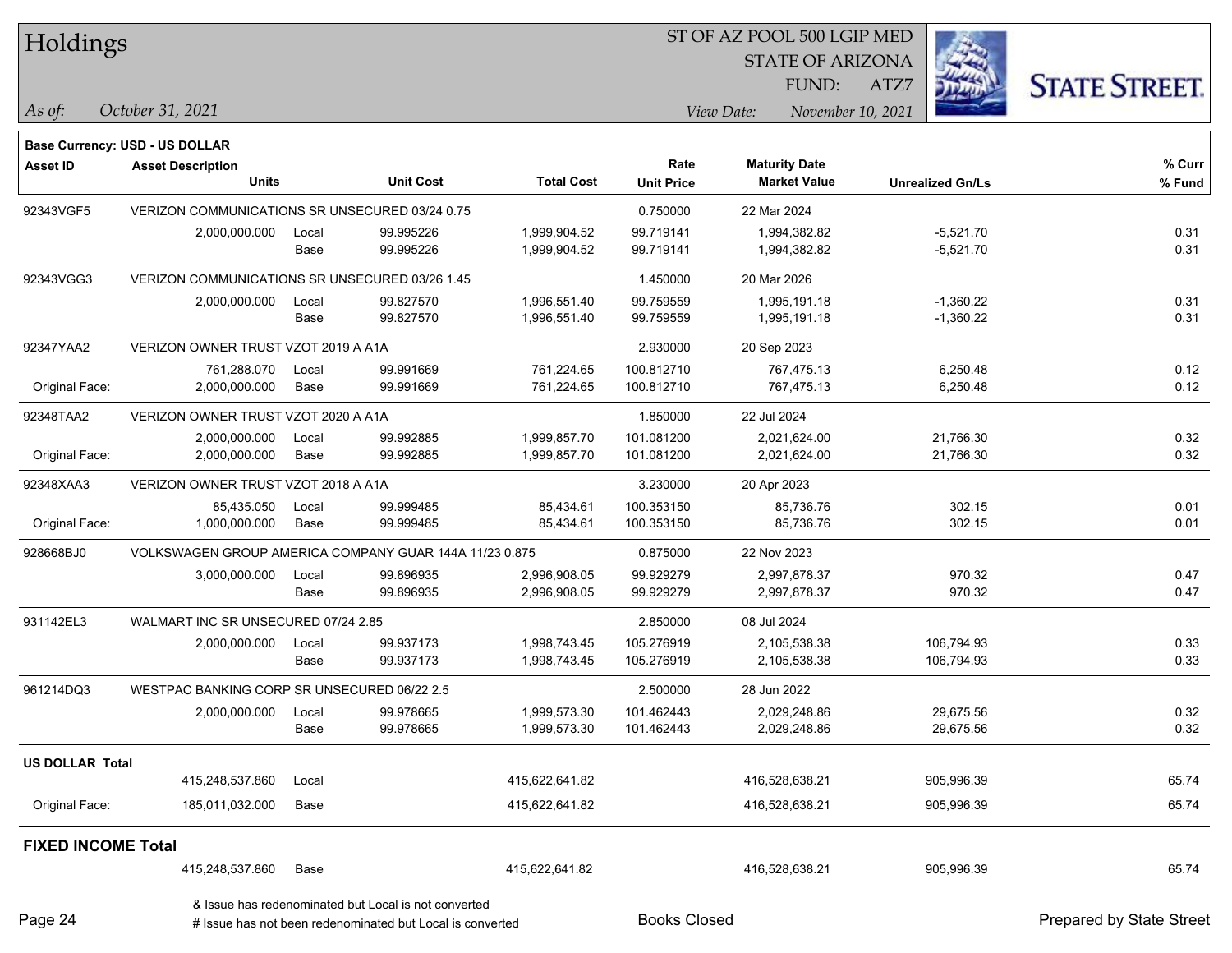| Holdings       |                                       |                  |                   |                   | ST OF AZ POOL 500 LGIP MED<br><b>STATE OF ARIZONA</b><br>FUND: | ATZ7                    | <b>STATE STREET.</b> |
|----------------|---------------------------------------|------------------|-------------------|-------------------|----------------------------------------------------------------|-------------------------|----------------------|
| $\vert$ As of: | October 31, 2021                      |                  |                   |                   | November 10, 2021<br>View Date:                                |                         |                      |
|                | <b>Base Currency: USD - US DOLLAR</b> |                  |                   |                   |                                                                |                         |                      |
| Asset ID       | <b>Asset Description</b>              |                  |                   | Rate              | <b>Maturity Date</b>                                           |                         | % Curr               |
|                | <b>Units</b>                          | <b>Unit Cost</b> | <b>Total Cost</b> | <b>Unit Price</b> | <b>Market Value</b>                                            | <b>Unrealized Gn/Ls</b> | % Fund               |
| Original Face: | 185,011,032.000                       |                  |                   |                   |                                                                |                         |                      |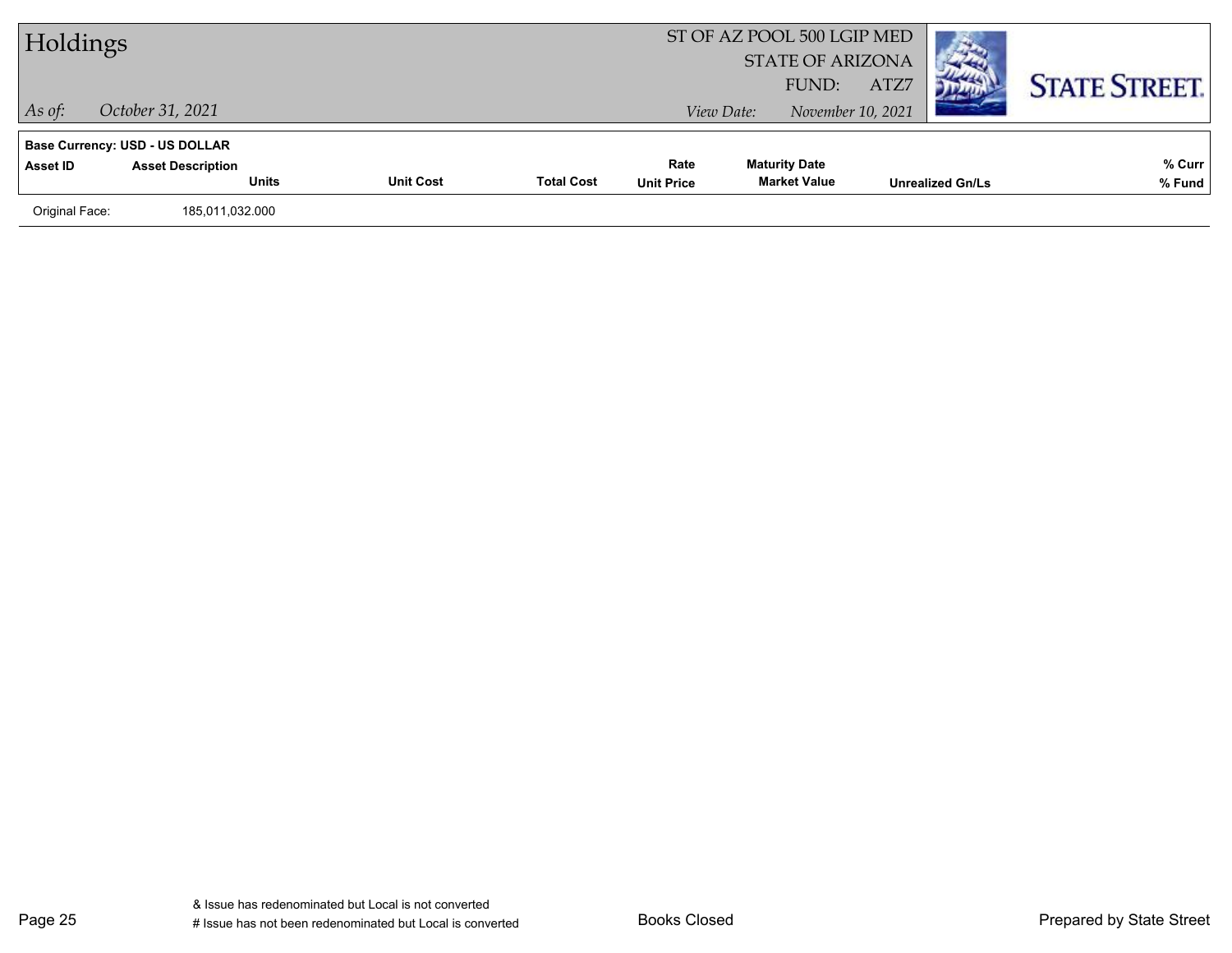| Holdings                            |                                                                                   |      |                  | ST OF AZ POOL 500 LGIP MED<br><b>STATE OF ARIZONA</b> |                           |            |                                             |      |                         |                      |
|-------------------------------------|-----------------------------------------------------------------------------------|------|------------------|-------------------------------------------------------|---------------------------|------------|---------------------------------------------|------|-------------------------|----------------------|
| $\vert$ As of:                      | October 31, 2021                                                                  |      |                  |                                                       |                           | View Date: | FUND:<br>November 10, 2021                  | ATZ7 |                         | <b>STATE STREET.</b> |
| Asset ID                            | <b>Base Currency: USD - US DOLLAR</b><br><b>Asset Description</b><br><b>Units</b> |      | <b>Unit Cost</b> | <b>Total Cost</b>                                     | Rate<br><b>Unit Price</b> |            | <b>Maturity Date</b><br><b>Market Value</b> |      | <b>Unrealized Gn/Ls</b> | % Curr<br>% Fund     |
| <b>FUND Total</b><br>Original Face: | 632,548,301.640<br>185,011,032.000                                                | Base |                  | 632,750,505.49                                        |                           |            | 633,561,208.66                              |      | 810.703.17              | 100.00               |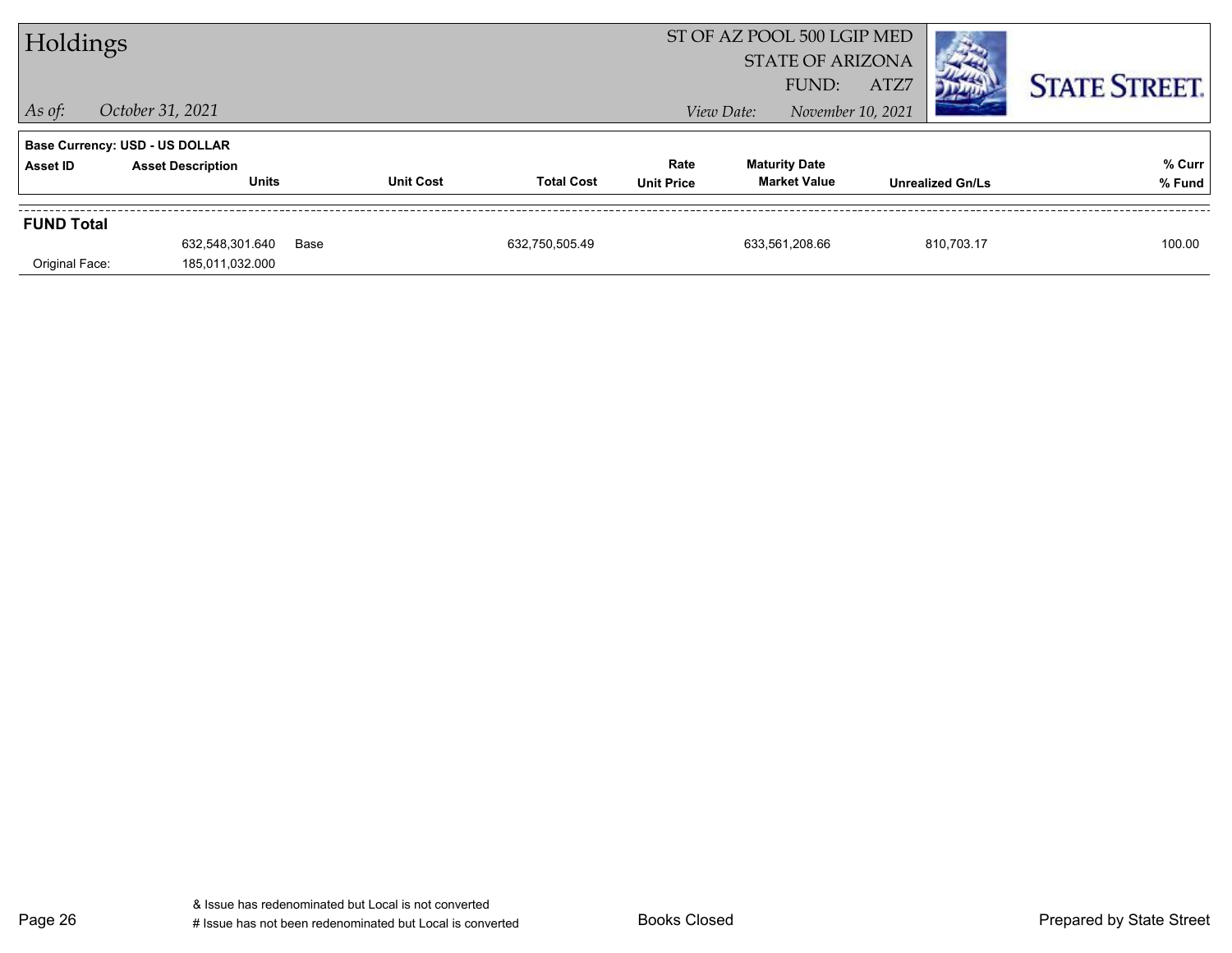### Currency Summary

*As of: October 31, 2021*

## ST OF AZ POOL 500 LGIP MED

 STATE OF ARIZONAFUND:

ATZ7



*View Date:November 10, 2021*

#### **Base Currency:USD - US DOLLAR**

|                        |                 | % Currency |                   |                     |        |                         |                          |                           |
|------------------------|-----------------|------------|-------------------|---------------------|--------|-------------------------|--------------------------|---------------------------|
|                        | <b>Units</b>    |            | <b>Total Cost</b> | <b>Market Value</b> | % Fund | <b>Unreal Sec Gn/Ls</b> | <b>Unreal Curr Gn/Ls</b> | <b>Total Unreal Gn/Ls</b> |
| <b>US DOLLAR</b>       |                 |            |                   |                     |        |                         | Exchange Rate:           | 1.000000                  |
| <b>CASH</b>            |                 |            |                   |                     |        |                         |                          |                           |
|                        | 219,399.200     | Local      | 219,399.20        | 219,399.20          | 0.03   | 0.00                    |                          | 0.00                      |
|                        |                 | Base       | 219,399.20        | 219,399.20          | 0.03   | 0.00                    | 0.00                     | 0.00                      |
| <b>CASH EQUIVALENT</b> |                 |            |                   |                     |        |                         |                          |                           |
|                        | 217,080,364.580 | Local      | 216,908,464.47    | 216,813,171.25      | 34.22  | $-95,293.22$            |                          | $-95,293.22$              |
|                        |                 | Base       | 216,908,464.47    | 216,813,171.25      | 34.22  | $-95,293.22$            | 0.00                     | $-95,293.22$              |
| <b>FIXED INCOME</b>    |                 |            |                   |                     |        |                         |                          |                           |
|                        | 415,248,537.860 | Local      | 415,622,641.82    | 416,528,638.21      | 65.74  | 905,996.39              |                          | 905,996.39                |
| Original Face:         | 185,011,032.000 | Base       | 415,622,641.82    | 416,528,638.21      | 65.74  | 905,996.39              | 0.00                     | 905,996.39                |
| <b>US DOLLAR Total</b> |                 |            |                   |                     |        |                         |                          |                           |
|                        | 632,548,301.640 | Local      | 632,750,505.49    | 633,561,208.66      | 100.00 | 810,703.17              |                          | 810,703.17                |
| Original Face:         | 185,011,032.000 | Base       | 632,750,505.49    | 633,561,208.66      | 100.00 | 810,703.17              | 0.00                     | 810,703.17                |
| <b>FUND Total</b>      |                 |            |                   |                     |        |                         |                          |                           |
|                        | 632,548,301.640 | Base       | 632,750,505.49    | 633,561,208.66      | 100.00 | 810,703.17              | 0.00                     | 810,703.17                |
| Original Face:         | 185,011,032.000 |            |                   |                     |        |                         |                          |                           |
|                        |                 |            |                   |                     |        |                         |                          |                           |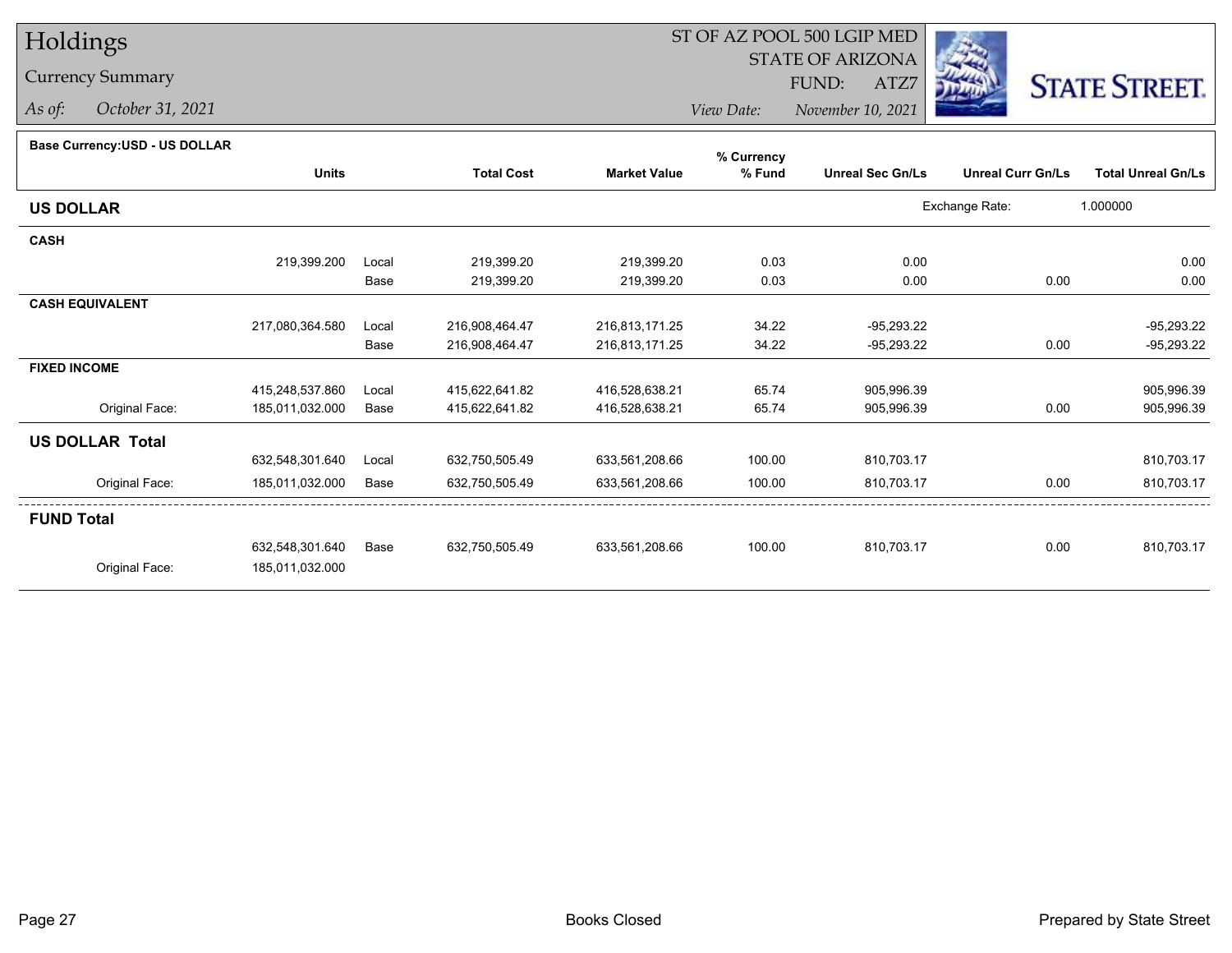| Holdings          |                                       |                   |                     | ST OF AZ POOL 500 LGIP MED |                         |                          |                           |  |
|-------------------|---------------------------------------|-------------------|---------------------|----------------------------|-------------------------|--------------------------|---------------------------|--|
|                   | <b>Asset Summary</b>                  |                   |                     |                            | <b>STATE OF ARIZONA</b> |                          |                           |  |
|                   |                                       |                   |                     |                            | FUND:<br>ATZ7           |                          | <b>STATE STREET.</b>      |  |
| As of:            | October 31, 2021                      |                   |                     | View Date:                 | November 10, 2021       |                          |                           |  |
|                   | <b>Base Currency: USD - US DOLLAR</b> |                   |                     |                            |                         |                          |                           |  |
|                   | <b>Units</b>                          | <b>Total Cost</b> | <b>Market Value</b> | % Fund                     | <b>Unreal Sec Gn/Ls</b> | <b>Unreal Curr Gn/Ls</b> | <b>Total Unreal Gn/Ls</b> |  |
| <b>CASH</b>       |                                       |                   |                     |                            |                         |                          |                           |  |
| <b>US DOLLAR</b>  |                                       |                   |                     |                            |                         |                          |                           |  |
|                   | 219,399.200                           | 219,399.20        | 219,399.20          | 0.03                       | 0.00                    | 0.00                     | 0.00                      |  |
| <b>CASH Total</b> |                                       |                   |                     |                            |                         |                          |                           |  |
|                   | 219,399.200                           | 219,399.20        | 219,399.20          | 0.03                       | 0.00                    | 0.00                     | 0.00                      |  |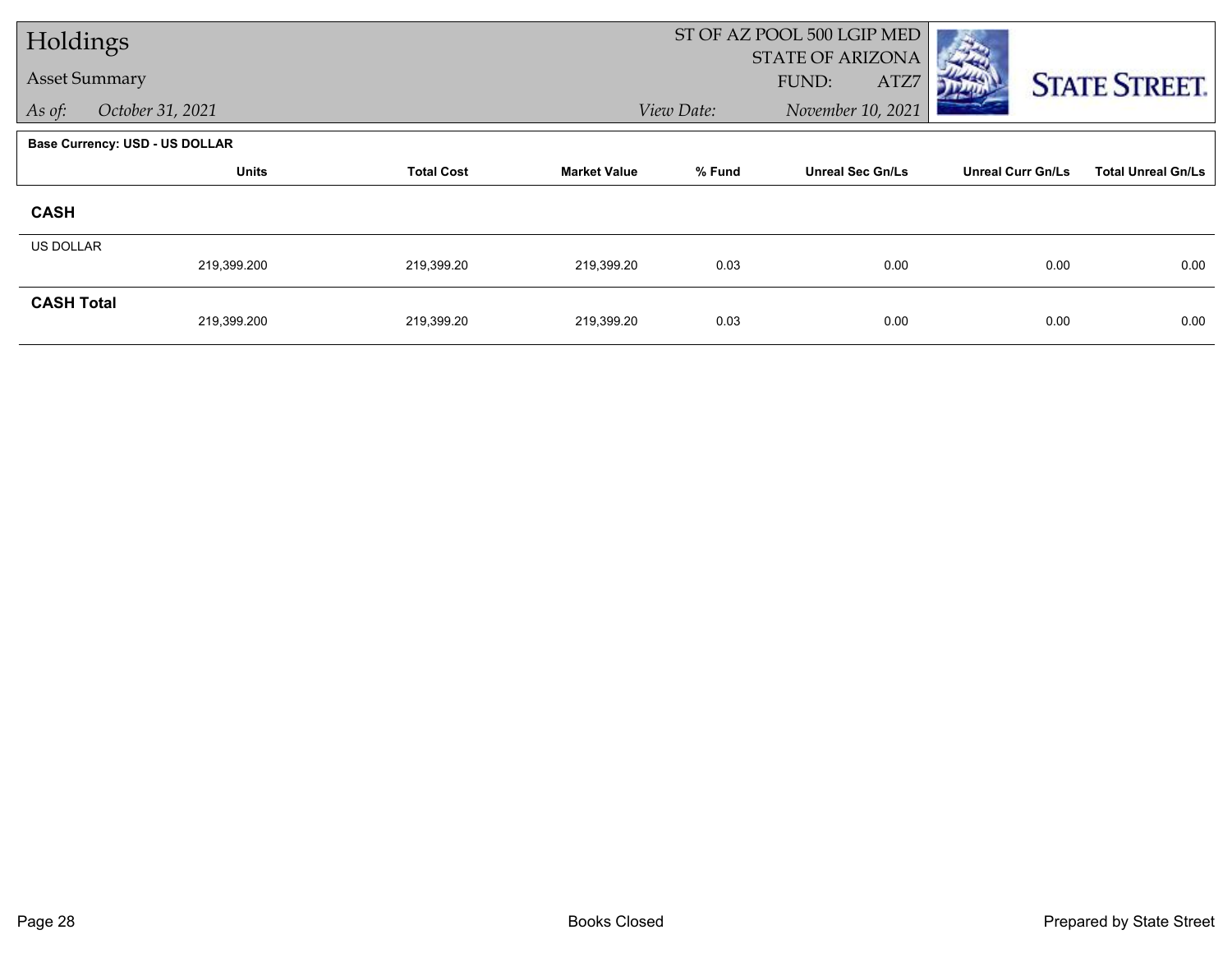| Holdings                              |                 |                   | ST OF AZ POOL 500 LGIP MED |            |                         |                          |                           |
|---------------------------------------|-----------------|-------------------|----------------------------|------------|-------------------------|--------------------------|---------------------------|
| <b>Asset Summary</b>                  |                 |                   |                            |            | <b>STATE OF ARIZONA</b> |                          |                           |
|                                       |                 |                   |                            |            | FUND:<br>ATZ7           |                          | <b>STATE STREET.</b>      |
| October 31, 2021<br>As of:            |                 |                   |                            | View Date: | November 10, 2021       |                          |                           |
| <b>Base Currency: USD - US DOLLAR</b> |                 |                   |                            |            |                         |                          |                           |
|                                       | <b>Units</b>    | <b>Total Cost</b> | <b>Market Value</b>        | % Fund     | <b>Unreal Sec Gn/Ls</b> | <b>Unreal Curr Gn/Ls</b> | <b>Total Unreal Gn/Ls</b> |
| <b>CASH EQUIVALENT</b>                |                 |                   |                            |            |                         |                          |                           |
| <b>US DOLLAR</b>                      |                 |                   |                            |            |                         |                          |                           |
|                                       | 217,080,364.580 | 216,908,464.47    | 216,813,171.25             | 34.22      | $-95,293.22$            | 0.00                     | $-95,293.22$              |
| <b>CASH EQUIVALENT Total</b>          |                 |                   |                            |            |                         |                          |                           |
|                                       | 217,080,364.580 | 216,908,464.47    | 216,813,171.25             | 34.22      | $-95,293.22$            | 0.00                     | $-95,293.22$              |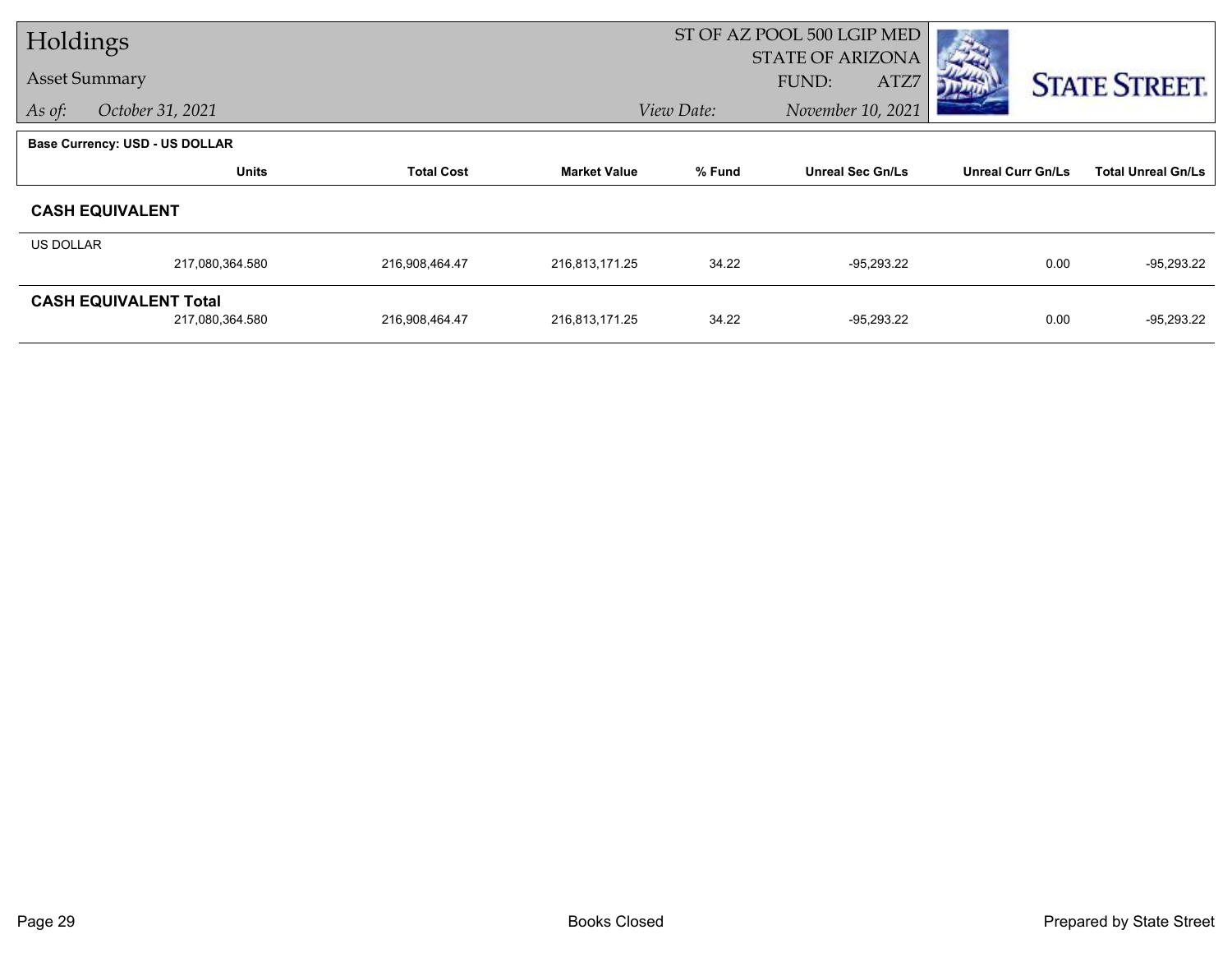| Holdings         |                                       |                   |                     | ST OF AZ POOL 500 LGIP MED |                         |                          |                           |
|------------------|---------------------------------------|-------------------|---------------------|----------------------------|-------------------------|--------------------------|---------------------------|
|                  |                                       |                   |                     |                            | <b>STATE OF ARIZONA</b> |                          |                           |
|                  | <b>Asset Summary</b>                  |                   |                     |                            | FUND:<br>ATZ7           |                          | <b>STATE STREET.</b>      |
| As of:           | October 31, 2021                      |                   |                     | View Date:                 | November 10, 2021       |                          |                           |
|                  | <b>Base Currency: USD - US DOLLAR</b> |                   |                     |                            |                         |                          |                           |
|                  | <b>Units</b>                          | <b>Total Cost</b> | <b>Market Value</b> | % Fund                     | <b>Unreal Sec Gn/Ls</b> | <b>Unreal Curr Gn/Ls</b> | <b>Total Unreal Gn/Ls</b> |
|                  | <b>FIXED INCOME</b>                   |                   |                     |                            |                         |                          |                           |
| <b>US DOLLAR</b> |                                       |                   |                     |                            |                         |                          |                           |
|                  | 415,248,537.860                       | 415,622,641.82    | 416,528,638.21      | 65.74                      | 905,996.39              | 0.00                     | 905,996.39                |
|                  | <b>FIXED INCOME Total</b>             |                   |                     |                            |                         |                          |                           |
|                  | 415,248,537.860                       | 415,622,641.82    | 416,528,638.21      | 65.74                      | 905,996.39              | 0.00                     | 905,996.39                |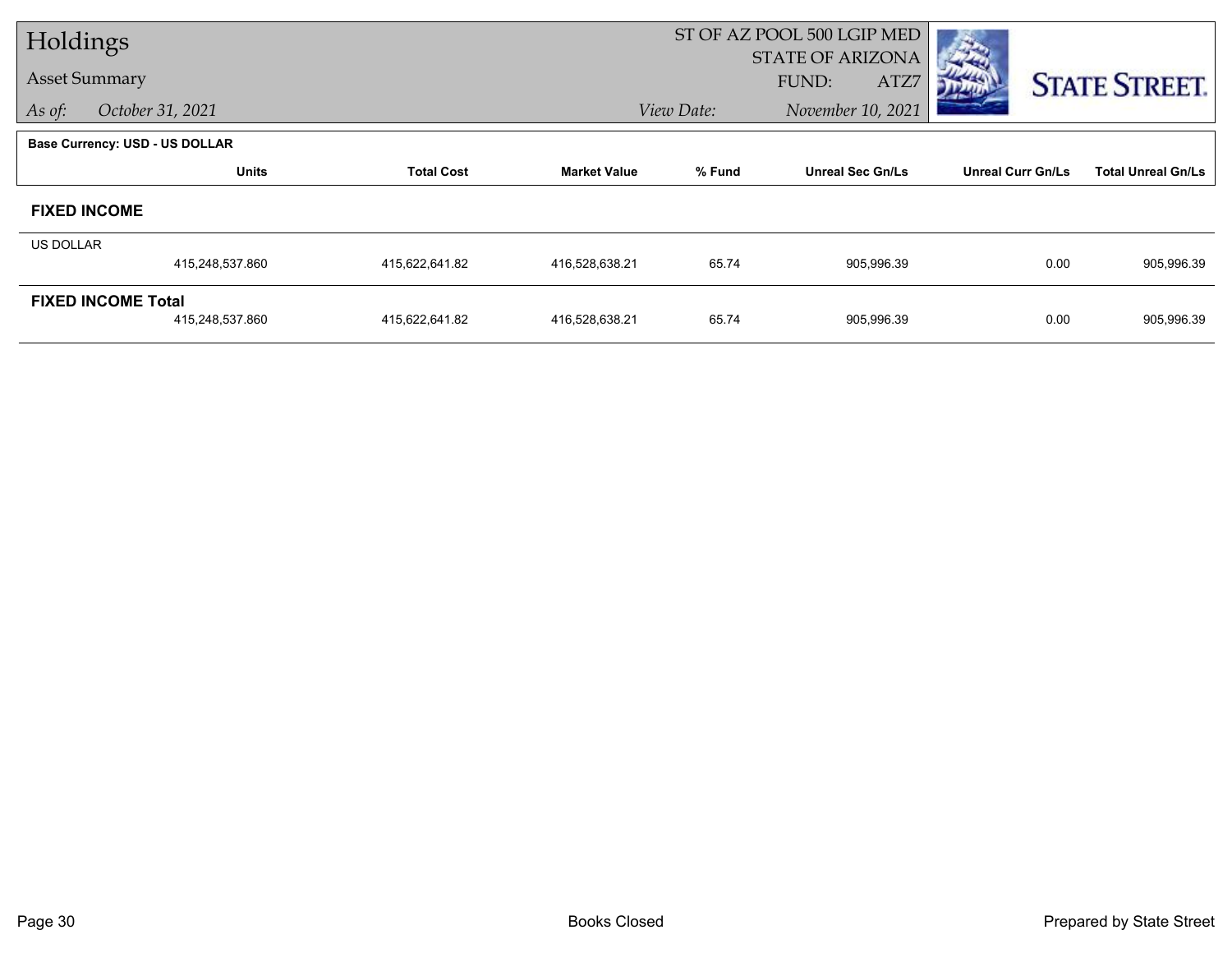| Holdings          |                                       |                   |                     |                         | ST OF AZ POOL 500 LGIP MED |                          |                           |
|-------------------|---------------------------------------|-------------------|---------------------|-------------------------|----------------------------|--------------------------|---------------------------|
|                   |                                       |                   |                     | <b>STATE OF ARIZONA</b> |                            |                          |                           |
|                   | <b>Asset Summary</b>                  |                   |                     |                         | ATZ7<br>FUND:              |                          | <b>STATE STREET.</b>      |
| As of:            | October 31, 2021                      |                   |                     | View Date:              | November 10, 2021          |                          |                           |
|                   | <b>Base Currency: USD - US DOLLAR</b> |                   |                     |                         |                            |                          |                           |
|                   | <b>Units</b>                          | <b>Total Cost</b> | <b>Market Value</b> | % Fund                  | <b>Unreal Sec Gn/Ls</b>    | <b>Unreal Curr Gn/Ls</b> | <b>Total Unreal Gn/Ls</b> |
| <b>FUND Total</b> |                                       |                   |                     |                         |                            |                          |                           |
|                   | 632,548,301.640                       | 632.750.505.49    | 633,561,208.66      | 100.00                  | 810.703.17                 | 0.00                     | 810,703.17                |